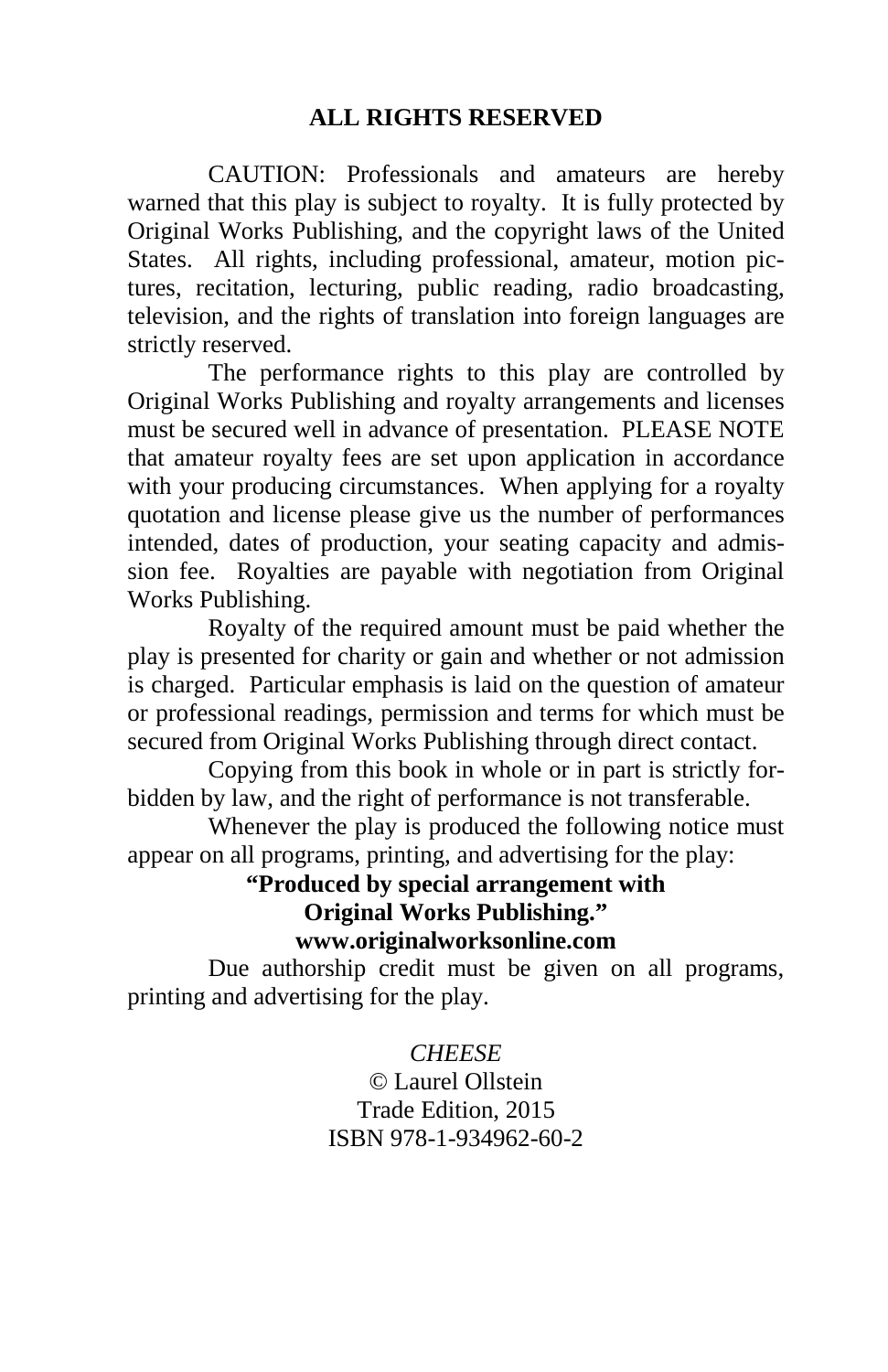*Also Available From Original Works Publishing* 



### **LEMONADE by Mark Krause**

**Synopsis:** Ever hear the one about the struggling comedian and his artist wife who sculpts garbage? All they want is a piece of the American dream. Instead, they're about to lose everything. For the kids' sake they've tried to keep the laughs coming. Will this little family make it? It's going to come down to the final punch line.

**Cast Size:** 3 Males, 3 Females

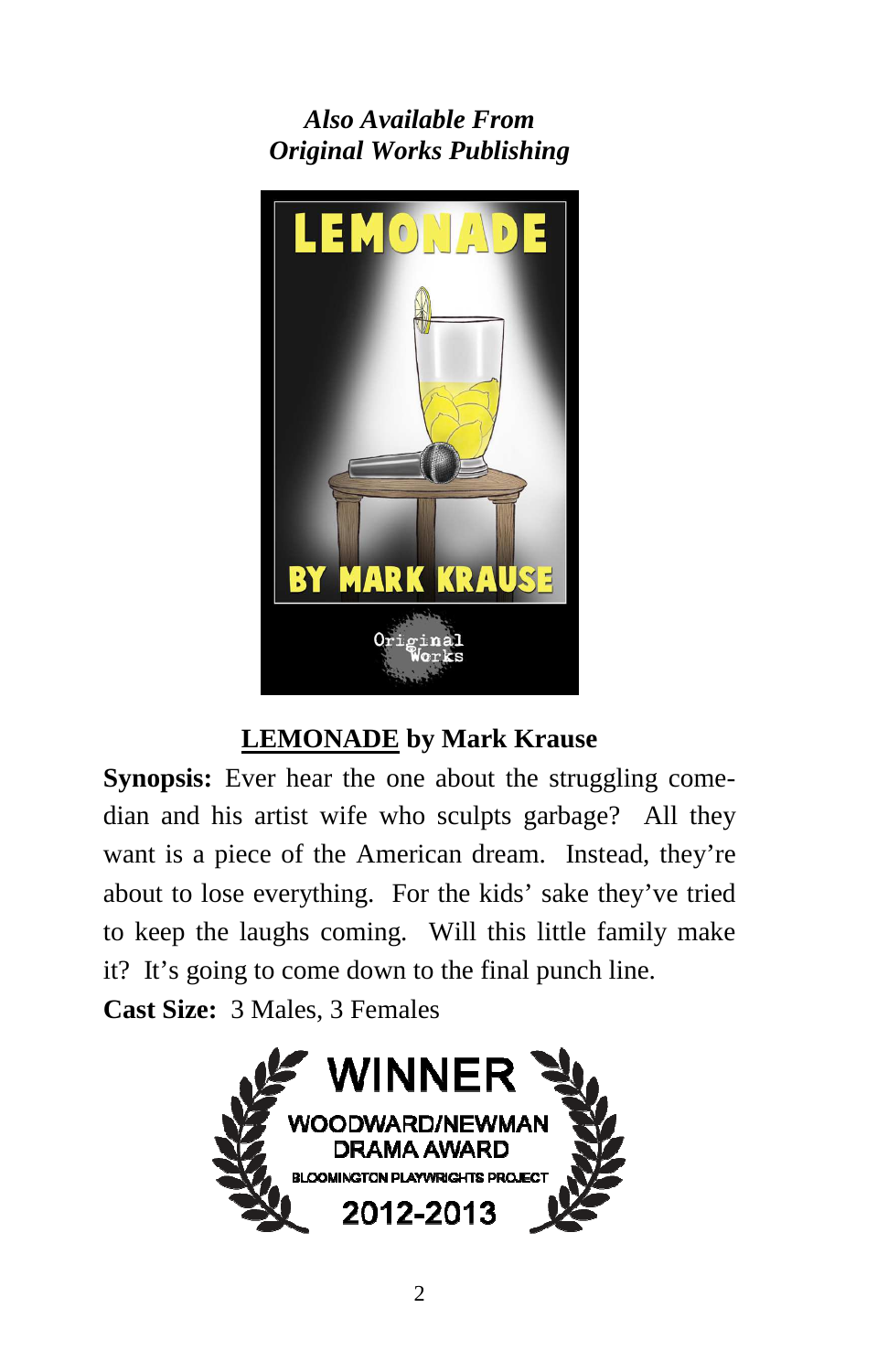# **CHEESE A pungent new comedy**

# **by Laurel Ollstein**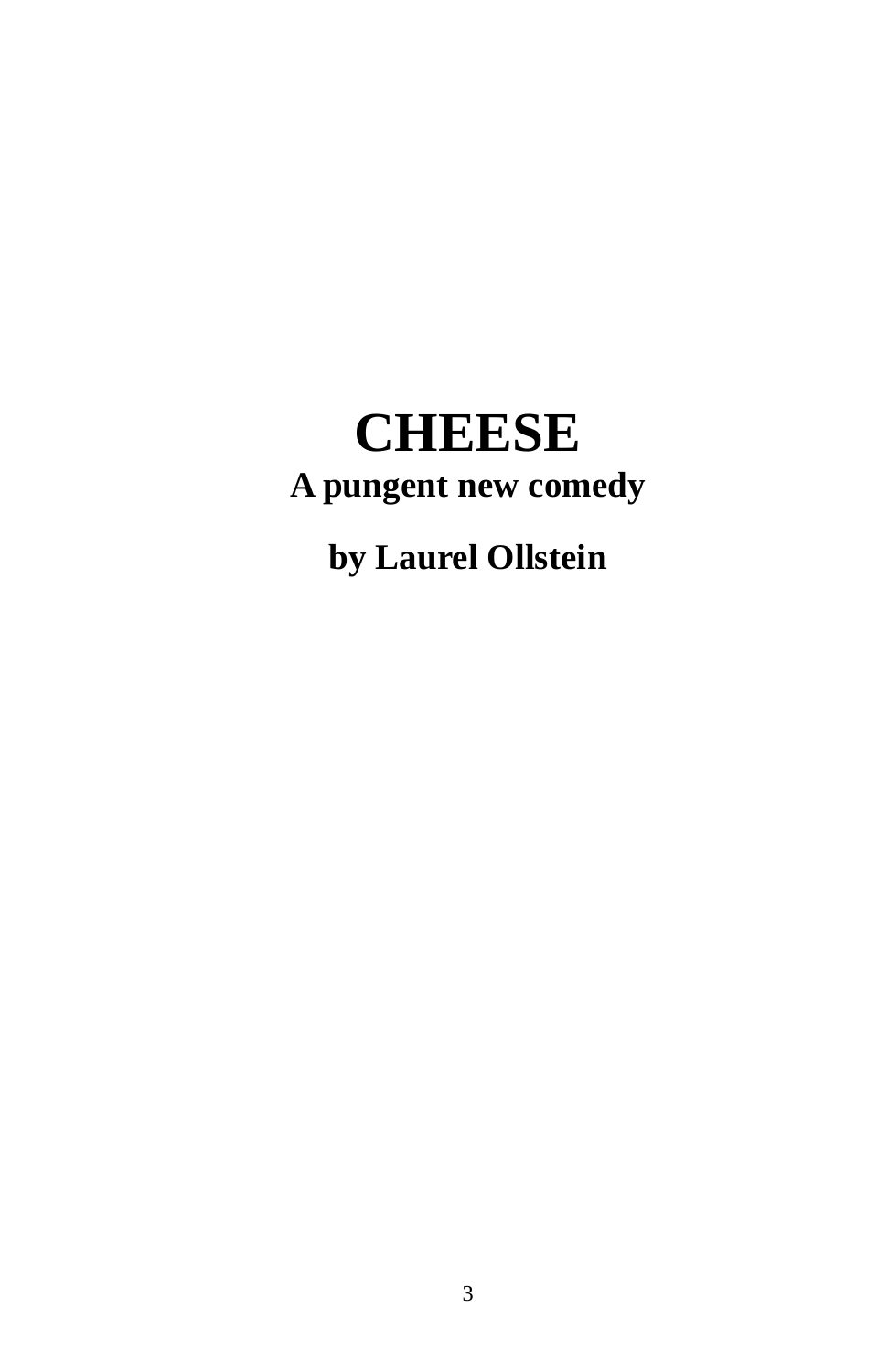*CHEESE* received it's first production in 1999 at The Actors' Gang, Los Angeles, CA. It was directed by Brian Powell. The cast was as follows:

| JESSE                  | <b>Bradley Warden</b> |
|------------------------|-----------------------|
| <b>CINDY</b>           | Stephanie Erb         |
| <b>BILLIE</b>          | <b>Ilene Kristen</b>  |
| <b>GRIFFIN</b>         | <b>Marshal McCabe</b> |
| <b>CHRIS</b>           | C.J. Orthal           |
| <b>ROSY &amp; JUDE</b> | <b>Tracey Perwin</b>  |
| MAMIE                  | Sharon Madden         |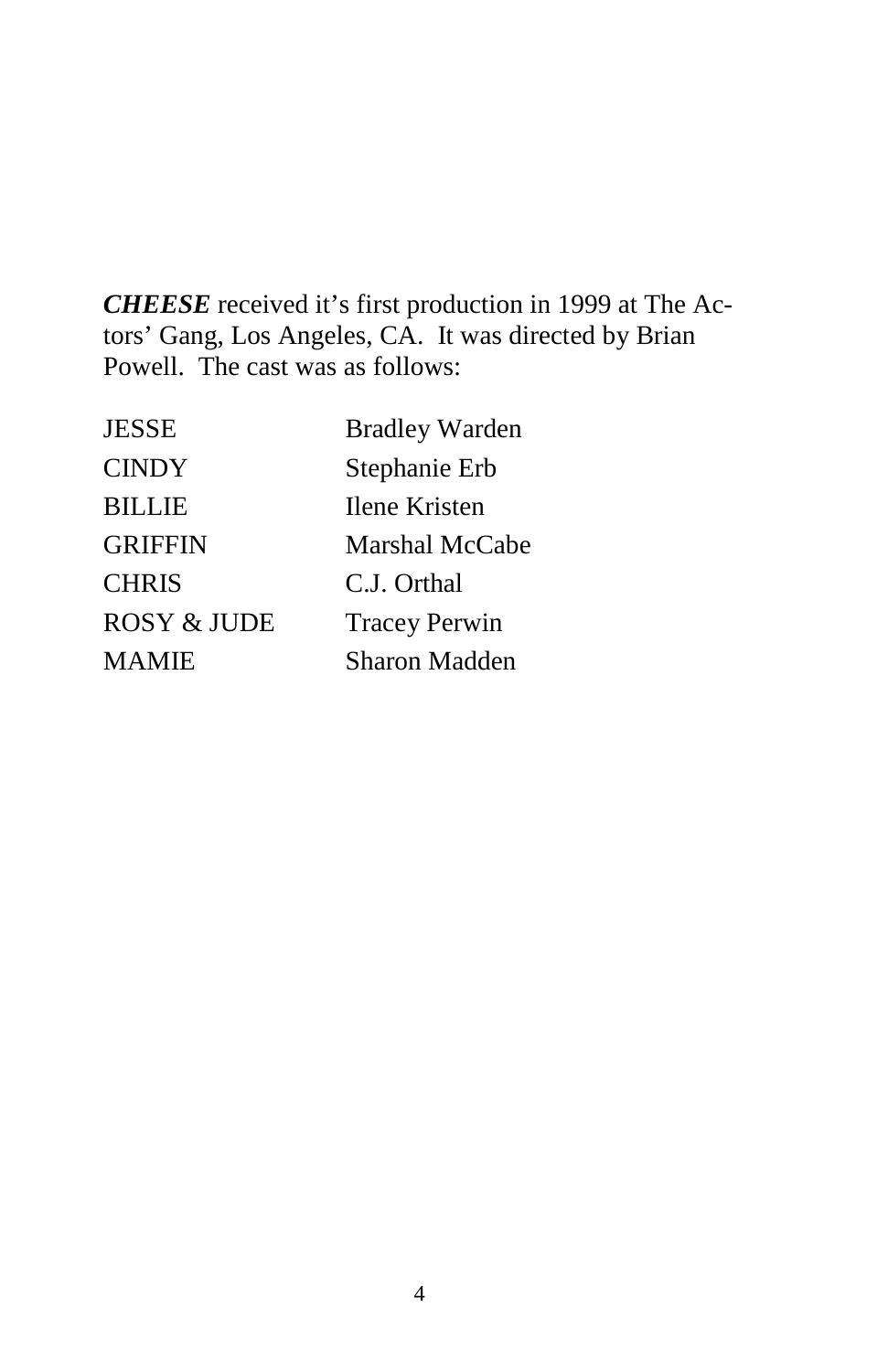#### **The Characters**

**Jesse** – 16-year-old boy - from a family with a lot of secrets – he is just trying to be 'normal'. Not experienced with women.

**Cindy** - 25 and ages to 40 – Earthy – sweet – loves children. Raised in Beverly Hills but moved to Tillamook. Her 6-monthold son died and she is in complete denial and carries around a doll in his place.

**Billie** – 25 and ages to 40 – struggling actress – pushy and a little angry. Raised in Beverly Hills – still lives there. Cindy is her best friend. Billie slept with Griff (Cindy's husband) two months ago on his visit to  $LA$  – she is pregnant – no one knows.

**Griffin** - married to Cindy – 25 and ages to 40. Pot smoker – cheese sculptor. Good guy. Trying to survive – dealing with the grief of the death of his child in his own way.

**Chris** - 20ish and ages to 40ish – a quiet man, wants to be a writer. Chris is a woman who lives as a man, feels that she was born in the wrong body. No one knows this.

**Mamie** – a Beverly Hills Jewish mother – never tells her age. In her youth she was wild and very promiscuous, now trying to make up for her past by being clingy and intrusive.

**Rosy** – 16ish – white trash – loves boys. Born and raised in Tillamook.

**Jude** – 16ish – Jewish American Princess bad girl combo – lives in Beverly Hills – wants to be an actress.

*\* Rosy and Jude can be played by the same actress.* 

#### **The Set**

One set: A rustic cabin in Tillamook, Oregon. A main living area and part of the kitchen can be seen. Outside the front door there is a small tree house.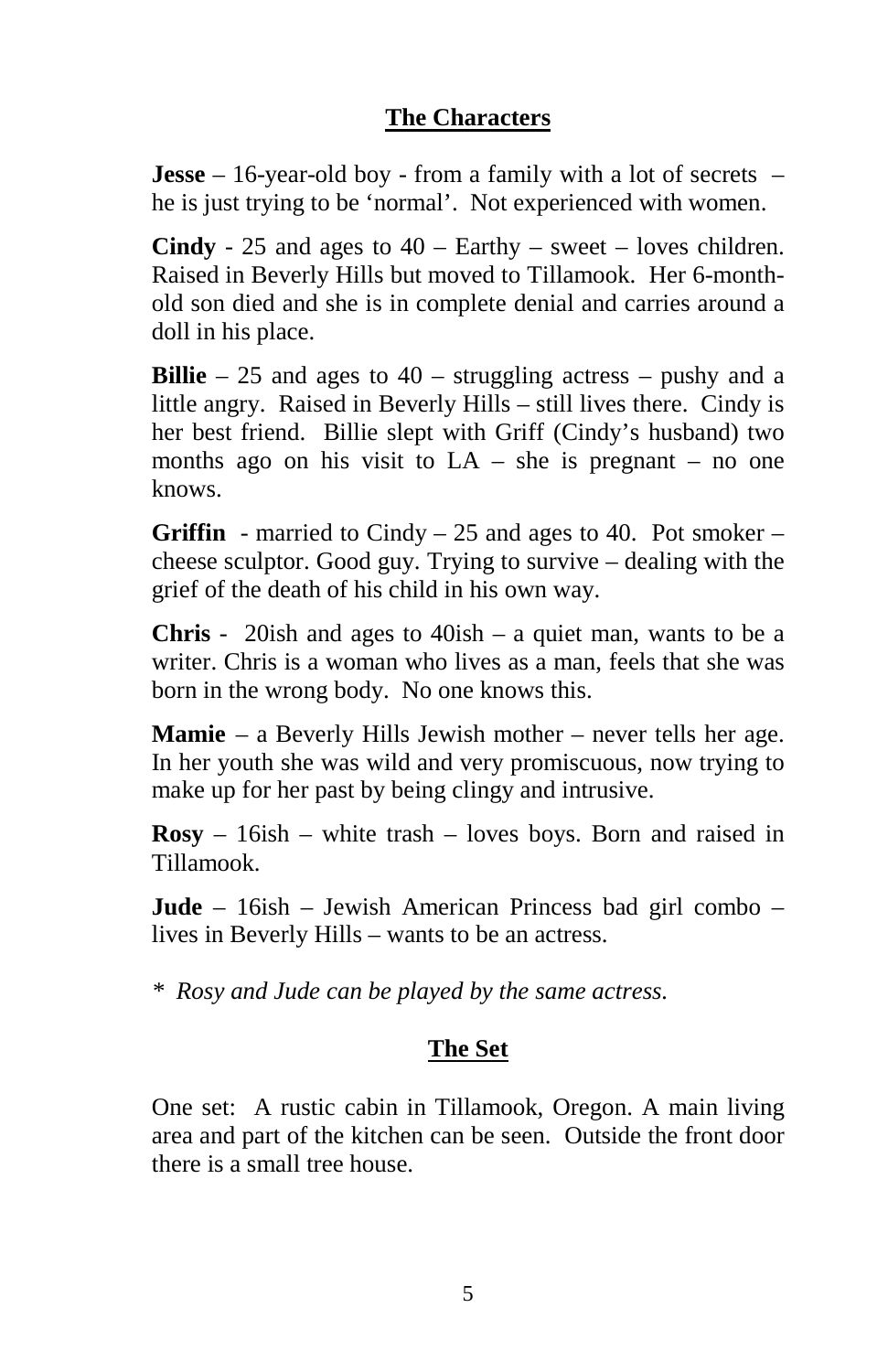## **CHEESE**

#### **SCENE 1 In the land of cheese**

*(In the dark theatre a young boys voice is heard as he enters from the audience)* 

JESSE: What the FUCK?!

*(A spot light on Jesse – a sixteen your old boy in crisis. He stumbles onto the stage shaking his head in disbelief when he notices the audience)* 

JESSE: Sorry. Sorry. Hi There. Uh. Yeah. Wow. Hi. *(He calms down a bit)* My name is Jesse. By the way. Hi.

*(He looks over the audience)* 

JESSE: Let me run something by you. You know your own story, right? We all have one. How we came to be who we are? Those basic things everyone knows. BUT what if you think maybe you aren't who you are. OR you didn't get to where you got how you thought?! My head is spinning. My entire life might just be a lie. I need to think this through. I need to watch it. And you're watching it with me-- As long as you're here. Got it? I need witnesses. Take notes. Okay? Starting from – the beginning. My beginning. Tillamook.

(*Lights up on a small wooden house in Tillamook, Oregon.* 

*In every conceivable place there are carvings - orange in color. There is a bear, with a fish in his mouth that has the words Tillamook carved in it - an eagle - an unfinished*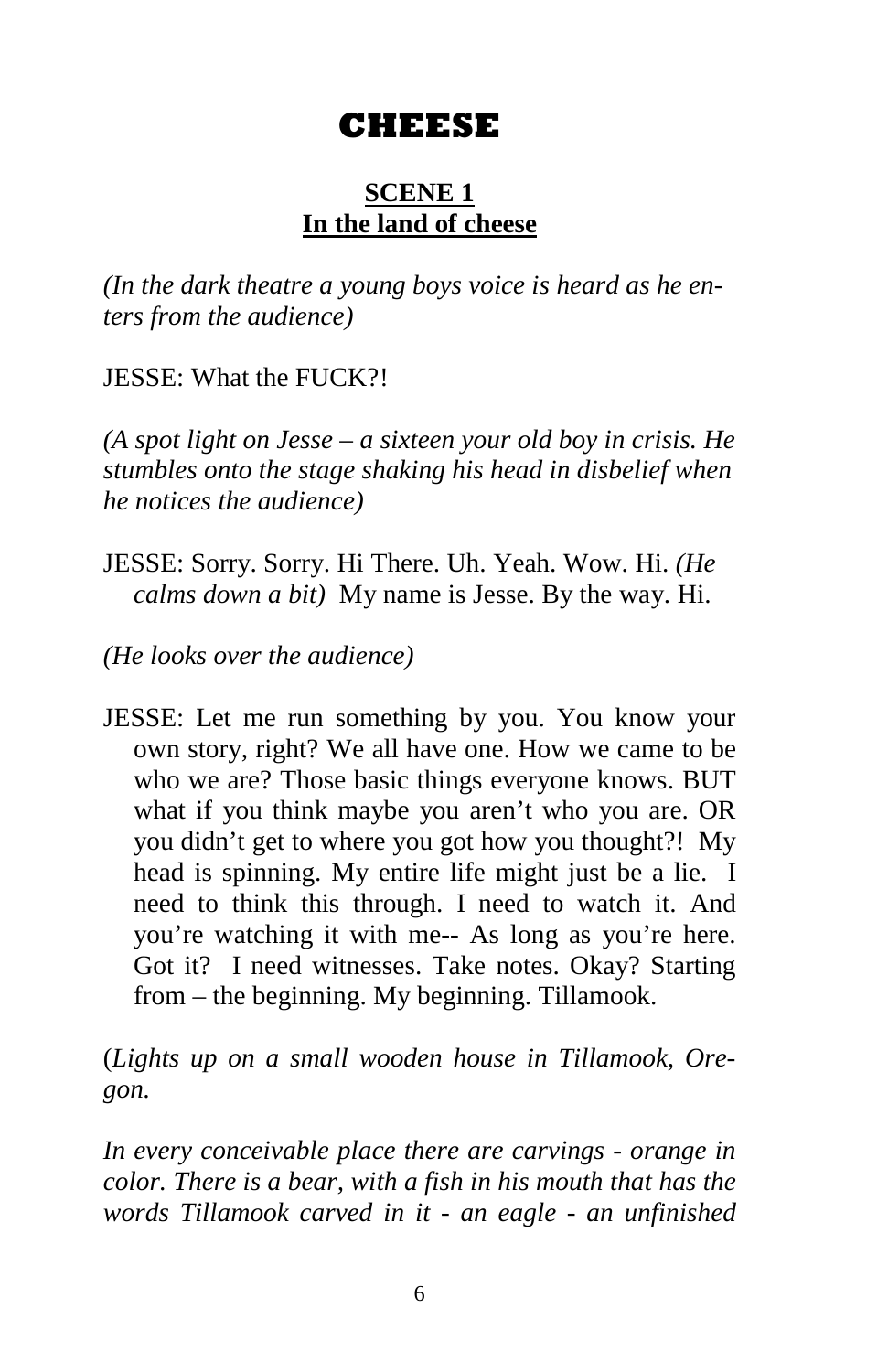*haunted house - and a shapely naked woman. And many others.* 

*On the table is a plate of cheese, in slices.* 

*It is raining.* 

*Jesse is watching from the edge of the stage as CINDY, an earthy pretty twenty-two years old enters. She is wearing a baby pack on her in the front. She looks in, smiles and goo goo's to the baby a bit. She goes to the table and folds the laundry of baby clothes.* 

JESSE: Tillamook, Oregon the land of cheese, trees and ocean breeze. 44 hundred people – 55 thousand cows. *(He stops to think of what to say next a cow is heard off stage)* This is where I began. I think. Well, in the story I was told anyway. This is where I start. So let's just see shall we. Let's watch. Tillamook.

*(He sniffs the air.)* 

JESSE: Smell it? Cheese. Everything in my family is about cheese in one way or another. I'll be back. You'll have questions.

(*Jesse walks back into the audience and sits down to watch with everyone else.*

*Meanwhile on stage - Cindy looks as if she hears something, and walks calmly toward the front door. BILLIE a twenty-something bleach blond comes running up to the front door carrying a Gelson's bag, just as Cindy opens the door.*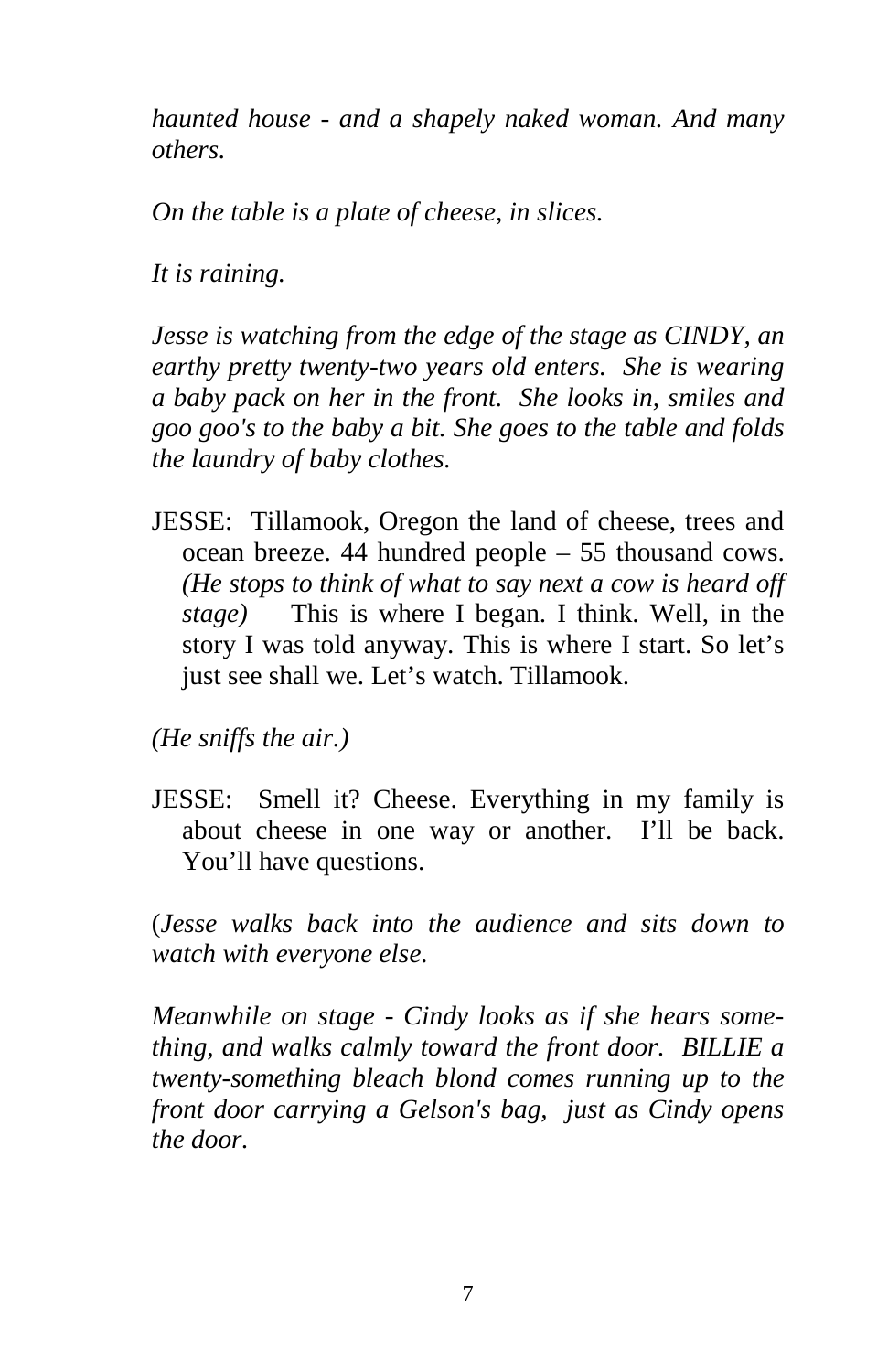*Billie looks like she is about to throw up. Cindy takes the bag from Billie and guides her into the house. She smiles as she points off stage toward the bathroom.)* 

CINDY: First door on the right.

(*Billie looks somewhat confused but takes the direction nonetheless. Billie runs off stage and disappears into the bathroom. Cindy calls after her.*)

CINDY: I threw up the whole first trimester. You should try a little pot, helps.

*(Violent coughing off stage.)* 

CINDY: Can I hold your hair or something? What's in the bag, can I look?

(*She looks.)* 

CINDY: Aren't you sweet, bagels and salami. Oh, my, god, is that our cucumber mask? My skin has missed you.

*(Billie re-enters, wipes her mouth with a piece of toilet paper and stands very still looking at Cindy. Cindy eats some cheese and fixes the table again.)* 

BILLIE: I don't understand.

CINDY: Cheese?

*(Cindy offers her a plate of cheese. Billie gags.)* 

BILLIE: No. Hello! Aren't you surprised to see me? How could you have known I was coming? I didn't know I was coming.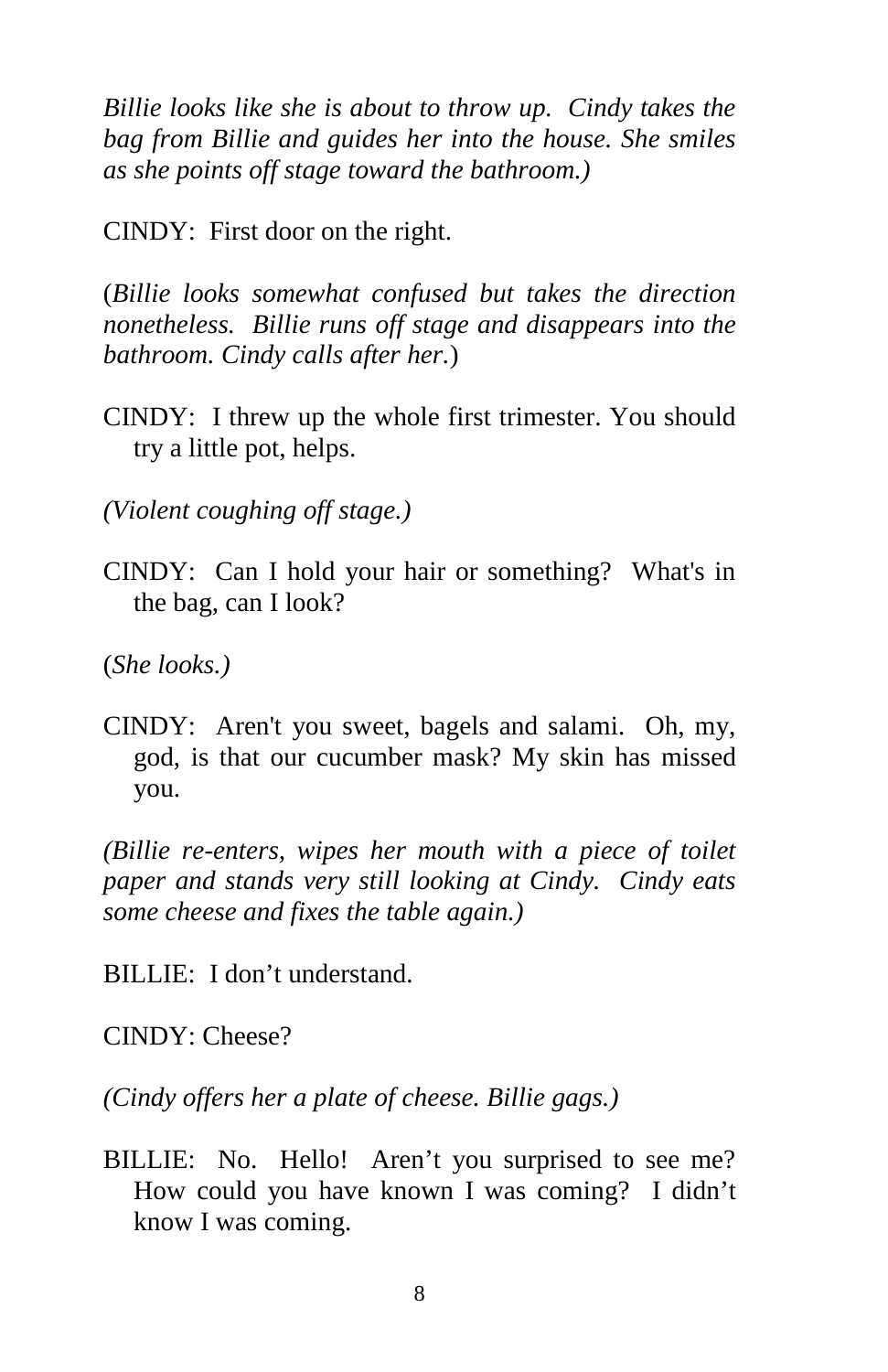- CINDY: Griff and I were just talking about you this morning. You know when you talk about someone, and they're in your mind, and you aren't surprised when they call out of the blue. Cause I think we're all connected somehow. In our thoughts. Well, the people who listen to thoughts that is. And the people who you've known all your life. Like you. Let me look at you. *(She takes a good look at Billie*) Oh, you are so beautiful.
- BILLIE: And you are. . too . . oh, Cindy, I am so sorry.

(*Billie hugs Cindy. Cindy pulls back quickly.)* 

- CINDY: Don't! You'll squish Jesse. And what are you sorry about? Look at you. Oh, Bill, it's been too long. Seven years. How did we let it go that long? Honey, you're looking a little too Beverly Hills. But we'll knock that right out of ya, here in the "Land of cheese, trees and ocean breeze". You wear that pregnancy well, though.
- BILLIE: All right, wait a minute! Wait one fucking minute! How did you know that I was pregnant?
- CINDY: I can smell a pregnant woman an aisle away in the grocery store. Don't you want to see Jesse?

*(Billie jumps back horrified.)* 

BILLIE: No!

CINDY: Come on, don't be afraid, you'll have one of your own soon. Peek in. He's asleep right now. Isn't he beautiful?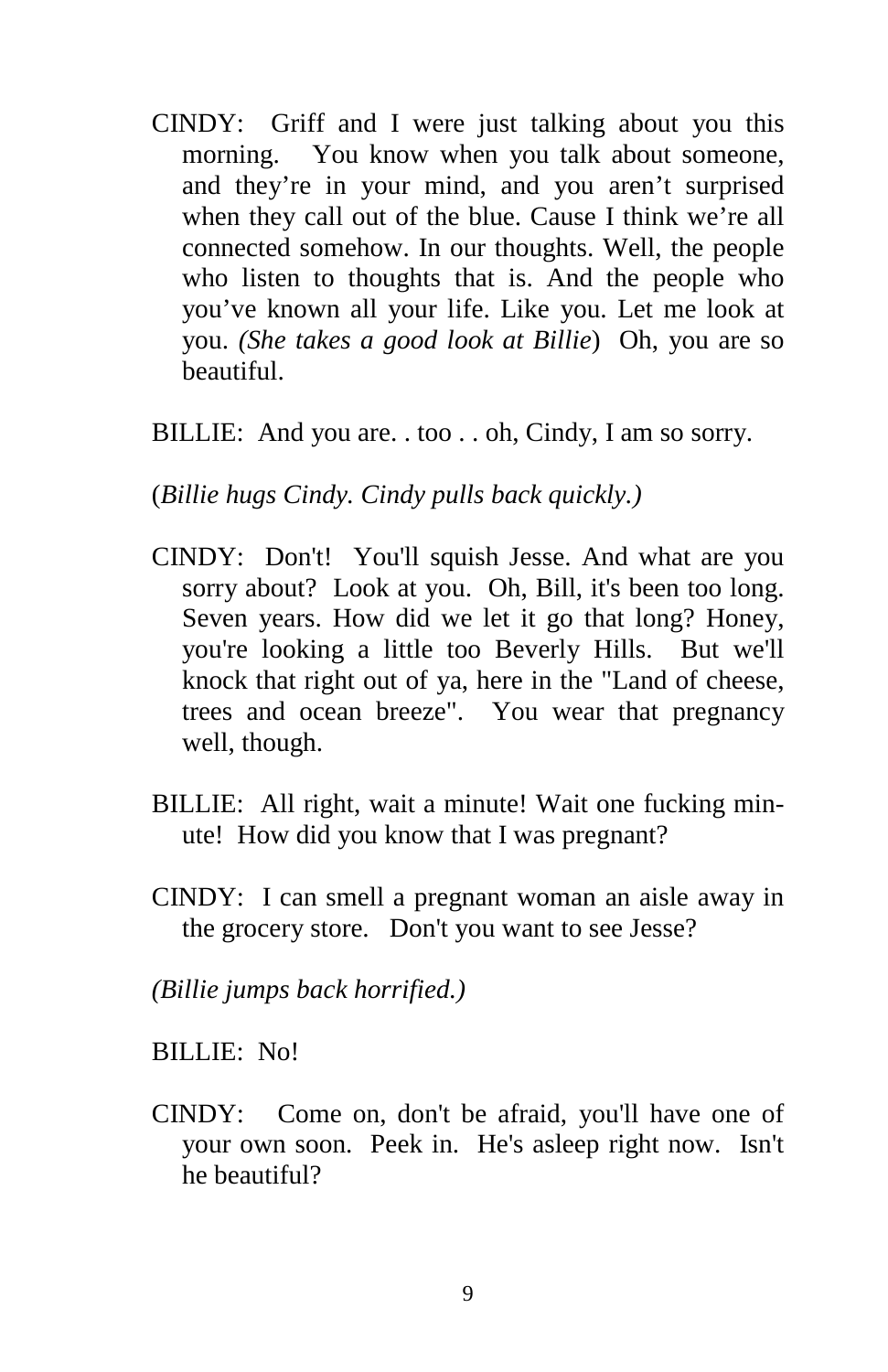(*Billie looks in and stares in shocked silence.)* 

CINDY: Well?

- BILLIE: Well behaved.
- CINDY: No trouble at all.

BILLIE: I'll bet.

- CINDY: Look at the little toes and fingers and precious ears. Those ears. I can't get enough of them. I dream about them. Like little apricots. Smell him.
- BILLIE: No, that's okay.
- CINDY: (*a bit demanding*) Smell him.
- BILLIE: *(She does)* Smells a little…moldy?
- CINDY: Probably time to change that diaper.
- BILLIE: Oh. Right. Of course. That would be the thing for a child – of that age – to need – a diaper change and…oh…
- CINDY: You wanta' give it a whirl?
- BILLIE: No, thanks.
- CINDY: Now as to your baby, we won't even talk about who the father is, if you don't want.
- BILLIE: Okay. What's that smell?
- CINDY: You get used to it when you have your little guy.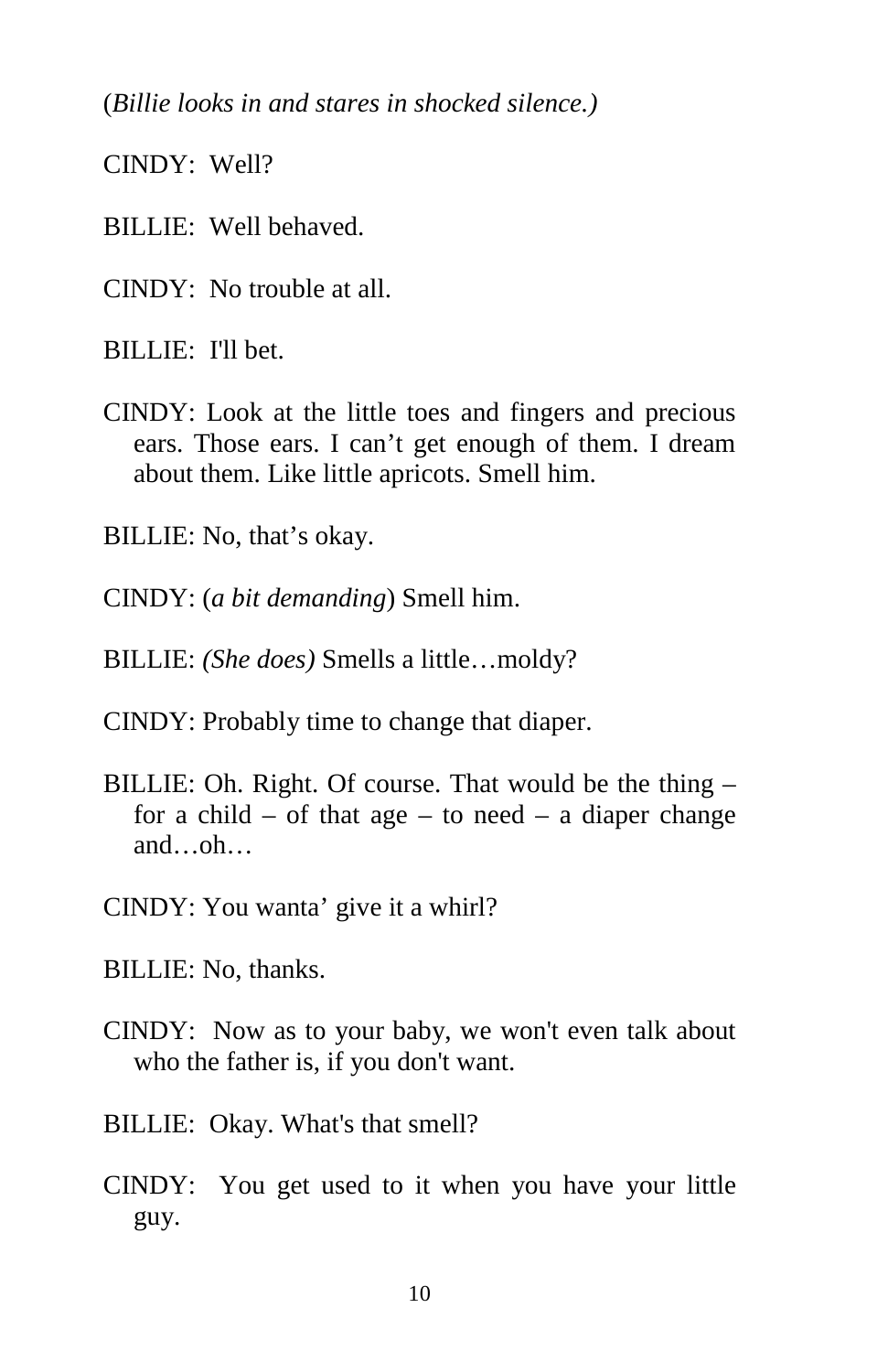BILLIE: No. It's that.

*(Billie points to the plate of cheese on the table.)* 

CINDY: Smoky cheddar?

*(Billie gags.)* 

- BILLIE: The sound of it makes me nauseous.
- CINDY: Did you eat a good breakfast? Gotta eat a good breakfast. Eating for two...
- BILLIE: Ohhhh! Look if I had wanted advice on how to live my life I would have stayed at my mothers.
- CINDY: Are you living with Mamie?
- BILLIE: Only because I'm broke.
- CINDY: Every acting career has a lull.
- BILLIE: Having a lull implies that at one time there was no lull.
- CINDY: I'm glad you and Mamie have become friends finally.
- BILLIE: We haven't. She wants relief from her guilt and I don't know what the hell I'm doing with my life.
- CINDY: How's that workin' out?
- BILLIE: Not so hot. The stepfather died. Note I think she fucked him to death. Mamie's become the opposite of the inappropriate mother she once was. Now she's the textbook version of an intrusive Jewish mother. I don't know which is worse.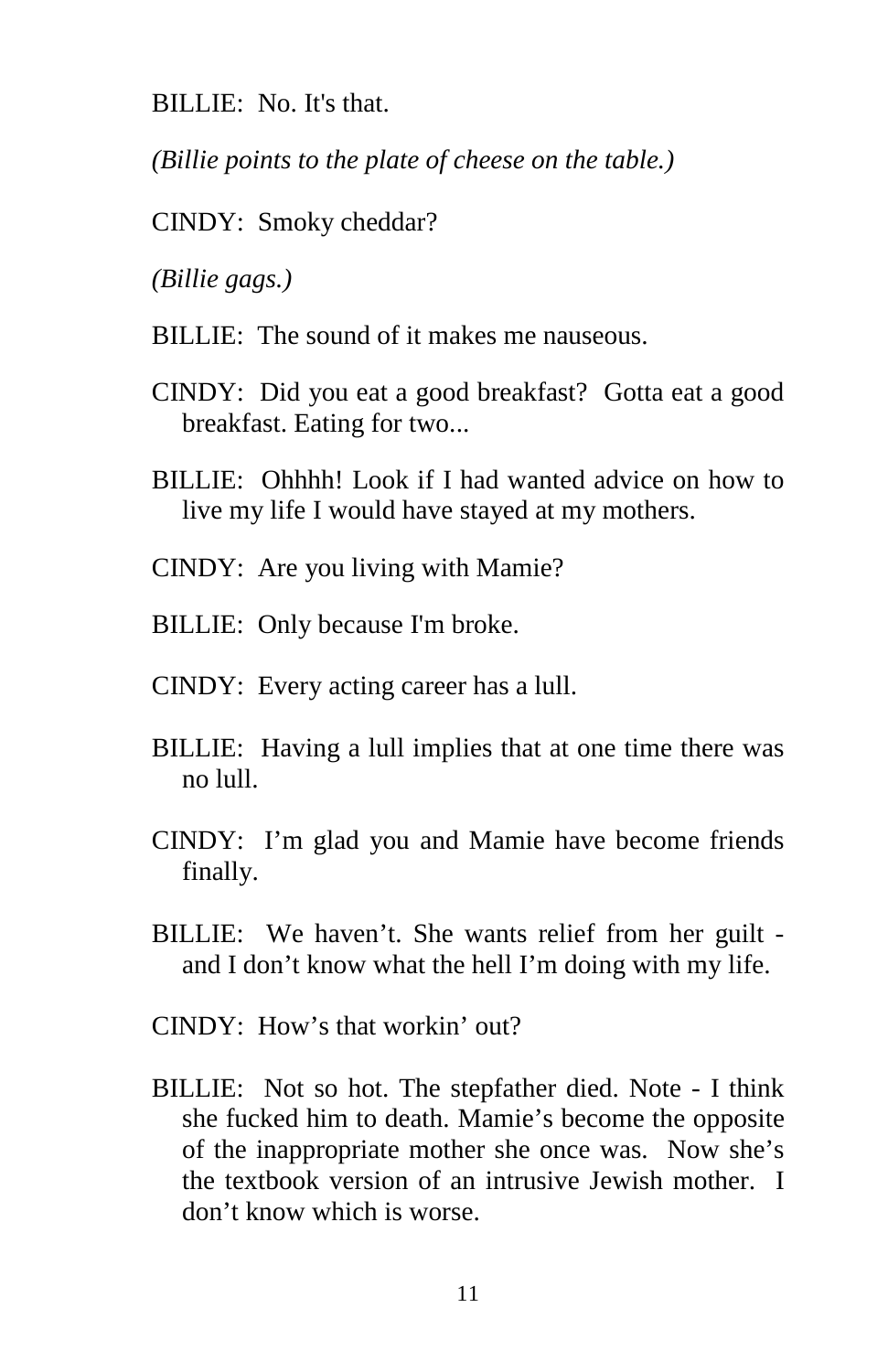*(Pause)* 

BILLIE: At least your mom was consistent. Oh, that was awful of me. I'm sorry Cind – so much grief, so much.

*(Cindy waves her away.)* 

- CINDY: Sorry for what? My mom?
- BILLIE: Well, yeah she died?

CINDY: Died. Yup. She did.

- BILLIE: You weren't at the funeral, so I didn't…
- CINDY: She was sick for a longtime.

BILLIE: Yup.

CINDY: The natural order of things.

BILLIE: Right.

CINDY: Parents die.

BILLIE: Yeah.

CINDY: Jesse was teething. Crying all the time…thought it best not to travel. Sent Griff. He needed to get out of the forest for a while. Nice you went. How was it?

BILLIE: Good. For a funeral.

CINDY: She never understood my not having a career and just wanting a family.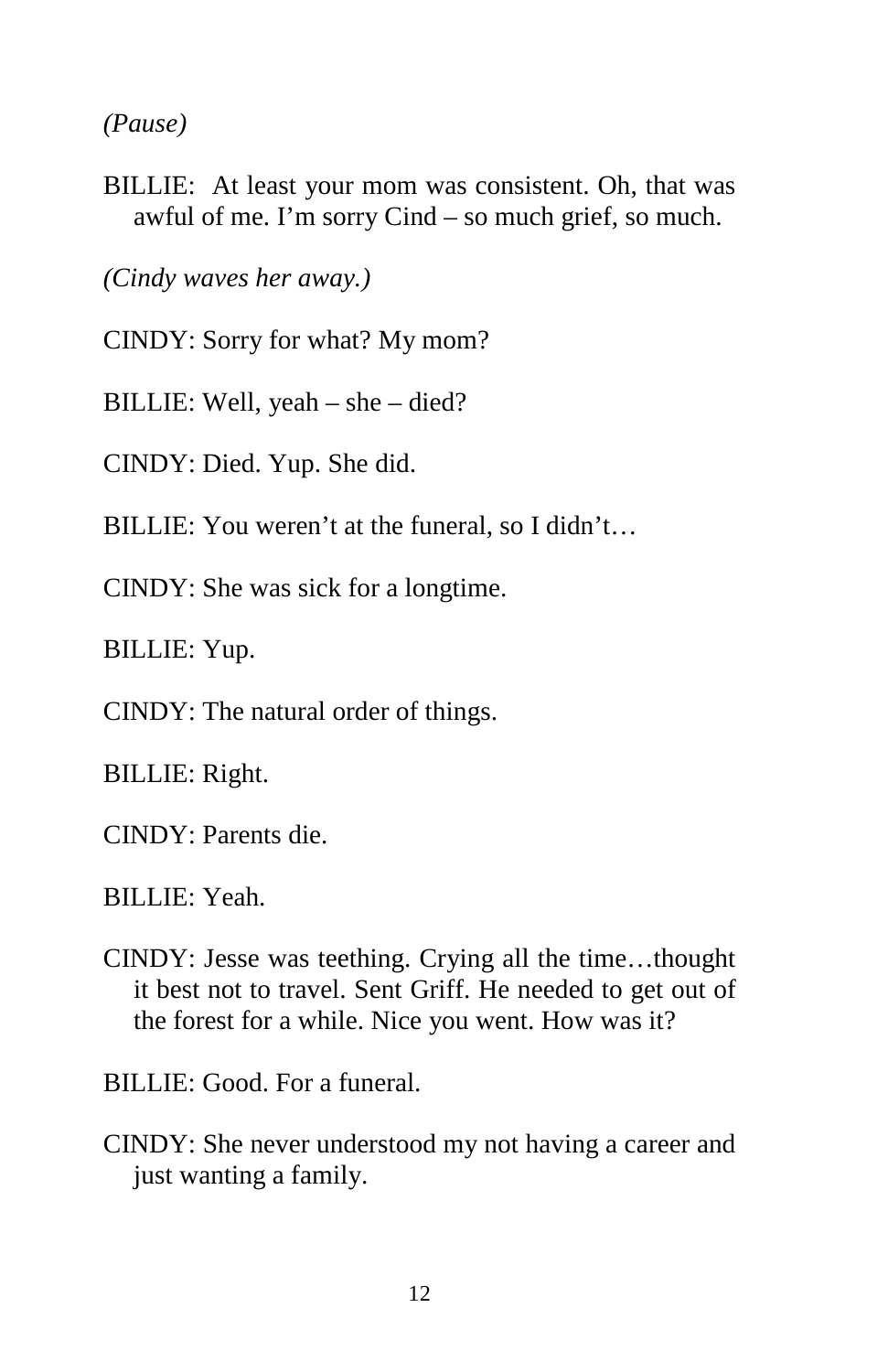- BILLIE: You were a weird kid for Beverly Hills. All those quilts you made from found fabric in the alleys behind Brooks Brothers, and filling your mom's pantry with (*she gags)* pickled beets.
- CINDY: You always accepted me.
- BILLIE: My sister of choice.
- CINDY: Yeah. I'm just sorry Mom never got to meet Jesse.
- BILLIE: Yeah. Well, now they can?
- CINDY: What?

(*Billie gags.)* 

CINDY: I'll put the cheese away.

*(Cindy gets up with the cheese tray and puts it in the kitchen, munching a few more pieces on the way. Billie is looking around the house - sniffing.)* 

BILLIE: What's with these statues?

*(A small female figure, ROSY, is seen outside in the darkness. As Billie and Cindy continue to talk, the dark figure stalks the outside of the house, unseen by Billie or Cindy, peering in the windows and popping back into hiding in the bush.* 

*The phone rings. Cindy calls from the kitchen.)* 

CINDY: You answer it.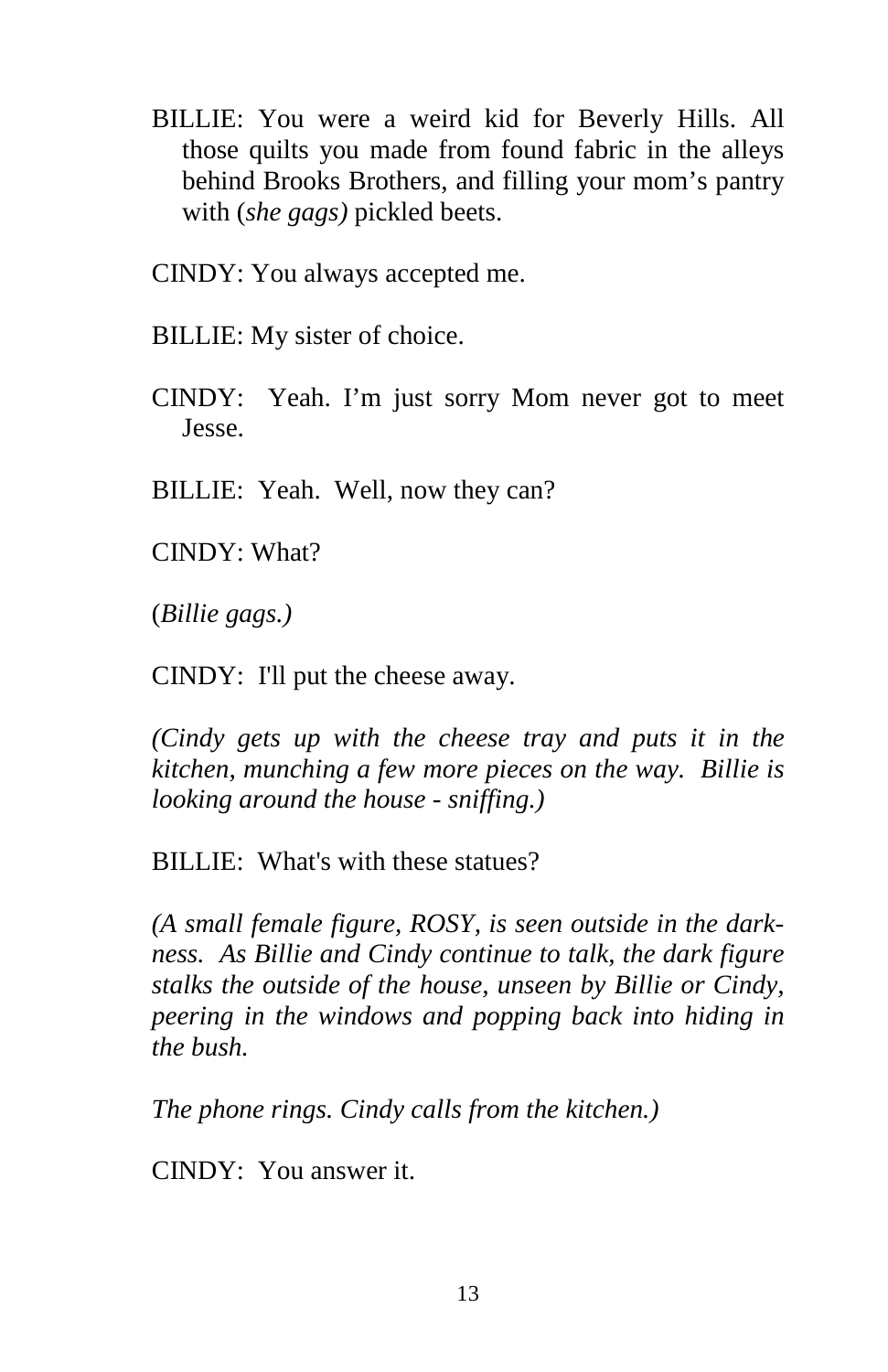*(Billie looks at the phone - it rings louder.)* 

BILLIE: Did that just get louder? *(it gets even louder)* Okay- OKAY! (*Billie picks up the phone)* Hello.

(*The voice of MAMIE is heard as an almost God like presence. Billie and Mamie always talk almost on top of each other.)*

MAMIE: (*V.O.)* Billie!

BILLIE: Mamie!

- MAMIE: (*V.O.)* You have no idea how many people I have called looking for you. I need to know where you are – at all times!
- BILLIE: Why? I didn't know where you were my whole senior year of high school.
- CINDY: *(to Billie)* Don't be mean.
- BILLIE: (*to Cindy*) It's in my blood.
- MAMIE: *(V.O.)* Who the hell goes to Tillamook Oregon in the winter? Or the summer for that matter. Is there anything there besides cheese?
- BILLIE: Gotta go, going on a tour of the cheese factory!

*(Billie hangs up.)* 

CINDY: Does she know you're pregnant?

*(Billie shoots her a look.)*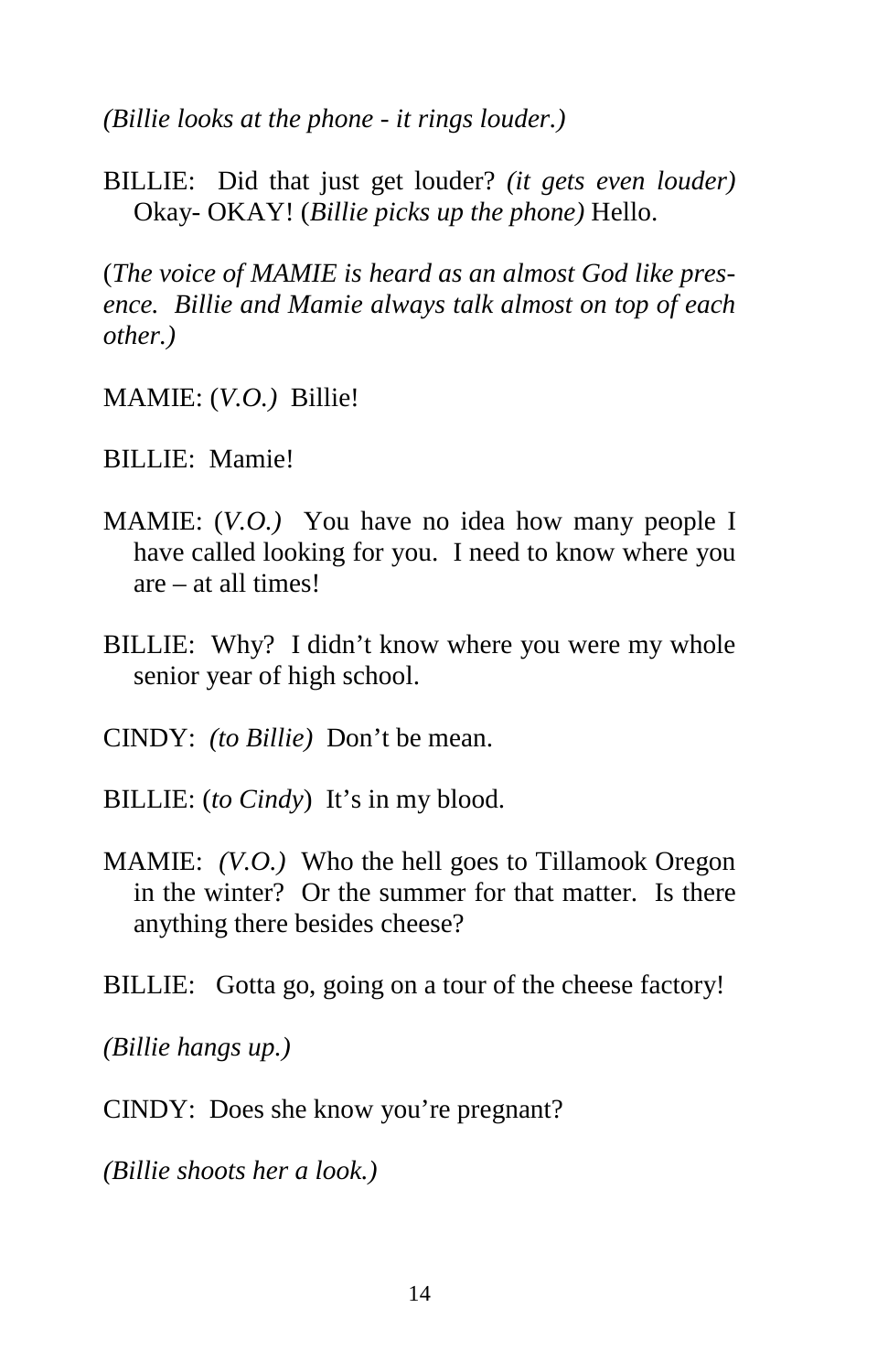- BILLIE: No! Hence my escape before she willed it out of me. She would love that - give her something to do.
- CINDY: So let her.
- BILLIE: No. *(pause)* God, I am a horrible person.
- CINDY: (*very matter of fact)* No, you are not, you're just human. We hold things in long enough they become putrid.

*(Billie holds up her hand and looks at the phone.)* 

BILLIE: She never calls only once. Wait for it...

*(The phone rings. Billie picks it up.)* 

BILLIE: What?!

MAMIE: *(V.O.)* Do you love me?

- BILLIE: What do you want, Mamie?
- MAMIE: *(V.O.)* Bring me back a wheel of sharp cheddar from the factory. I love their cheddar.
- *(Billie hangs up.)*
- CINDY: What did she want?
- BILLIE: To drive me crazy. I wish she'd find some inappropriate men to sleep with - like in the old days. Men who would take her on long trips to Vegas. I miss those days.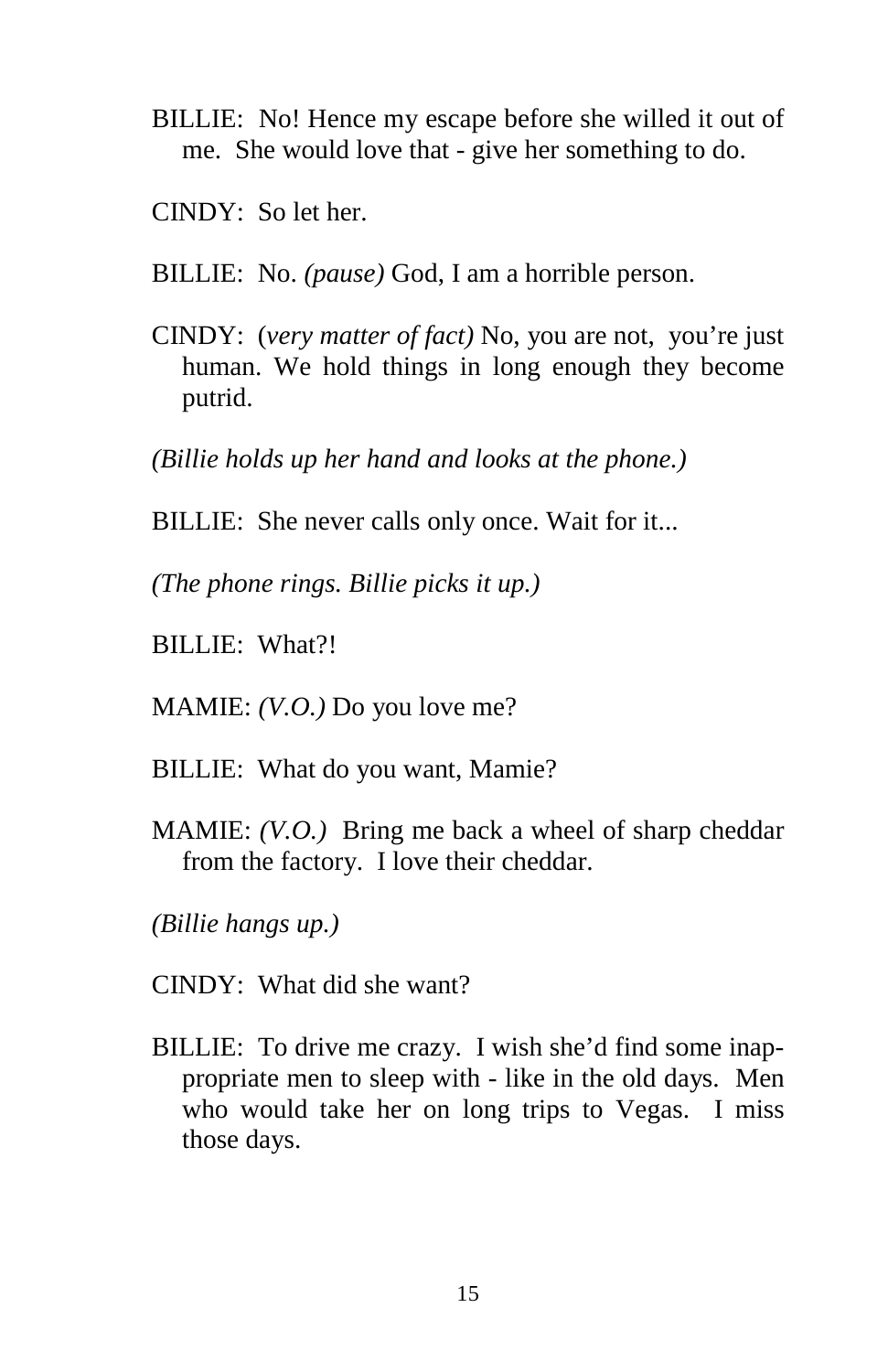CINDY: And you could show up at my doorstep with your suitcase, and I would fix us hot chocolate, with my home made marshmallows. Hey, do you want some now? I have some.

BILLIE: You still make them?

CINDY: Of course. Jesse loves them!

*(Cindy runs into the kitchen.)* 

BILLIE: Oh dear. I should be taking care of you.

CINDY: Sit down and relax. You know me. I am happiest when I am mothering everyone.

*(Billie gets up and walks around the house looking out the window.* 

*Rosy is outside looking right back at her.* 

*Billie looks out the window. At first she thinks it's a dull mirror.* 

*For a moment Rosy and Billie mirror each other, but as soon as Rosy moves differently Billie screams. Rosy laughs and ducks back down behind a bush.)* 

- BILLIE: Who is that? What the... did you see that? What is going on here!
- CINDY: Just the slutty girl next door. Rosy. She babysits sometimes.

BILLIE: She what?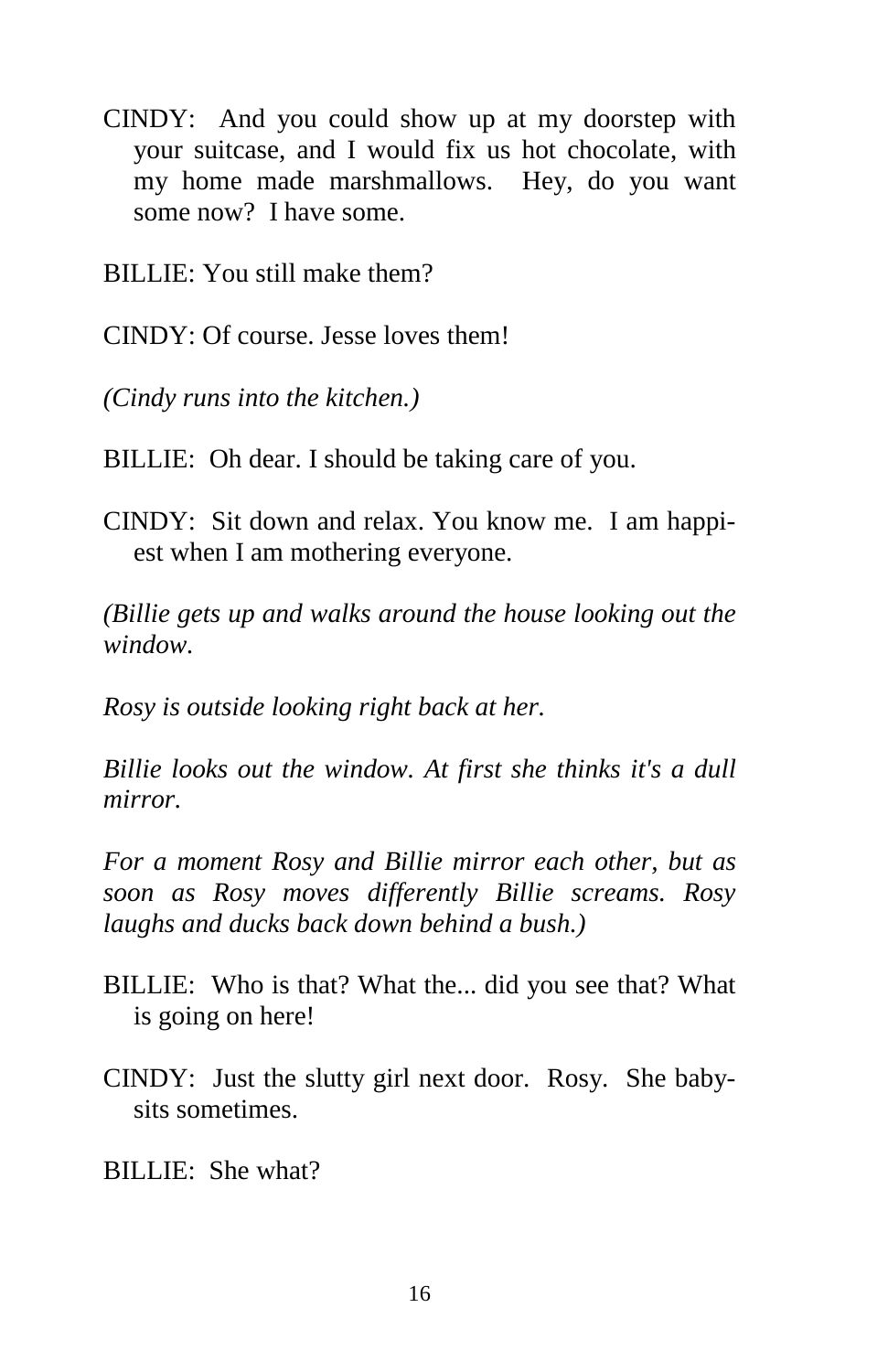*(Slight pause)* 

CINDY: She has a crush on Chris and she...well, there's no nice way to put it. She wants to get in his pants.

*(Rosy's face appears again. Cindy yells toward the window.)* 

- CINDY: Chris isn't home, sweetie. Go on now. Go to work.
- *(She turns to Billie.)*
- CINDY: Works at the Dairy Queen, I don't let her babysit any more. She lies like a rug. I tell ya, everything out of her mouth. Can't believe a word. See that sculpture. Her.

*(Cindy points to the sculpture of the naked woman.)*

CINDY: She wanted it done that way. She tried to get in Griffin's pants. Griffin's not interested, NOT interested in that sort of THING. So now it's Chris. I swear, I hate to think bad of anyone. But I think she just wants to get pregnant, so someone has to marry her. She's only sixteen. She's just looking for a family. I guess.

BILLIE: Who's Chris?

CINDY: Rents the tree house.

*(pause)* 

BILLIE: Have you guys been taking a lot of hallucinogens?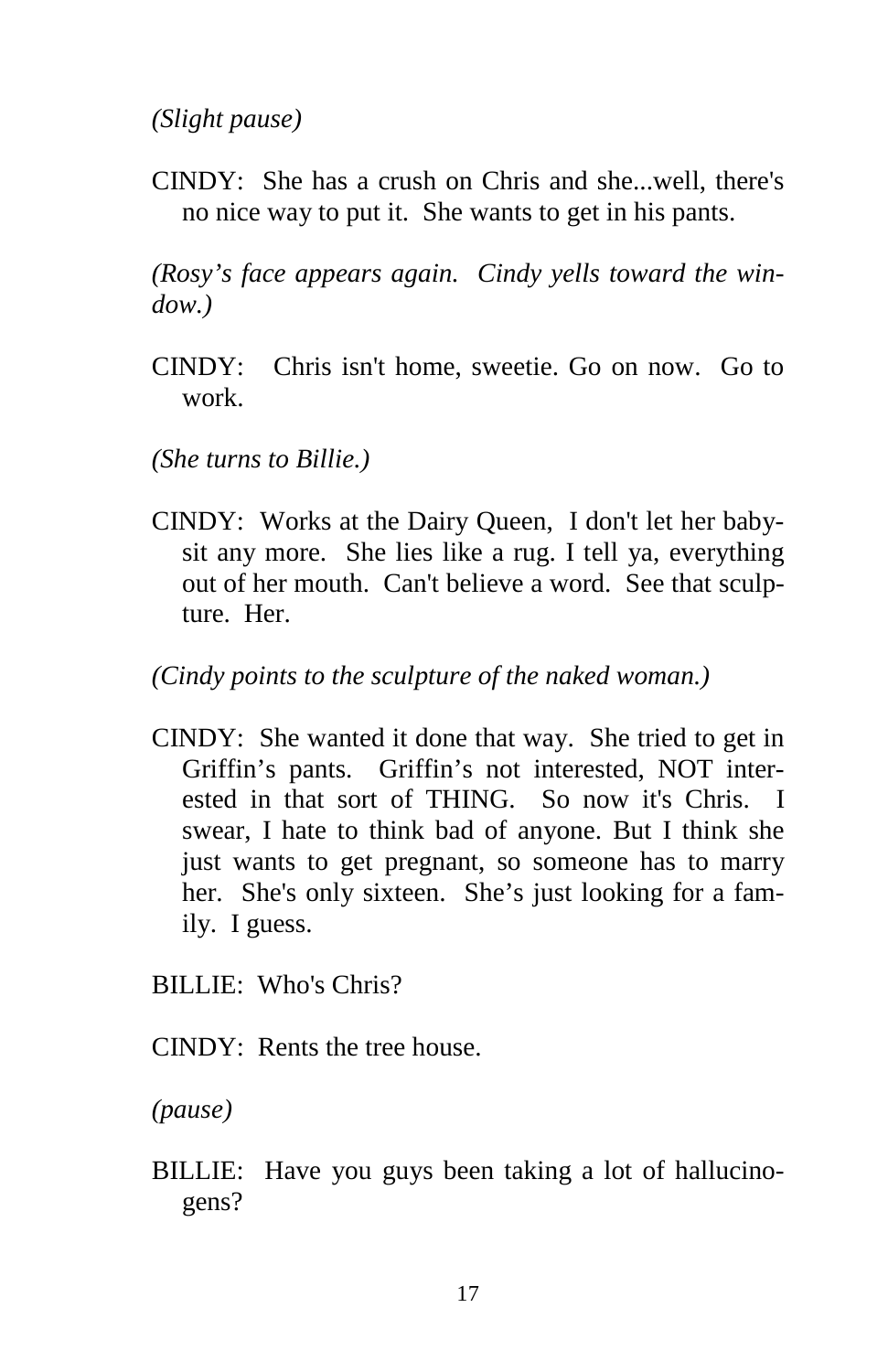- CINDY: God no. I haven't done that since high school with you. Throwing up peyote in your garage. Remember? And we told Mamie it was the shrimp from dinner.
- BILLIE: And she went down to the market to complain and ended up going to bed with the manager in the stock room.
- CINDY: And your stepfather found them.
- BILLIE: Divorce number two...or was that three? Hey, so… rents the tree house? Who is this guy?
- CINDY: We needed the money. And Chris just sort of showed up one day. He works at the cheese factory – who doesn't. But there's something sweet and vulnerable about him. Melts my heart. Feels good having him around. And Griff needs a friend. Gets kinda isolated here.
- BILLIE: I'll bet. *(Billie gets a whiff of cheese and gags)* I swear to god I cannot stand that SMELL!
- CINDY: Try a saltine. I'll get it...

*(Cindy starts to get up but Billie stops her.)* 

- BILLIE: No, let me.
- CINDY: You don't know where anything is.

BILLIE: That never stopped me before.

*(Billie gets up and goes into the kitchen as Cindy continues talking.)*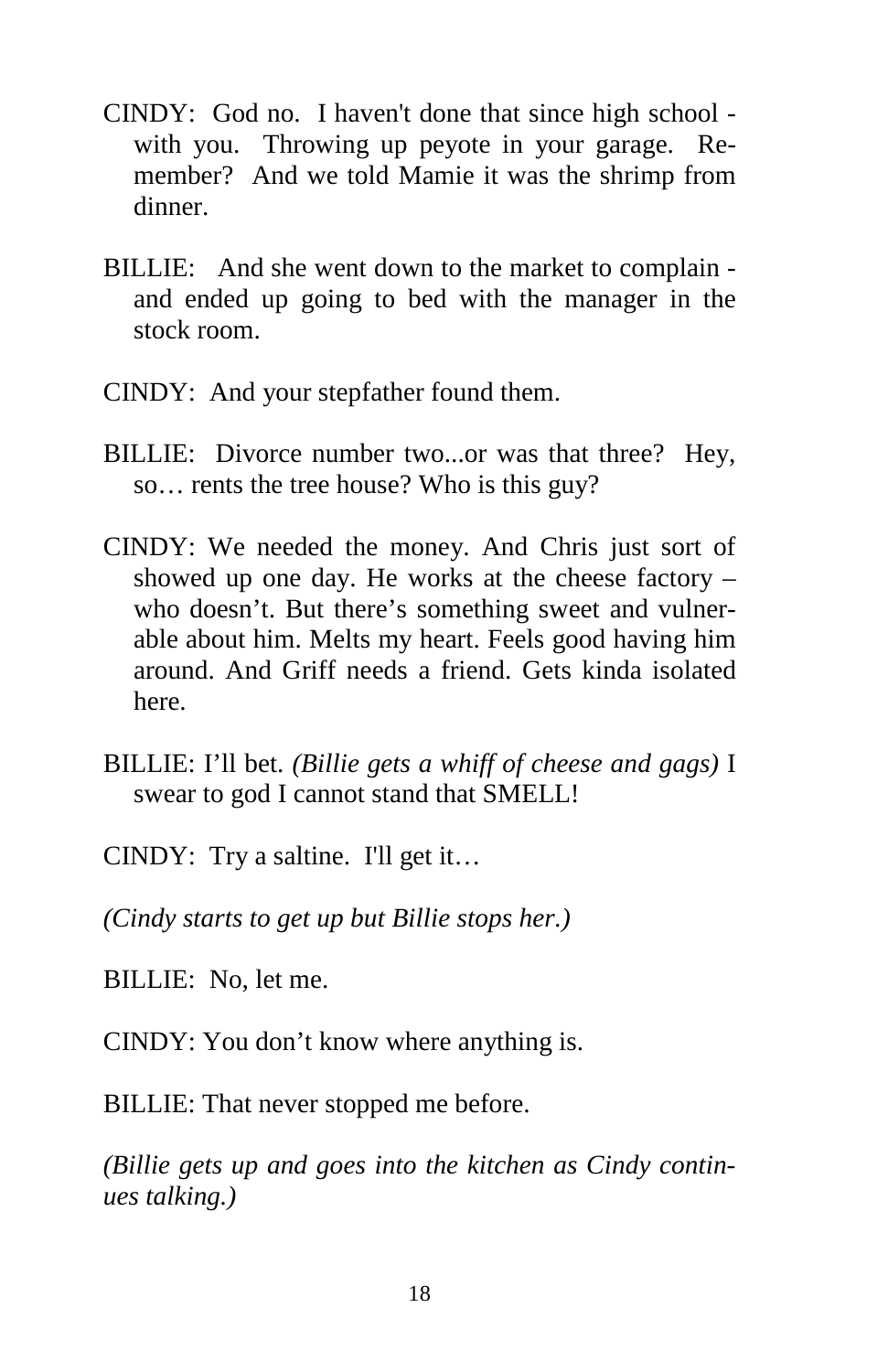CINDY: You know when I was pregnant I could eat anything. I loved being pregnant. Can't wait to do it again. I am gonna be big as a house soon. Just like all the other moms here. They start havin' kids and they just expand. I LOVE that. Women are proud to have hips here. It's all I ever wanted. All I ever wanted.

*(Billie comes out of the kitchen holding a pistol by the nose.)* 

- BILLIE: Why do you have this?
- (*Cindy takes the gun away from Billie.)*
- CINDY: Oh, don't look so horrified. We live in the wilderness, you just never know.
- BILLIE: What? Wild piece of Gouda?
- CINDY: Never know.
- *(Cindy still has the gun in her hand.)*
- BILLIE: I shouldn't have come. I don't know what I was thinking. I should just drive myself to the nearest Planned Parenthood and be done with it.

*(Without thinking Cindy walks toward Billie with the gun still in her hand.)* 

- CINDY: NO! You are not going to...
- BILLIE: You don't need this.
- CINDY: You are staying right here! I want you here.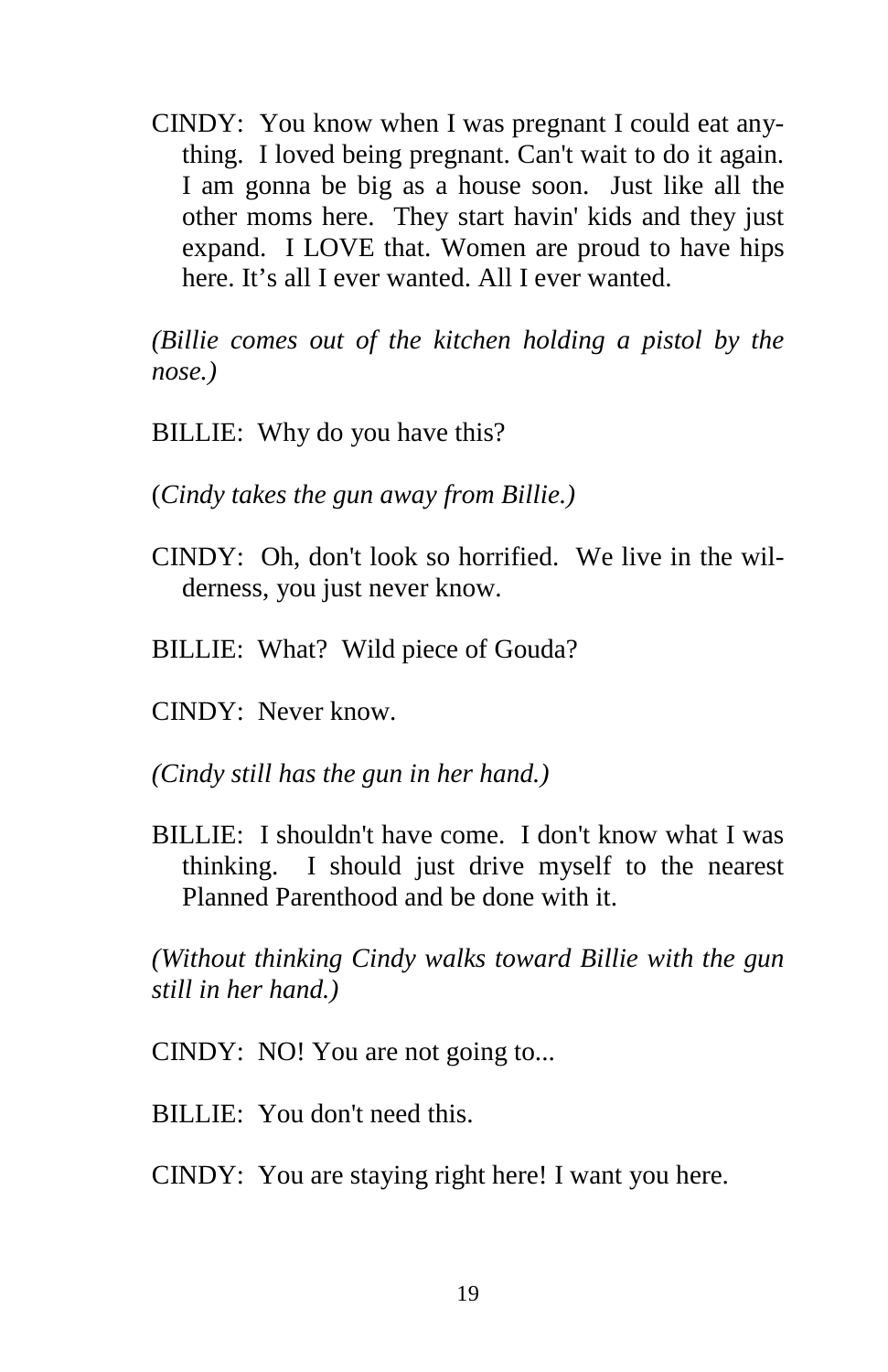*(Cindy is now pointing the gun right at Billie – without meaning to. Billie notices.)* 

BILLIE: Um…Cind.

- CINDY: Oh my, this isn't safe. *(Cindy puts the gun away in the kitchen and continues talking.)* Don't you remember how much we dreamed of this? Being moms. We'd practice with our dolls, and your threelegged dog, Gus.
- BILLIE: You dreamed of it, sweetie. Not me. I just played along to hang out with you. Didn't you know that?
- CINDY: Really?
- BILLIE: Of course. You know how much I love you. You are my family of choice, girl. I don't have the skills to be a mother. I can't even get cast as one.
- CINDY: Don't be so hard on yourself. Of course you'd be a good mother. Those casting people don't know what they're talking about. Hey, just tell me what the father looked like?
- BILLIE: What?
- CINDY: I remember your last boyfriend that I met anyway. What was his name….uh…Amish was his name, right? Indian, wasn't he? You two would have made beautiful babies. I think the more variety in a human, the better they look. Ya, know? And the healthier – like mutts. We don't tend to pass on the ugly family traits if we mix it up more, Right?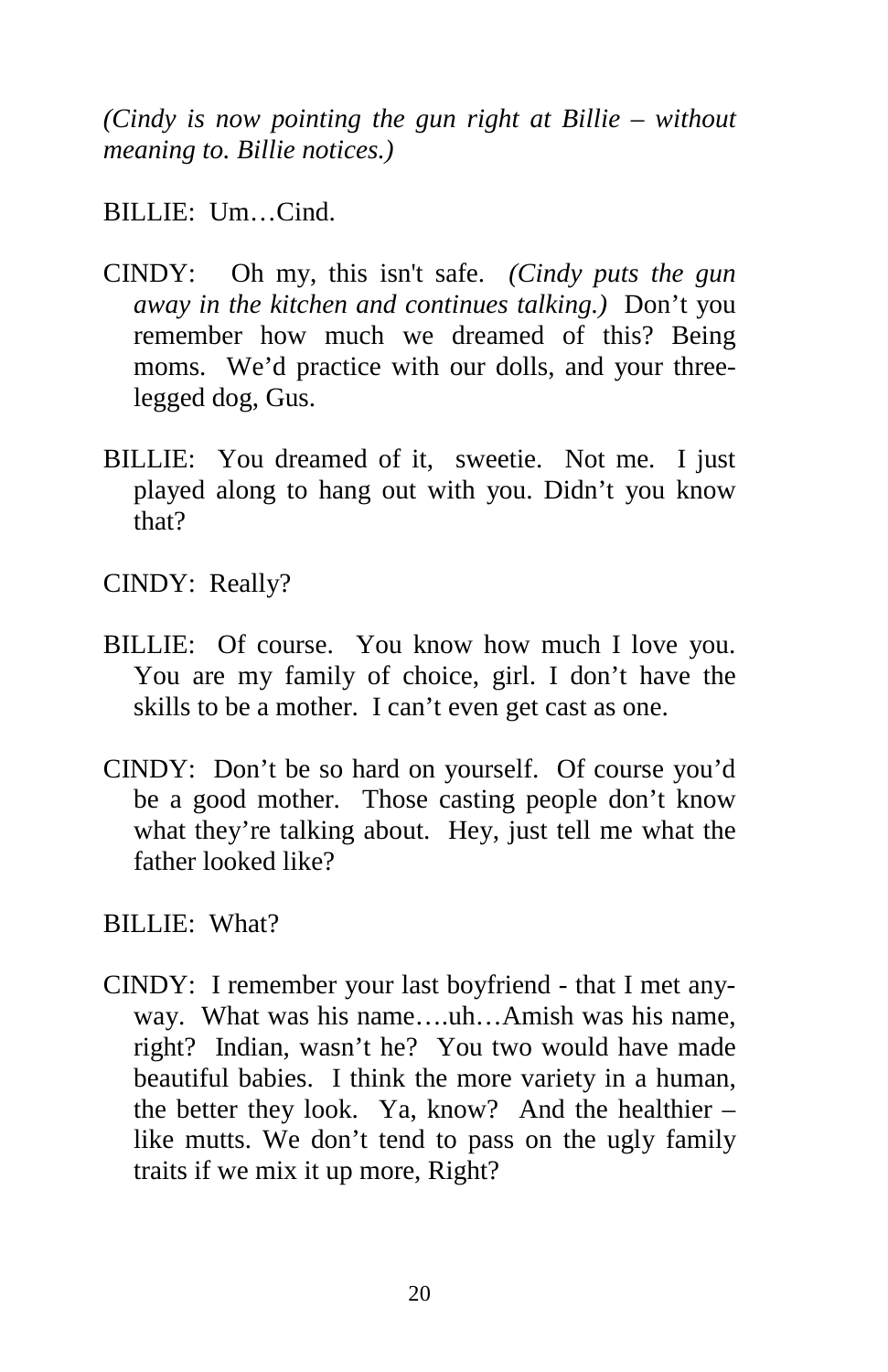BILLIE: It's not...Amish's.

*(Pause)* 

- CINDY: Griffin'll be happy to see you. It's been…two months at least since he saw you down in L.A..
- BILLIE: Yeah.
- CINDY: Two months?
- BILLIE: Yeah, right.
- CINDY: I'm so glad you're here. I've been thinking about you.
- BILLIE: I'm just so sorry I wasn't here sooner.
- CINDY: Don't be silly. You're here just in time.
- BILLIE: Cindy. Talk to me.
- CINDY: Well ...we are. Aren't we?
- BILLIE: I mean really talk.

*(Billie sits Cindy down at the table. They look at each other for one quiet moment - then Cindy pops up.)* 

CINDY: But not right this second. I gotta go to work. We can pick up right where we left off - later. We have time! We- have- time. So don't you dare leave. I'm touched you came. I don't have many friends up here, ya know. I don't know why, but I stick to myself lately. I need to get out more. *(pause)* Truthfully, I hope you stay forever. At least till the baby's born.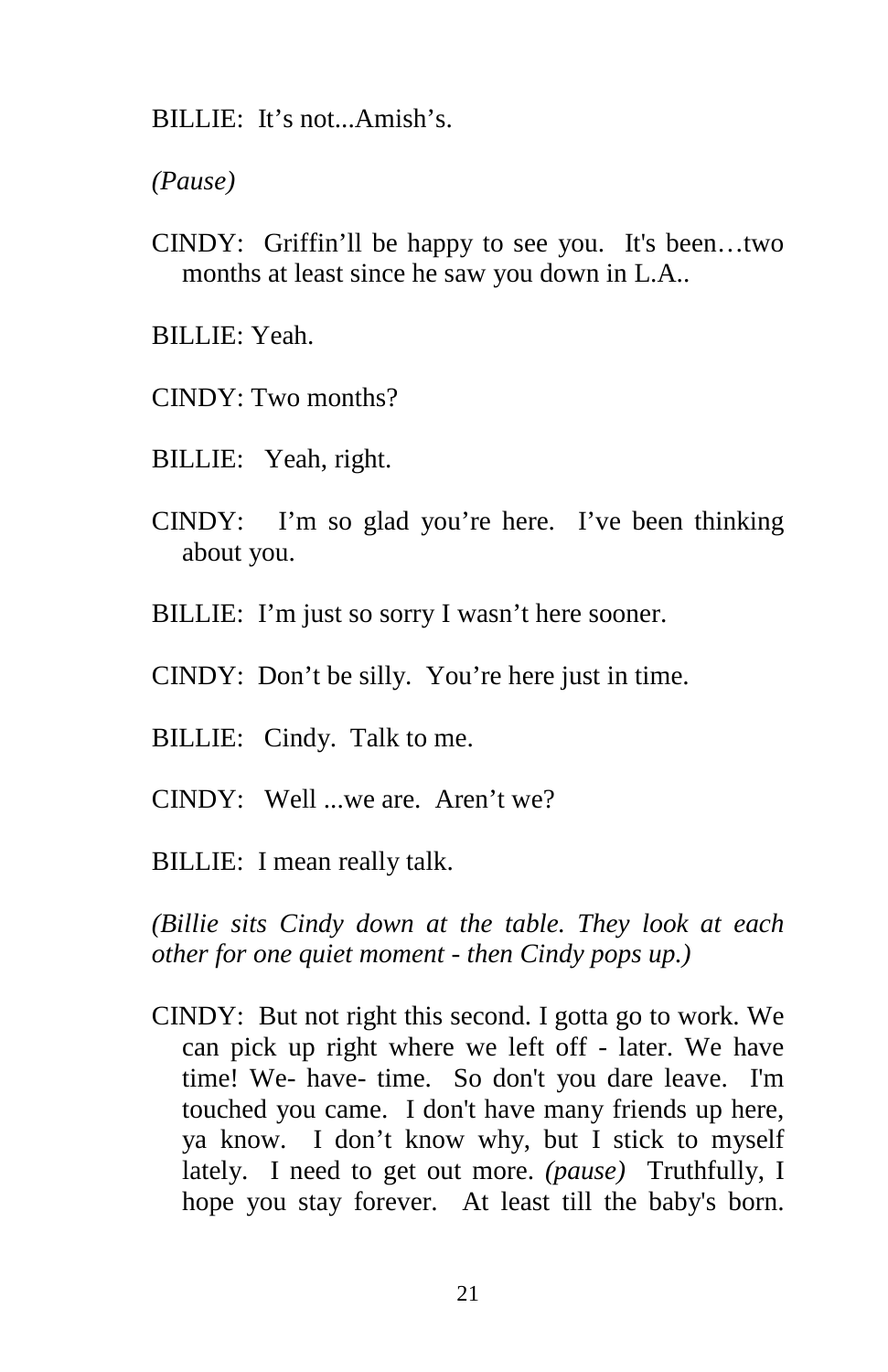Wouldn't that be fun?! We could raise them together. Oh, Billie, what a great idea that would be. They would be like cousins.

BILLY: Yeah. Interesting anyway.

*(Billie looks around at the sculptures.)* 

BILLY: You know these really are remarkable, the details are amazing. I had no idea that Griff was so good with his hands.

*(Billie walks over to the Rosy sculpture and looks closer.)* 

- BILLIE: What are the little red flecks in Rosy?
- CINDY: That one's made out of jalapeno cheddar.
- BILLIE: What?
- CINDY: They're made out of cheese.
- BILLIE: All of them??
- CINDY: Yep.
- BILLIE: Don't they mold?

*(She smells one and starts to gag.)* 

- CINDY: Eventually. They're temporary art. Like ice. Meant to be appreciated only for the brief moment that it exists on earth - then it's gone.
- BILLIE: Ohhh. Like the chopped liver sculptures at the Brentwood Country Club. I always wondered who made those. Does Griff sell these?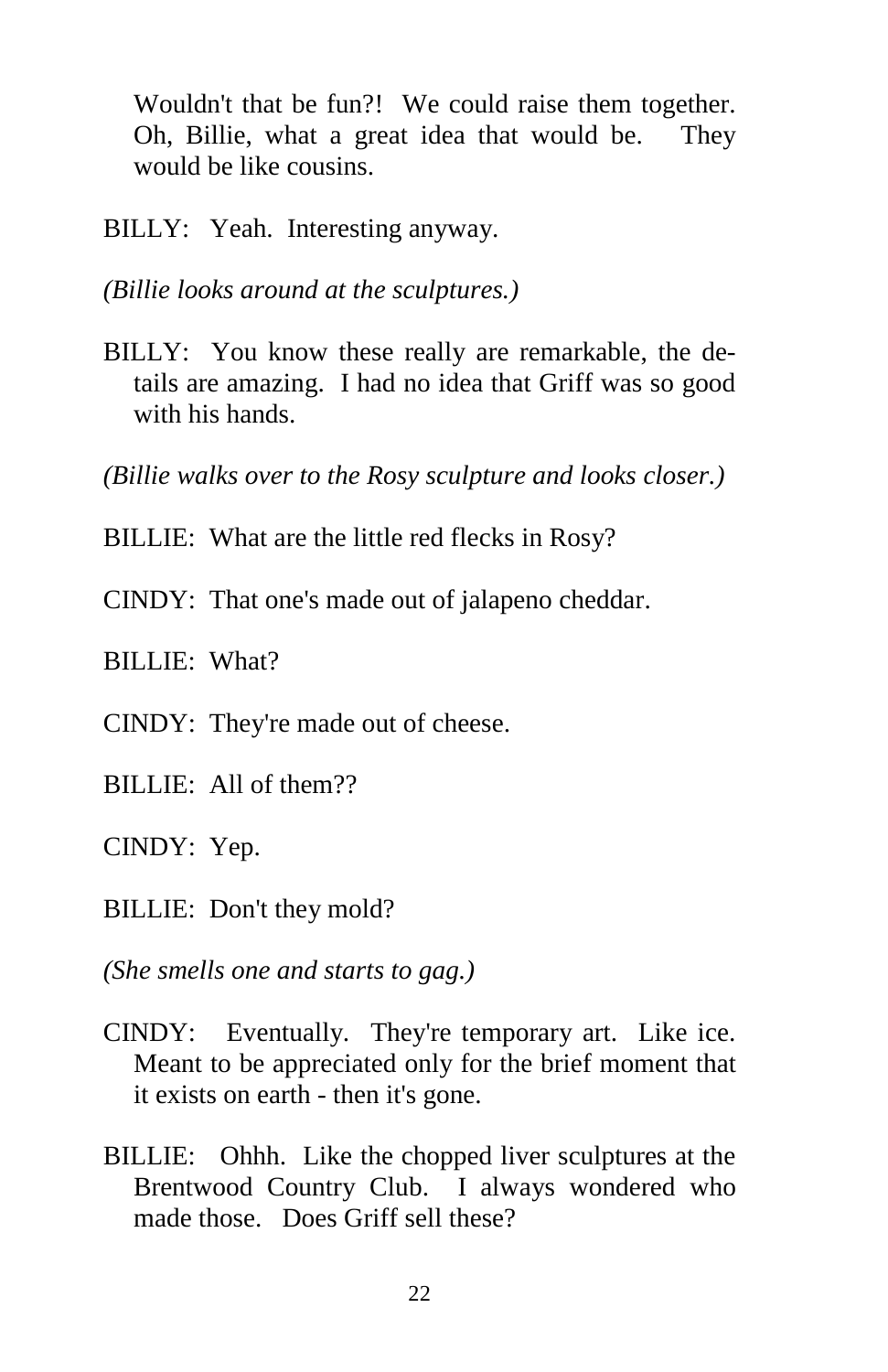CINDY: The exec's at the cheese factory love 'em. These are all for the Cheese Ball tomorrow night. Let me give you the tour....

*(She points to the naked sculpture of Rosy.)* 

CINDY: Rosy here is made out of jalapeno cheddar, which gives it that nice marbleized quality.

*(She walks over and points at the bear.)* 

CINDY: Bear here, my personal fav, is made out of mild cheddar. That's easiest to sculpt with, so Griff uses it a lot.

*(She points at the haunted house.)* 

CINDY: We're havin' a little Muenster melt down with the haunted house here. And...

*(She walks over to eagle.)* 

*\*(Other statues can be used and lines added for the tour – ex. A sharp cheddar Clown – a Laurel and Hardy – Colby and Jack)* 

CINDY: Eagle is of course allll American!

*(GRIFFIN bursts in - tall and good looking in a rough sort of way.)* 

GRIFFIN: Hey baby…

(*He picks up Cindy from behind and dances with her. Then just as abruptly he puts her down gets as a beer and sits and glances up at Billie.)*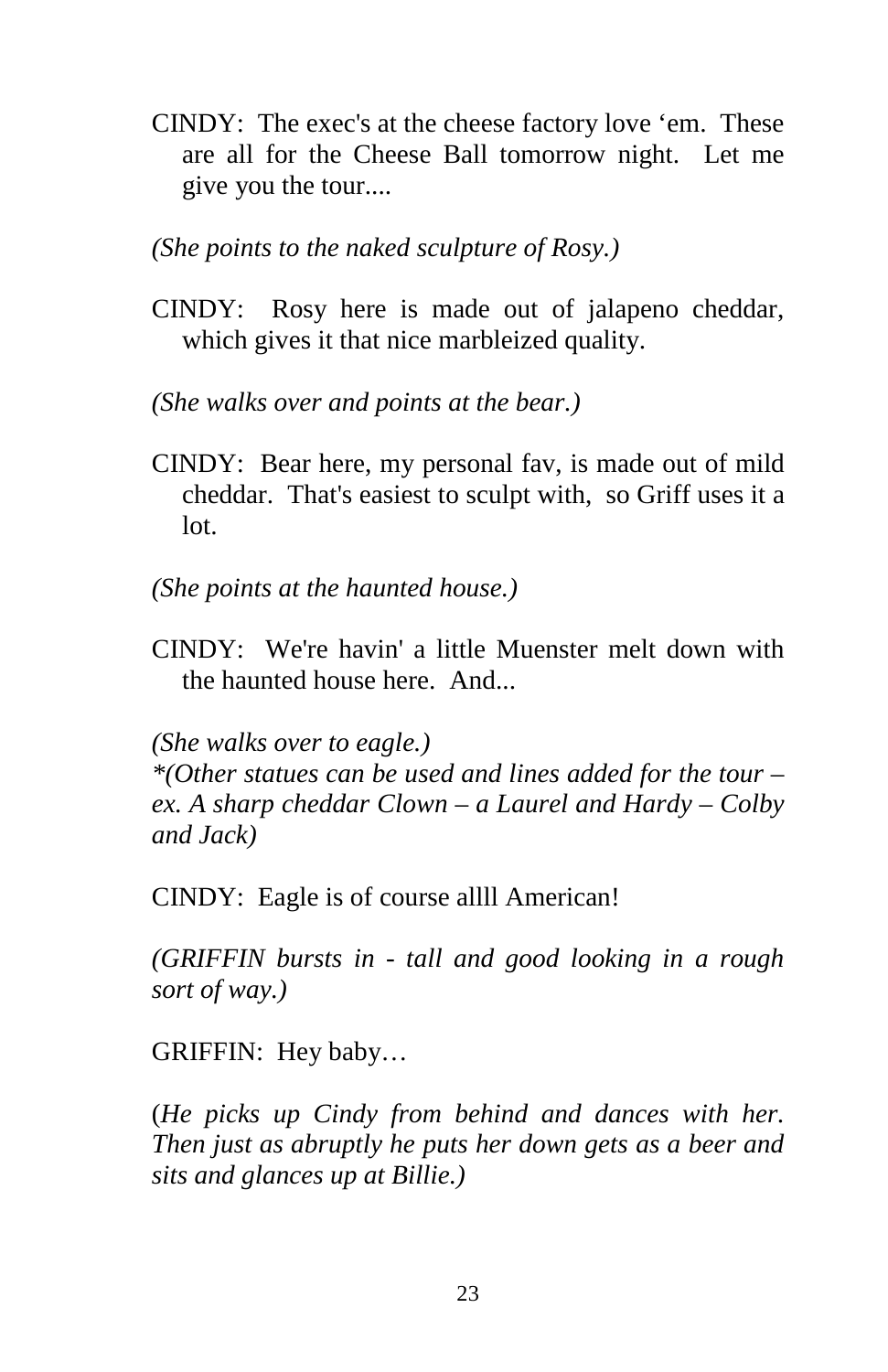GRIFFIN: Billie.

BILLIE: Griffin.

(*Short pause - Griff smiles at Billie and then turns to Cindy.)* 

GRIFFIN: Chris here?

CINDY: Not yet. *(pause)* Isn't it great to see Billie? Oh, well, you saw her in L.A. It's great for me. How was work, honey? We missed you. Didn't we Jesse? Miss Daddy.

*(Griff goo-goos at the baby and unzips the pack. He takes out a baby sized DOLL – everyone on stage freezes. Jesse walks on from the audience and into the scene – he looks at the doll and then at the audience)* 

JESSE: Whaaat?  $\Gamma m - a -$ doll?

(*He walks slowly back to his seat in the audience – they unfreeze on stage)* 

GRIFFIN: They're talkin' lay-offs for winter again.

CINDY: Well, I better not be late then. Billie, whatever is mine is yours. Eat - sleep - throw up - sleep with my husband if it makes you feel good. We're for that, right Griff? Right – Griff? Do what makes you feel good. Do what you have to do. To survive.

*(Griff and Billie look at Cindy, not each other.)* 

GRIFFIN: Right. Right, honey. Do what you need to do. That's how we roll up here. You look beautiful today, Cind. Every day.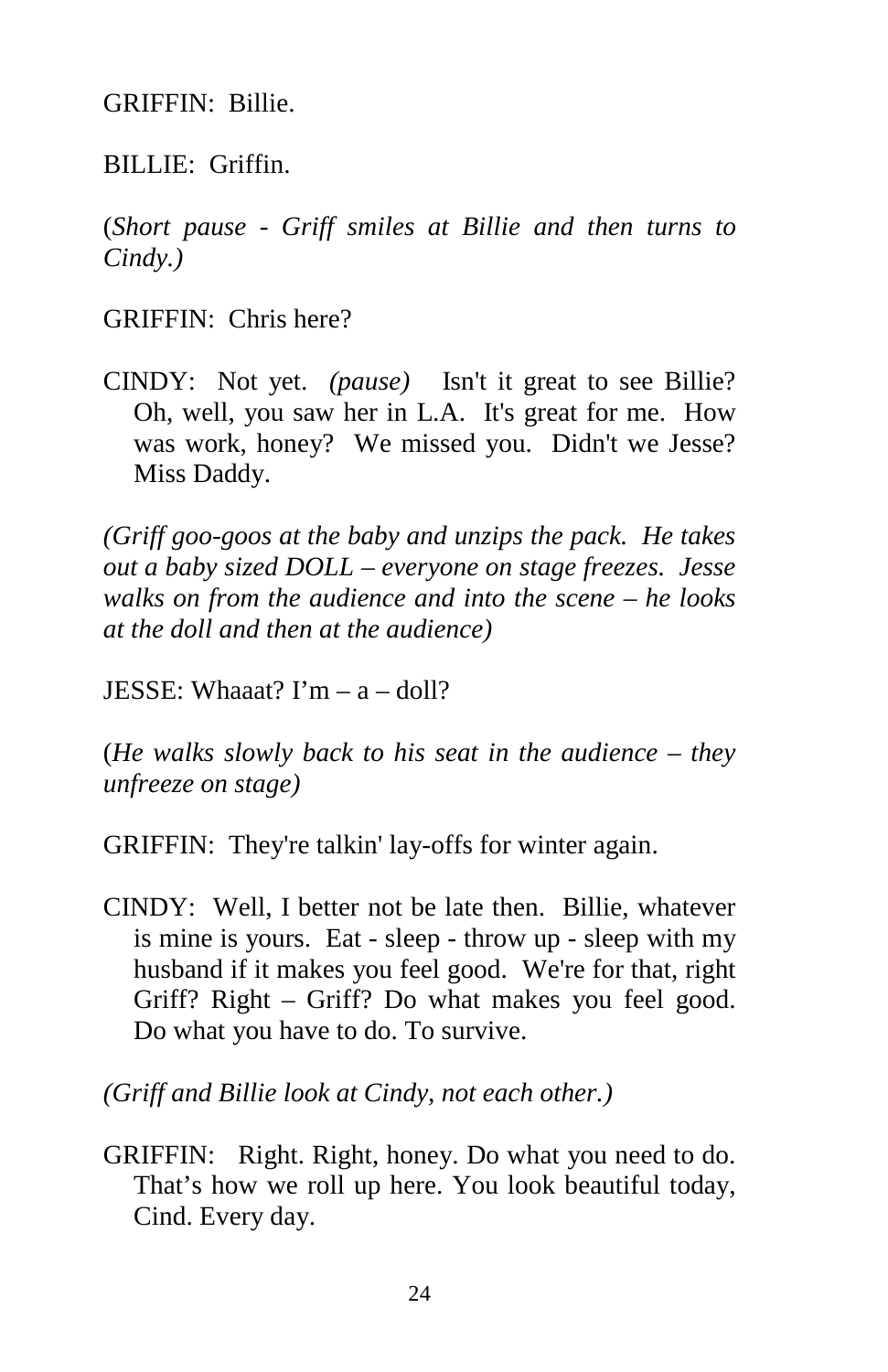CINDY: How did I get so lucky to find you? Billie, we'll talk tomorrow. You'll be asleep when I come home. *(She takes off the baby pack and hands it carefully to Griffin.)* Here's my little… you be good honey child you be good to your daddy.

GRIFFIN: He always is.

*(Griff takes the pack and puts it on.* 

*Cindy gives him a kiss. Gives Billie a kiss, and exits.* 

*Billie watches Griff.* 

*Griff watches Billie and drinks his beer.)* 

GRIFFIN: Beer?

BILLIE: No, I don't think I should.

GRIFFIN: Reef? I got a big fatty rolled up.

BILLIE: No, thanks. (*pause)* Griff?

GRIFFIN: Yeah?

BILLIE: You're wearing the pack?

GRIFFIN: Cindy likes me to.

BILLIE: She's at work now for uh eight hours, isn't she?

GRIFFIN: Yep.

BILLIE: I see. I see. . .no, I don't. But who am I to say anything.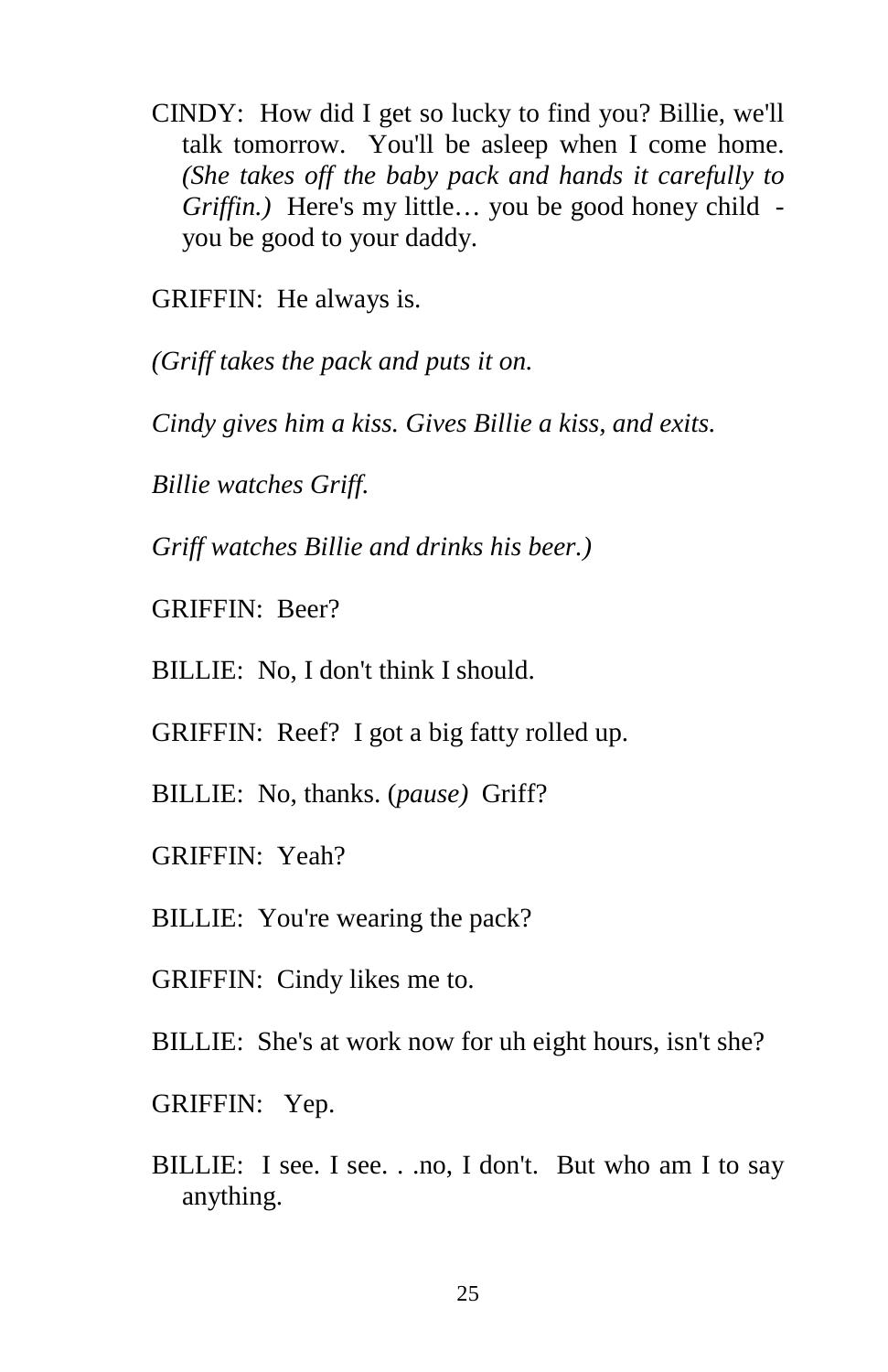GRIFFIN: That's right.

BILLIE: IT'S A DOLL! *(no reaction from Griff)* Maybe I'll have that beer.

*(She gets a beer - they sit in silence drinking.)* 

GRIFFIN: How's the acting career?

BILLIE: Humiliating. How's the cheese business?

GRIFFIN: Shouldn't a come.

BILLIE: I'm startin' to realize that.

GRIFFIN: Why did ya?

BILLIE: I'm pregnant.

*(Slight pause)* 

GRIFFIN: Really shouldn't have come.

BILLIE: Should I leave?

GRIFFIN: Too late.

*(silence)* 

GRIFFIN: Sure you don't want any reef? Use ta make Cind feel better when she was preggers. Don't think it hurts the kid any. It's life that sobers us up. Help the little guy out, keep him high as long as possible.

BILLIE: You should have told me about Cindy.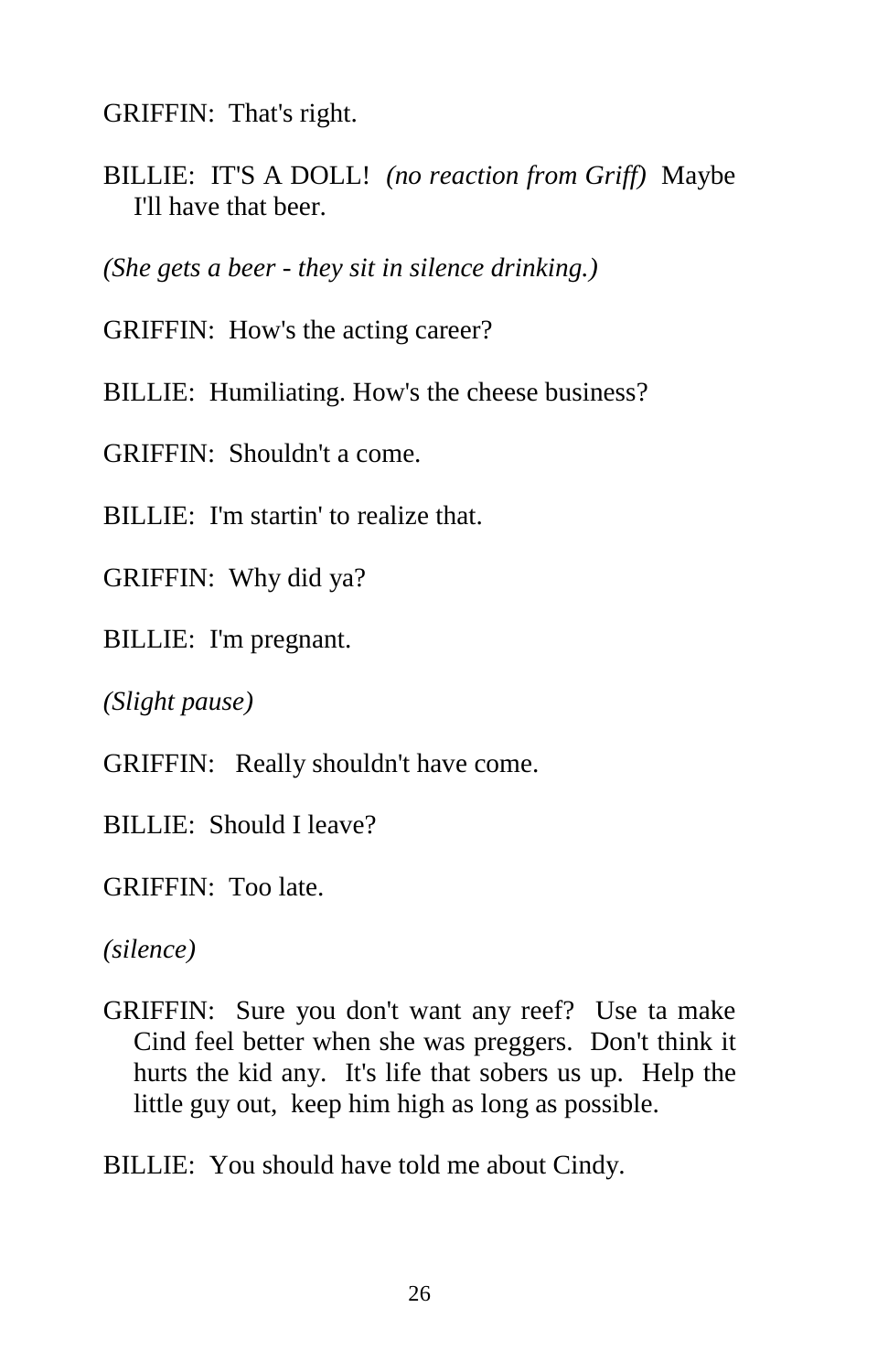GRIFFIN: Did.

BILLIE: You said she was having a difficult time!

GRIFFIN: Is.

BILLIE: That's putting it rather mildly, don't you think? She says she wants to have another baby.

GRIFFIN: Can't. Plumbing's broken.

*(pause)* 

Whose baby you havin'?

BILLIE: Not completely sure.

*(Long pause)* 

GRIFFIN: You sure you don't want some reef?

*(Griff gets up and goes to the kitchen and finds the bag of Beverly Hills items. He takes out the salami as Billie talks.)* 

BILLIE: Um. . .well... I didn't mean to come. Sounds silly, but I didn't. I started driving up the coast and just kept going. Once I hit the Oregon boarder I figured it was meant to be. I don't want anything from you Griff. I...I'm just havin' a hard time too, I guess. I feel like I have no place to go. I found out I was pregnant, and I haven't worked, and I moved in with my mother. And that's crazy. I started thinking about Cind, and felt terrible. I needed to see her and ...

*(Billy giggles uncomfortably.)*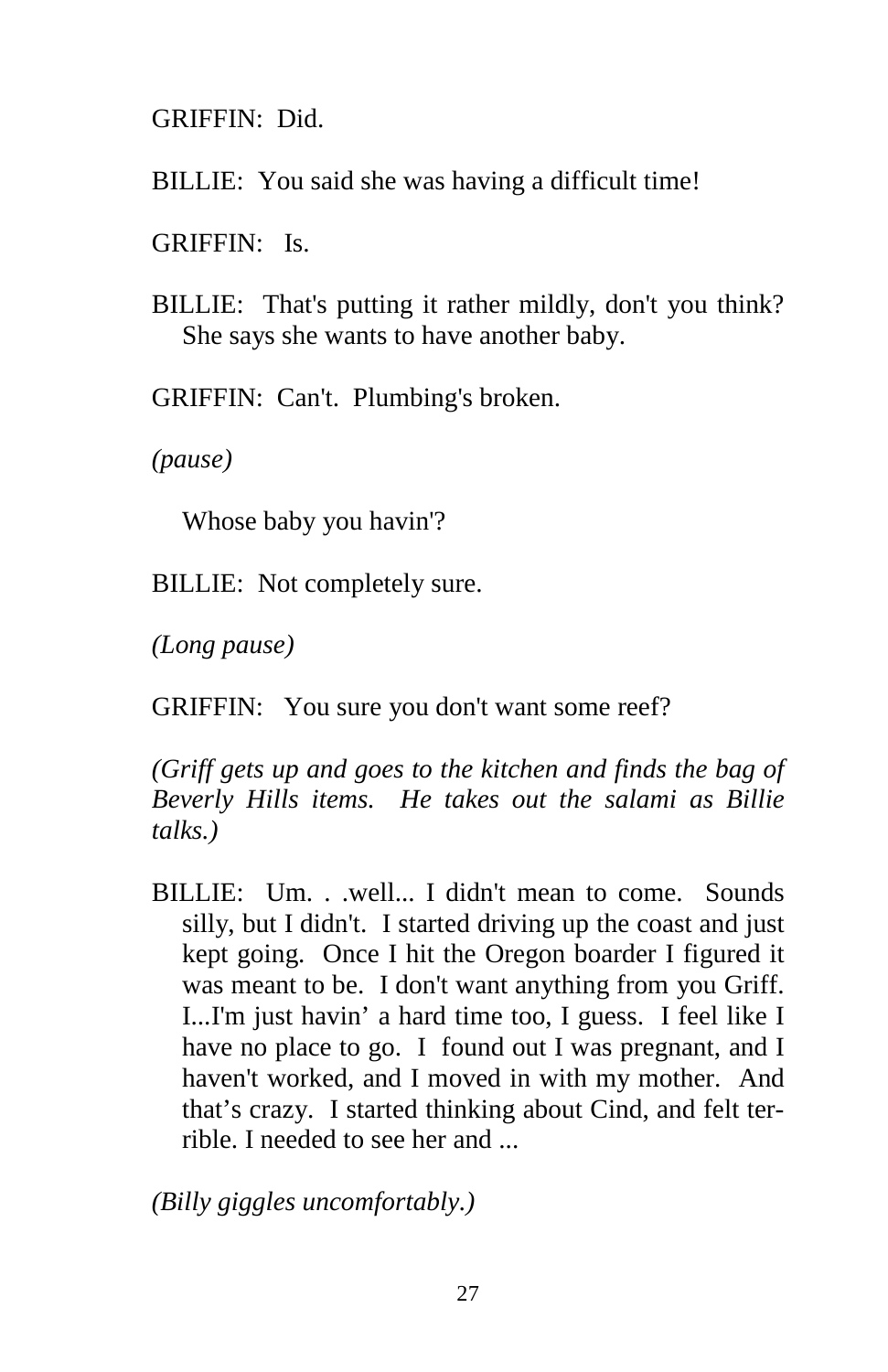GRIFF: Well, I'm going to go change now.

BILLIE: Okey dokey.

*(Griffin takes his beer and the salami and exits. Billie lets out a breath.* 

*She drinks - the phone rings - she looks around - it rings louder. She picks it up.)* 

BILLIE: *(to the phone)* How do you do that?

MAMIE: (*V.O.)* You're mad at me.

- BILLIE: No. I am not mad at you, Ma. What do you want?!
- MAMIE: *(V.O.)* It's raining up there, you don't even have a raincoat. *(pause)* I called the Oregon weather bureau.

*(She hangs up - the phone rings again - louder - Billie gags and exits to the bathroom.* 

*The phone continues to ring louder each ring.* 

*CHRIS, twenty something guy, cute, wearing baggy clothes – a little nervous - enters the house. He looks at the ringing phone - it rings louder.* 

*Chris doesn't want to answer it, but it is so loud he is forced to.)* 

CHRIS: What?

MAMIE: *(V.O.)* You see, you got a cold already.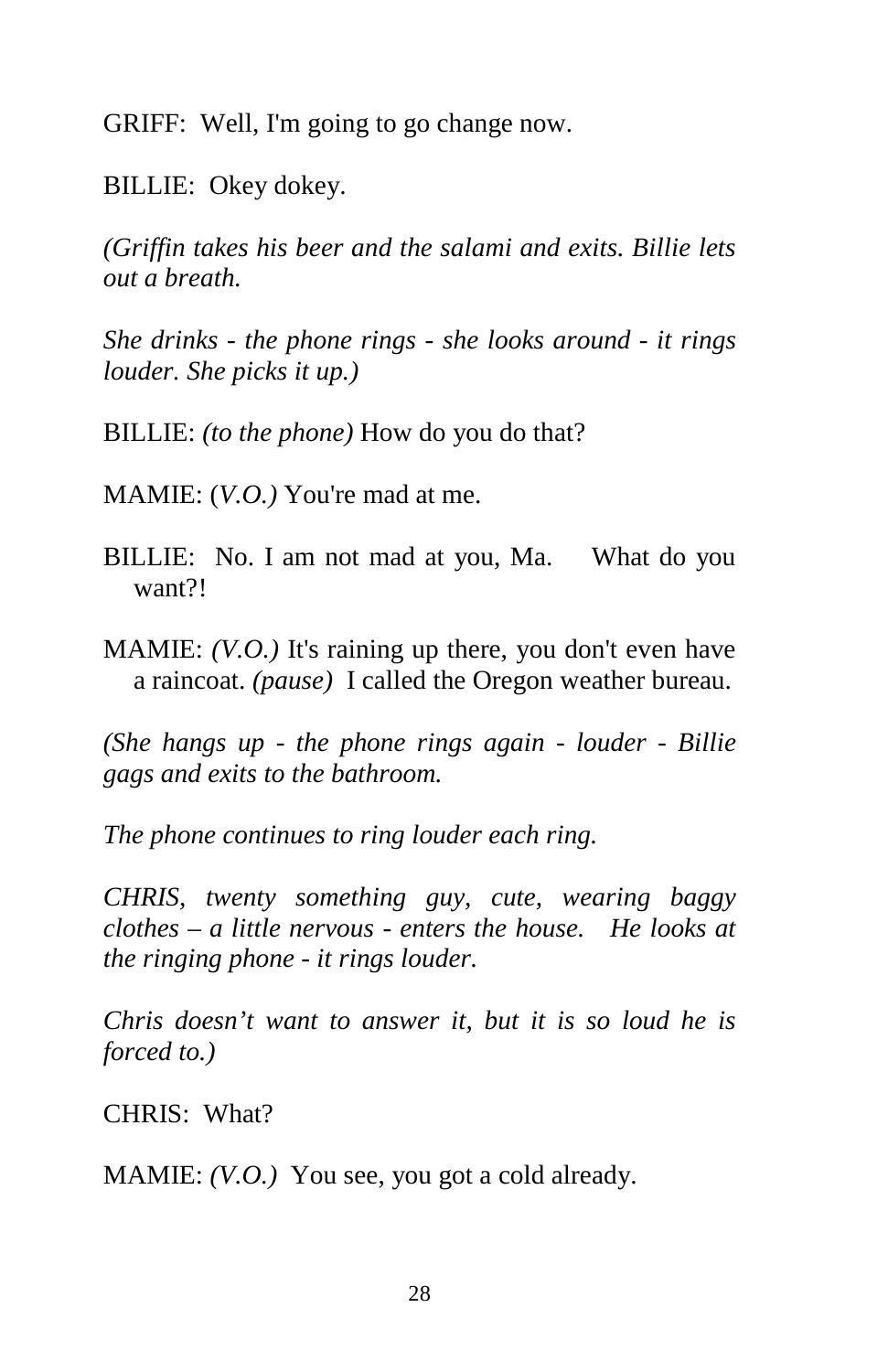CHRIS: I don't think so.

MAMIE: (*V.O.)* Who am I talking to?

- CHRIS: Chris.
- MAMIE: *(V.O.*) You cute?
- CHRIS: I don't know.
- MAMIE: *(V.O.)* You sound cute. What do you do for a living?
- CHRIS: Cheese factory.
- MAMIE: (*V.O.)* Age?
- CHRIS: Twenty.
- MAMIE: *(V.O.)* Married?
- CHRIS: No.
- MAMIE: *(V.O.)* Have you ever been in a long relationship?
- CHRIS: Well . . .ah....
- MAMIE: *(V.O.)* Have you seen my daughter Billie? She's cute. Take a look.

*(Billie enters – Chris looks at her.)* 

MAMIE: *(V.O.)* Are you tall sweetheart? You sound tall.

BILLIE: *(To Chris)* I'm not here.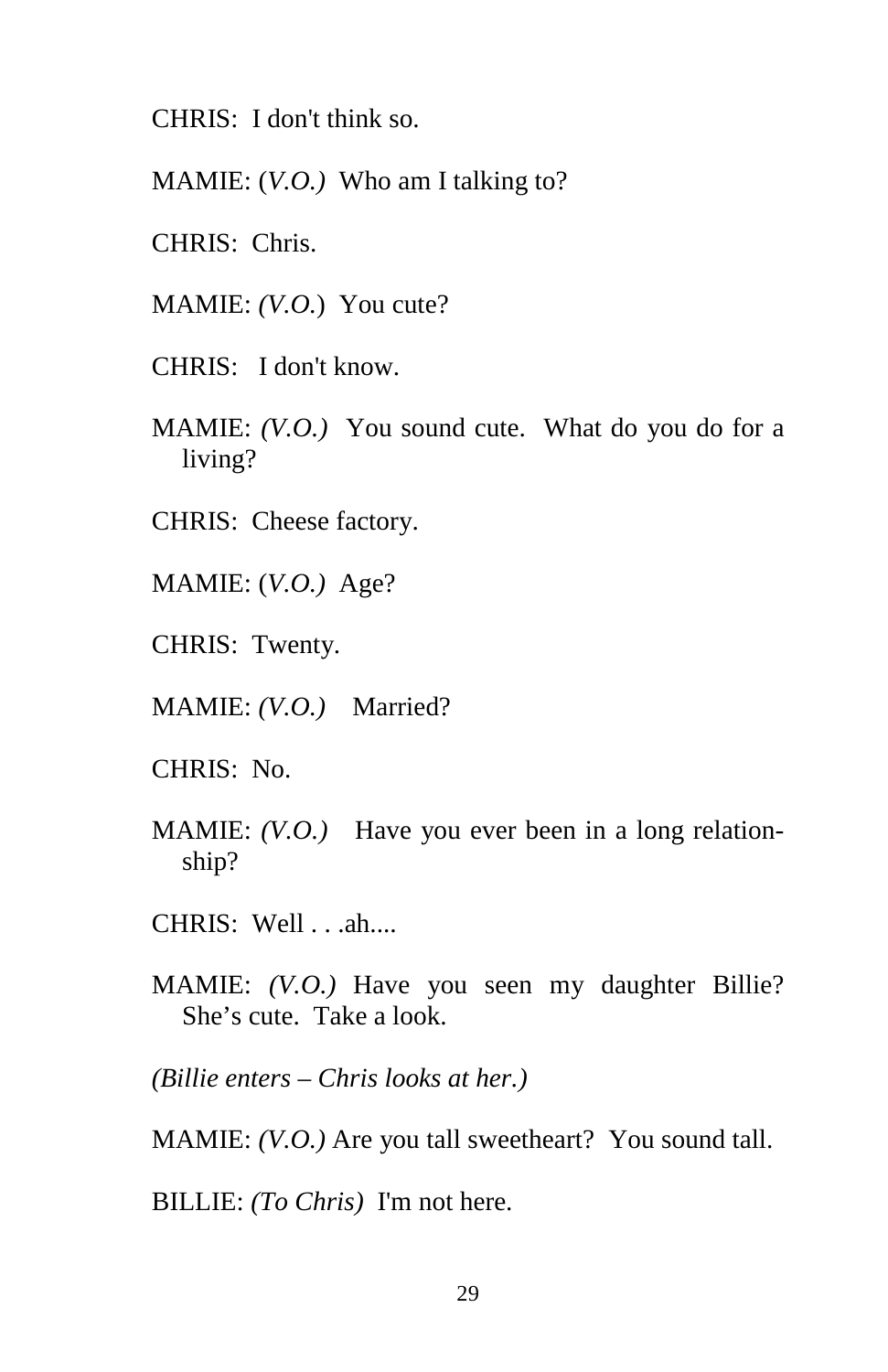CHRIS: (*To Mamie)* She's not here.

MAMIE*: (V.O.)* Do you know where she is?

BILLIE: (*To Chris)* Don't know where.

CHRIS: (*To Mamie)* Don't know where.

BILLIE: *(To Chris)* Hang up.

CHRIS: *(To Billie)* Hang up?

MAMIE: (*V.O.)* Hang up?

*(Chris hangs up the phone)* 

BILLIE: Thanks. You take direction well, Chris?

CHRIS: I must be.

*(They look at each other a beat.)* 

- BILLIE: You look like a Chris I guess. I'm Cindy and Griffin's old friend.
- CHRIS: Billie. Your mother ...was trying to fix us up, I think.
- BILLIE: Yeah, well. She does that. She doesn't want me to end up a lesbian.
- *(Billie checks out Chris and likes what she sees.)*
- CHRIS: Maybe I'll have a soda and sit here for a spell. If you don't mind?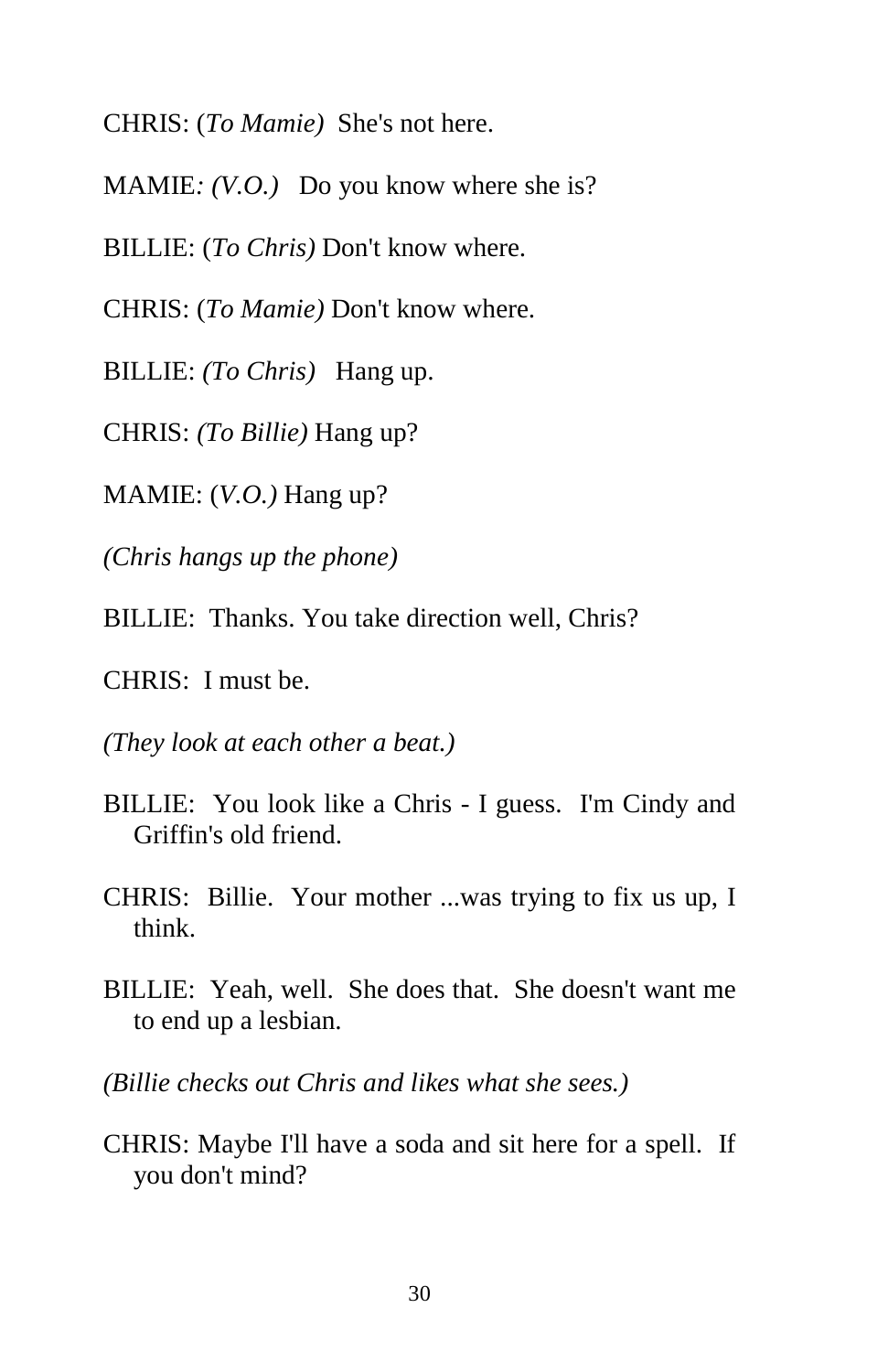- BILLIE: No. Stay. Please. It's too quiet here. I'm not used to it.
- *(Chris gets himself a soda Billie watches him.)*
- CHRIS: So, uh where you hail from? Somewhere loud?
- BILLIE: L.A.
- CHRIS: Loud enough. I was from there, a long time ago.
- BILLIE: Really. I'm surprised.
- CHRIS: Why?
- BILLIE: I don't know you don't seem like the L.A. type. *(laughs)* Whatever the hell that is. That's a stupid thing to say.
- CHRIS: No, you're right, it wasn't me. L.A., I can safely say - you wouldn't have recognized me there.
- BILLIE: Is Tillamook you?
- CHRIS: I don't know yet. And you? You look lost.
- BILLIE: You're perceptive.
- CHRIS: Nah. I just been lost a lot. I recognize the look.
- BILLIE: Oh, uh.....Rosy (*She points to the naked cheese sculpture.)* was here to see you too.
- CHRIS: Oh.
- BILLIE: You're blushing. How cute is that.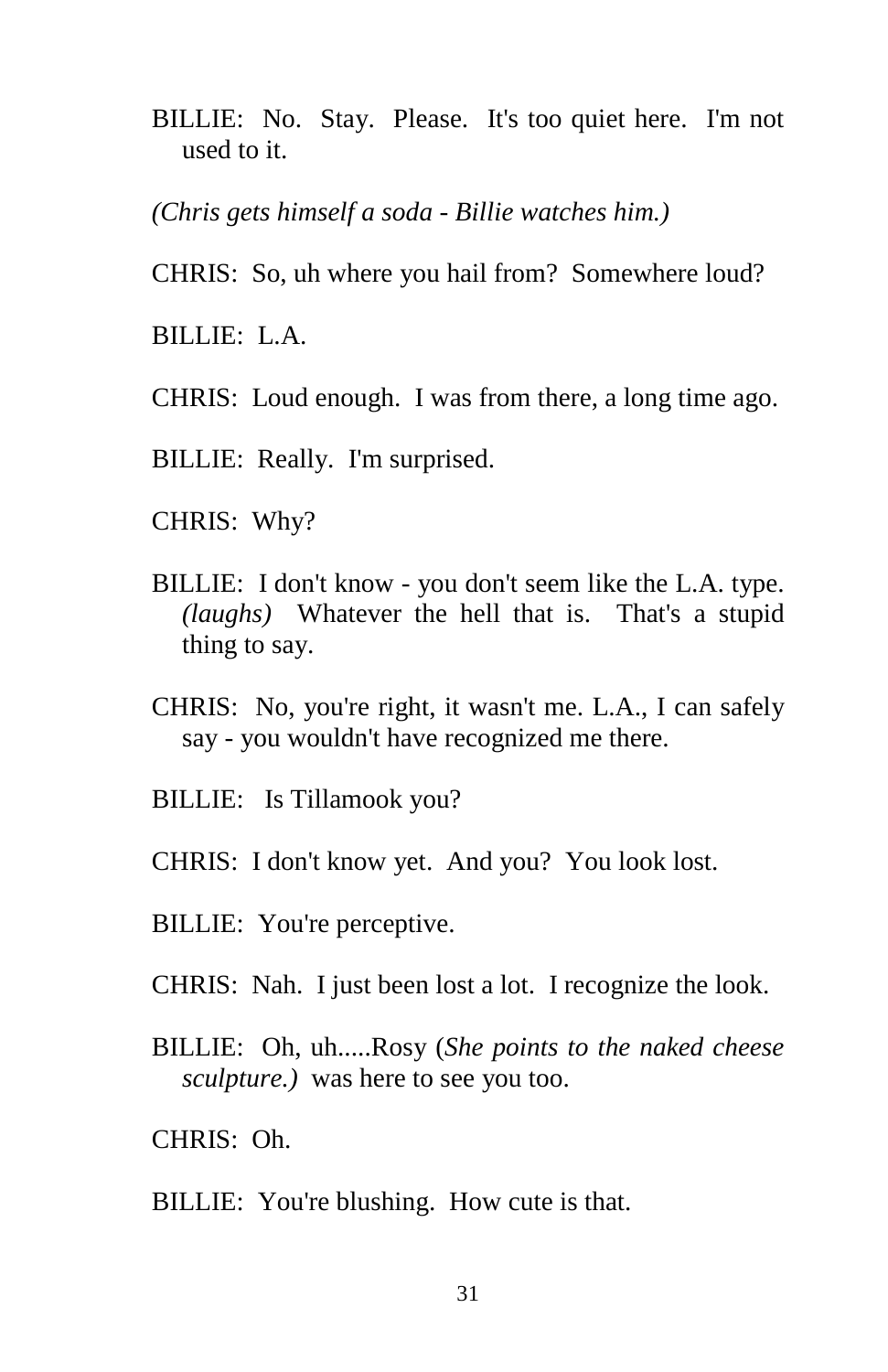(*Chris turns away embarrassed.)*

- CHRIS: Yeah, well.
- BILLIE: Have you known Griff and Cindy a long time?
- CHRIS: Long enough.
- BILLIE: Has Cindy been like this since..?
- CHRIS: Since he died.
- BILLIE: She should see a doctor.
- CHRIS: What's a doctor gonna say? She can't deal with the truth? Who can?
- BILLIE: It's a doll! She carries around a fucking doll and treats it like her son!
- CHRIS: You don't understand. It was horrible -- unacceptable. No one should have to deal with that. He just didn't wake up. He was in the pack all day with Cindy goin' around town. He was sleepin', and then, and then he just stopped breathing. No explanation. No dramatic exit, he just breathed out and didn't breathe in again. Cindy didn't know right away.
- BILLIE: Oh, my, god.
- *(Billie holds her stomach)*
- CHRIS: Then in the grocery store, in the middle of the produce section, she realized he was dead. She freaked out. To put it mildly. Wouldn't let any one touch him. Griffin was called at work, and she just decided right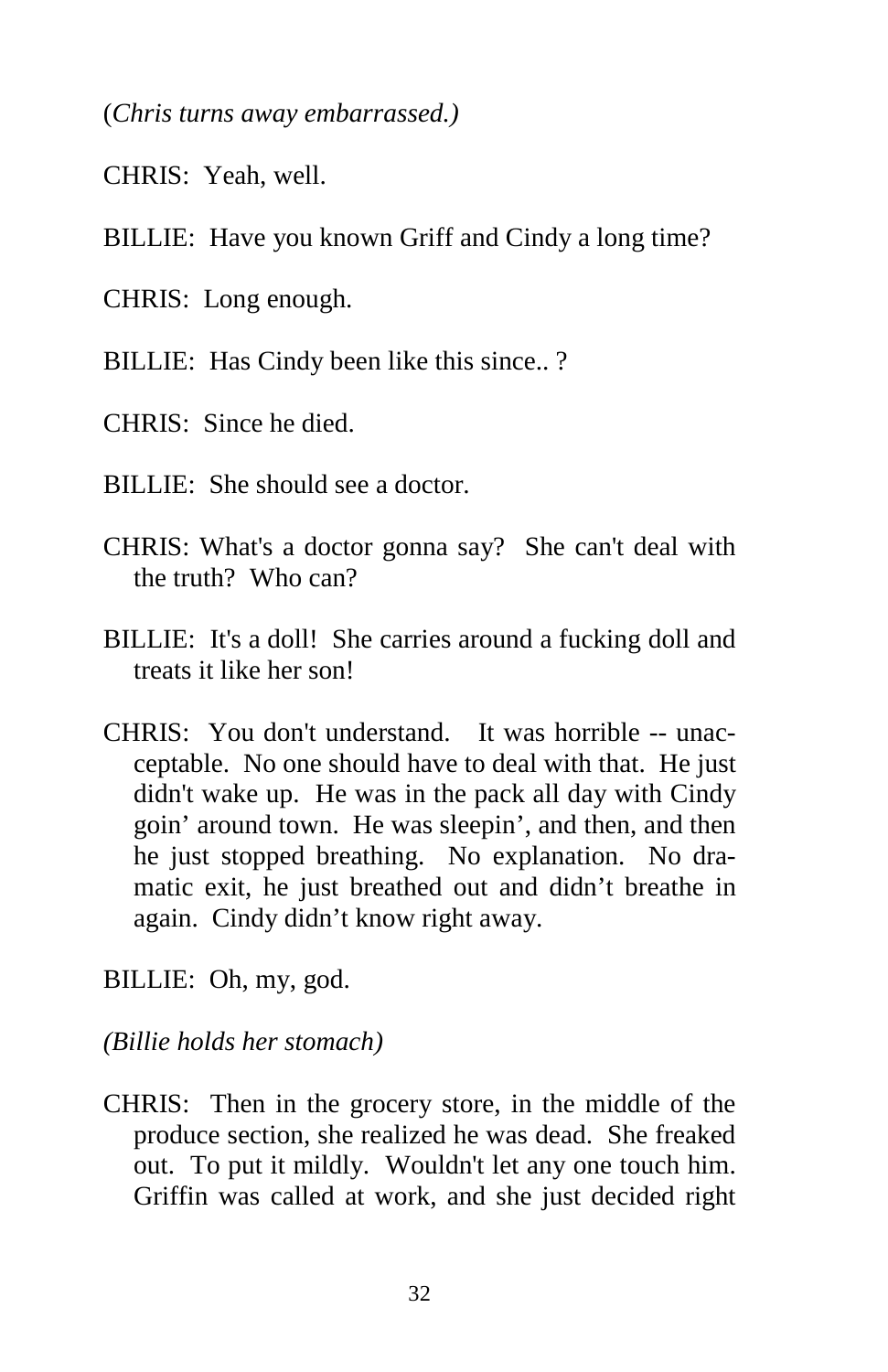then that Jesse wasn't dead - he was asleep. So she kept carrying him around. Well, now, that wouldn't do. I mean - he was dead. Eventually, his body would...decompose.

- BILLIE: Oh my god.
- CHRIS: So, Griffin played along and said he would babysit. He buried Jesse. Put a doll in his place. She never said a word about it.
- BILLIE: How could they... how could he go along...?
- CHRIS: What else could they do? How do you go on after something like that? How do you get up in the morning and choose your cereal. You gotta make up a new story. An acceptable one. People do it all the time. Your family stops talking to you because they say what you are disgusts them. And you say - no - it's cause they're stupid. And that works - you can feel sorry for them. And then you can get up in the morning and eat your coco puffs.
- *(They sit in silence while Billie absorbs this.)*
- BILLIE: Do you think I should have an abortion?
- CHRIS: Why ask me?
- BILLIE: You seem to be so sure of yourself. (*pause)* And you have such beautiful skin.
- CHRIS: It's hereditary. Everything looks good on the surface in my family, ya know? But don't you believe it, cause underneath it's all black heads and pus.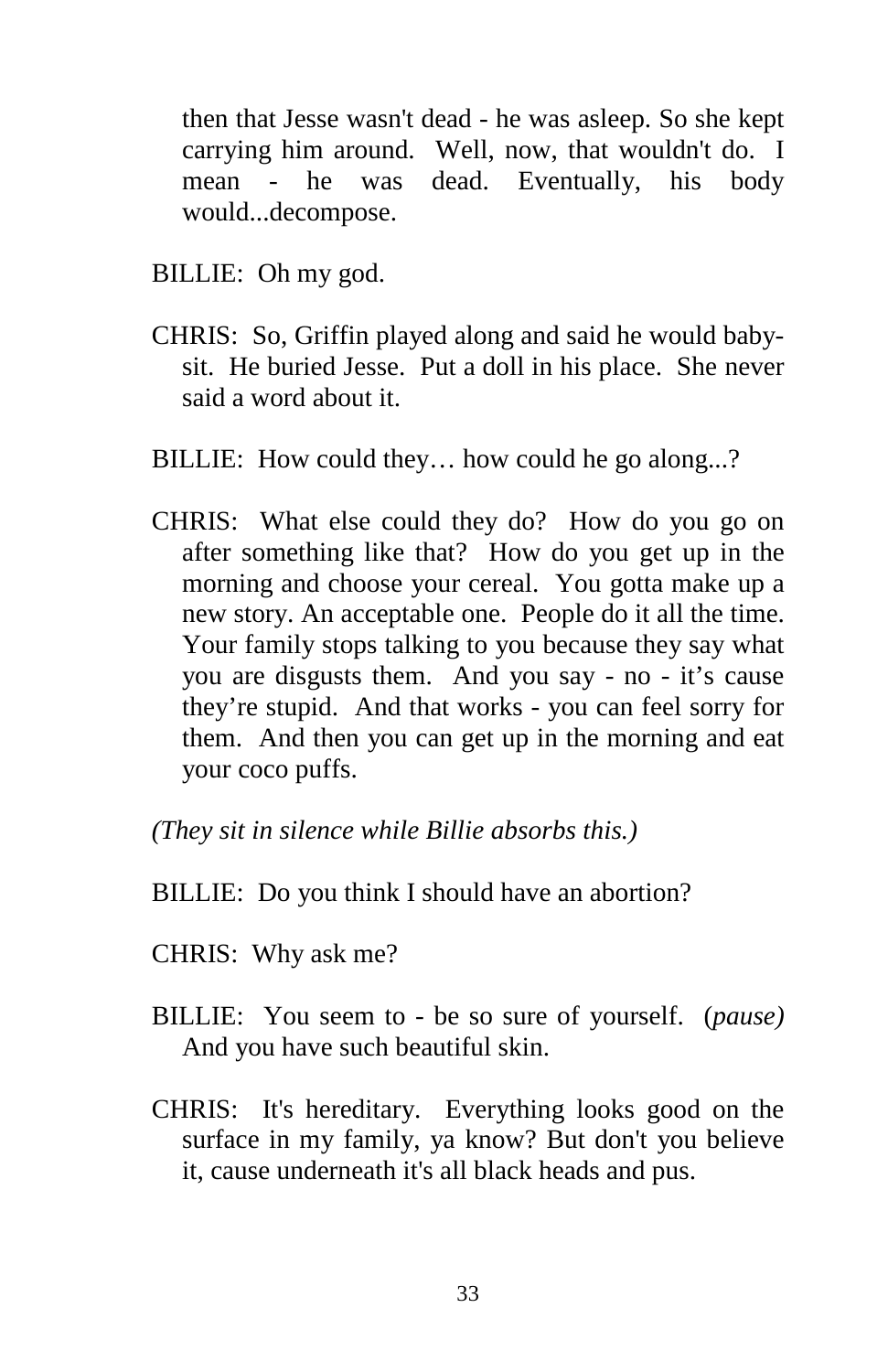BILLIE: Lovely.

*(They sit and look at each other. Billie can't quite figure him out and wants to.* 

*Griff comes barreling in.)* 

GRIFFIN: Chris! You coming out to the tree house?

- CHRIS: I was chattin' with Billie here. Had a hard day on the line - thought I'd chill before hittin' the cheese. What are you all excited about?
- GRIFFIN: The baby. Great! Excellent work, my man. I saw it on the way out this morning.

*(Griff walks out as abruptly as he came in. Chris gets up to leave as Billie stops him.)* 

BILLIE: What baby?

CHRIS: A sculpture of Jessie.

BILLIE: In cheese?

CHRIS: It's been really hard on Griff. He's been doing this for Cindy. I don't think he's been about to  $- I$  don't know – grieve how he needs to. I keep trying to write something about Jesse but…

BILLIE: You a writer?

CHRIS: The only way you're entitled to call yourself a writer is if you actually write. I think about it. So, no. I'm a cheese sculptor.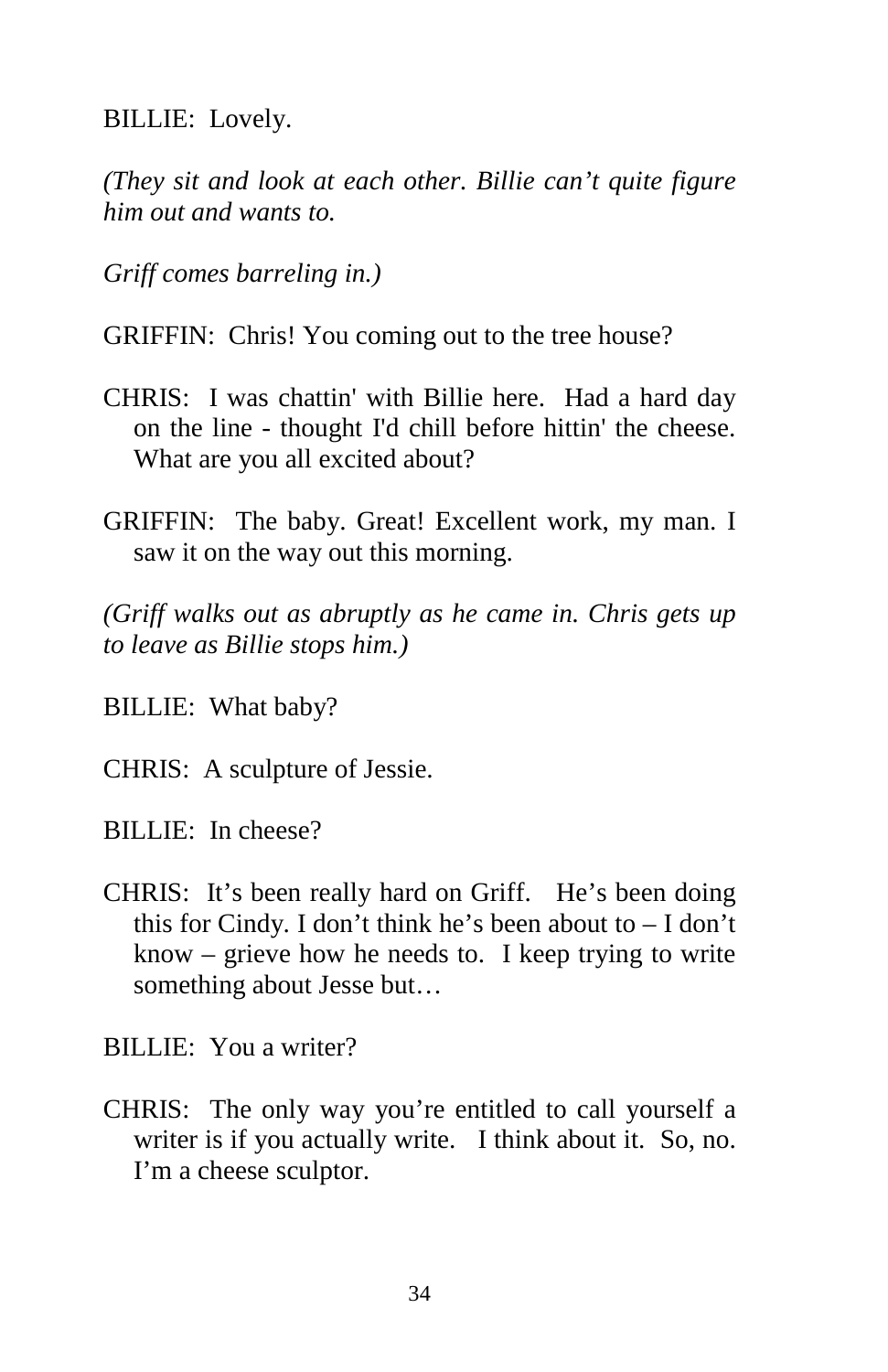BILLIE: The baby?

- CHRIS: Griff was starting to forget what he looked like. So, I whipped it up last night out of a hunk of mild cheddar. I was kinda hoping he would think it was magic. But I'm afraid Griff isn't a believer.
- BILLIE: Are you?
- CHRIS: A believer of magic?
- BILLIE: Yeah.
- CHRIS: I think you have to make your own. You?
- *(Chris gives her a long look.)*
- BILLIE: I always wanted to believe in Santa Claus but I'm Jewish. Story of my life.

*(The phone starts to ring. Billie scowls at it.)* 

BILLIE: But you see? I ask for a miracle and I get...

*(The phone rings louder - Chris exits.* 

*Billie goes to the couch and flops down, puts a pillow over her head as the phone continues to ring louder and louder.)*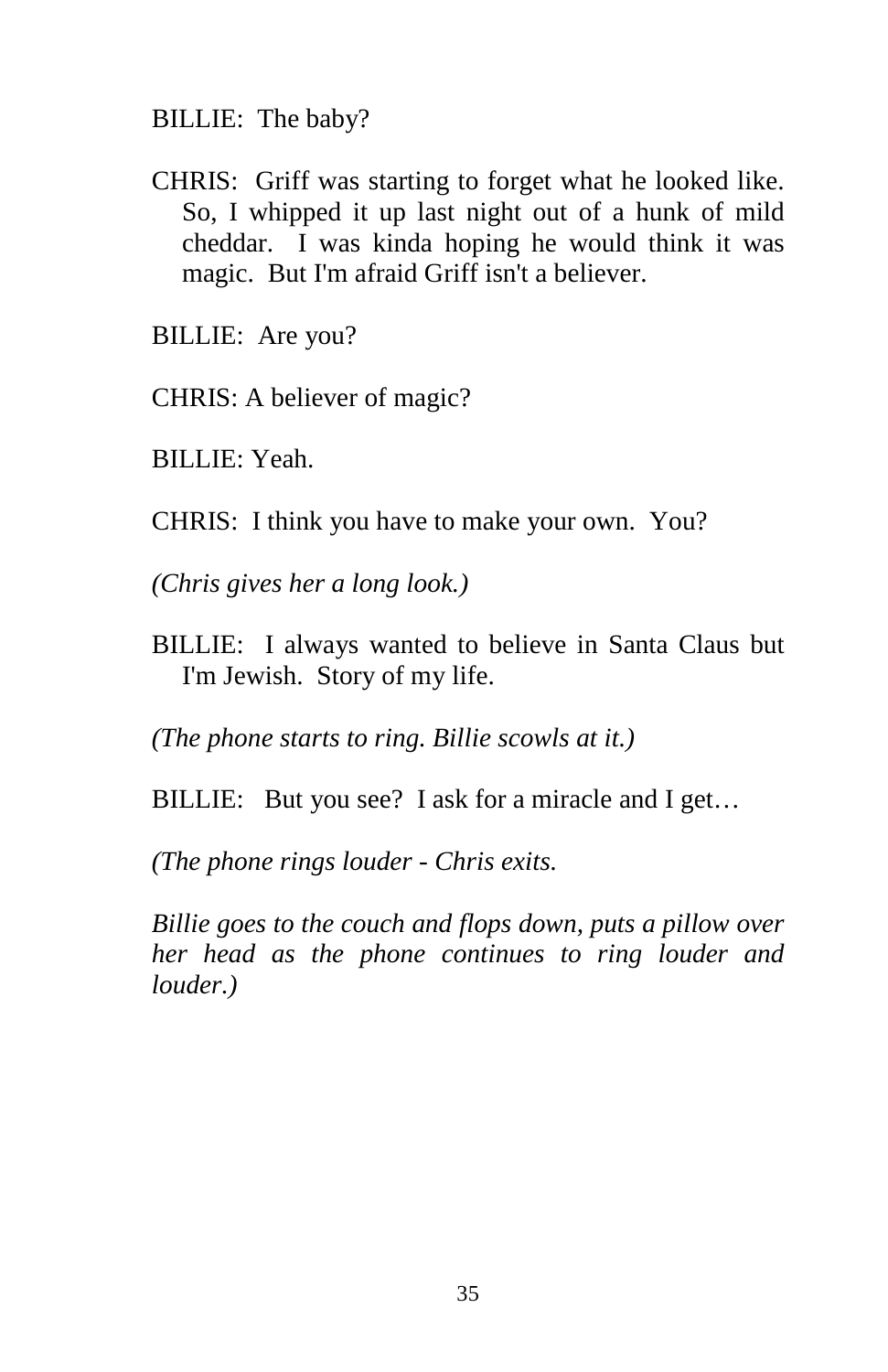#### **SCENE 2 The tree house**

*(Rosy is hiding in the tree house – waiting for Chris.* 

*Chris starts to climb up the ladder.)* 

CHRIS: Griff? Where are ya...?

ROSY: Hey, I was awaitin' for you....hunky.

*(Rosy practically jumps Chris.)* 

CHRIS: Oh, geez, whatya you doing up here, Rosy? Go to work.

ROSY: Whhhyyy?

- CHRIS: Rosy. Don't you have to go? Come on, you don't want to get in trouble, you know how mad Melvin gets when you're late.
- ROSY: Okay. But I'll pose for you any time k? Don't you want to kiss me?

CHRIS: No.

ROSY: Don't you think I'm pretty?

CHRIS: Of course you are.

*(She kisses him - Chris pushes her off.)* 

CHRIS: Stop it Rosy. Don't you want to do more with your life than fuck in the back seat of cars?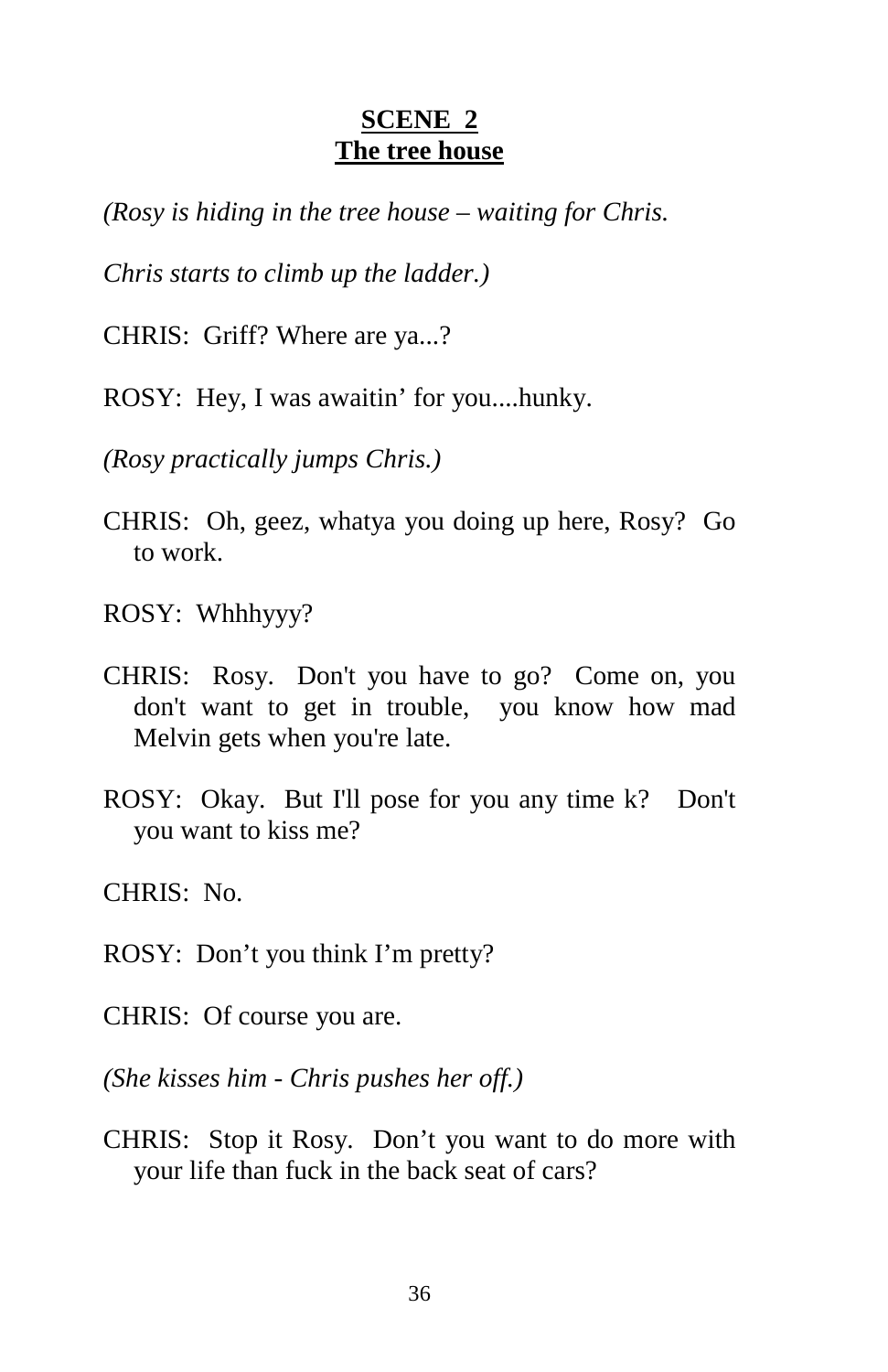(*She thinks about it.)* 

ROSY: Like?

*(She grabs Chris between the legs. Chris jumps.)* 

CHRIS: Don't do that!

*(Rosy steps back - a little surprised. She smiles.)*

ROSY: Come on – I'll pose now. If you wanna I like when ya look at me. You got good eyes. You know?

CHRIS: Thanks.

ROSY: No, they're like – different – than when I don't know – like when Melvin looks at me. Eww. Or Bobby or Jake or any of those fuckwads. You – I don't even havta' take my clothes off. You are looking right through my t-shirt. Right down my pants. I feel it. It's cool. I can feel your hands on me. Your rough hands…

CHRIS: Stop it! Really.

- ROSY: Oh, okay. You're no fun. I can make you feel real good.
- CHRIS: I'm fine the way I am.

ROSY: Are ya?

CHRIS: Yes.

ROSY: I'll see you tomorrow night.

CHRIS: What? Why?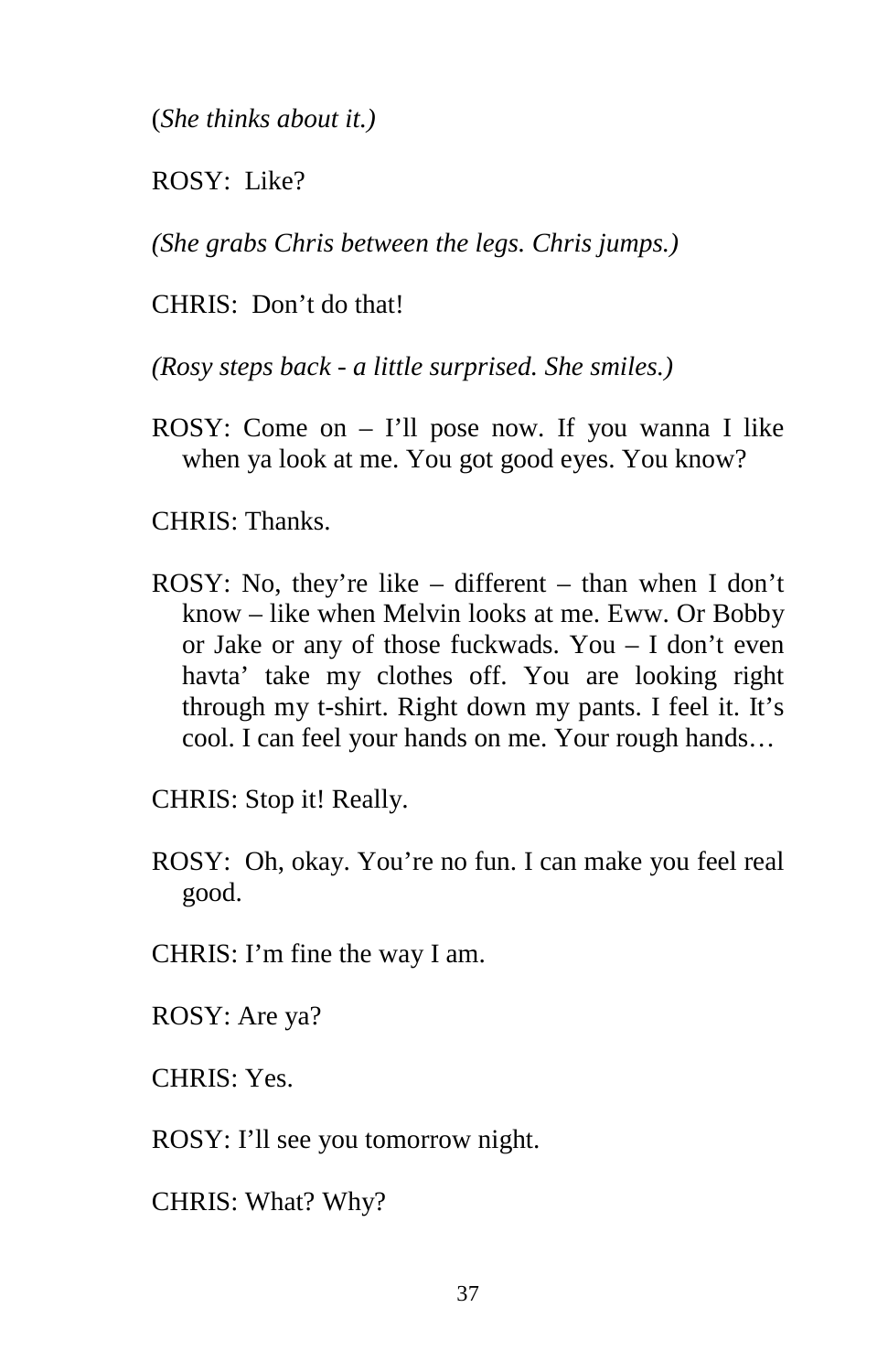ROSY: I'm babysitting. Easiest babysitting job in town. Jesse is a – doll. *(she laughs)* 

CHRIS: I thought Cindy wouldn't let you any more.

ROSY: I'll talk her into it. I need the bucks, They need the time alone. And  $-$  so  $-$  do  $-$  we. I'll bring you back a Dilly bar.

*(Griff has been watching this from the tree house and as Rosy runs off Griff starts to laugh)* 

*Chris climbs up to the tree house. They both take seats in the tree house. They're silent for a moment.)* 

- CHRIS: Anything to eat up here man?
- GRIFFIN: Nothin' but cheese...oh, wait… *(Griff holds up a salami.)* And kosher. Billie, bless her little Beverly Hills hide. *(Griff looks at Chris – Chris is not making eye contact with Griff.)* Can I sculpt you?
- CHRIS: Sure I guess.
- GRIFFIN: Let's see… (*holds up a hunk of cheese in his hand.)* Swiss.
- CHRIS: You sayin' I got holes in my personality?
- GRIFFIN: Watch yourself, my man. That Rosy's jail bait, you know.
- CHRIS: She sure is.

GRIFFIN: Yep.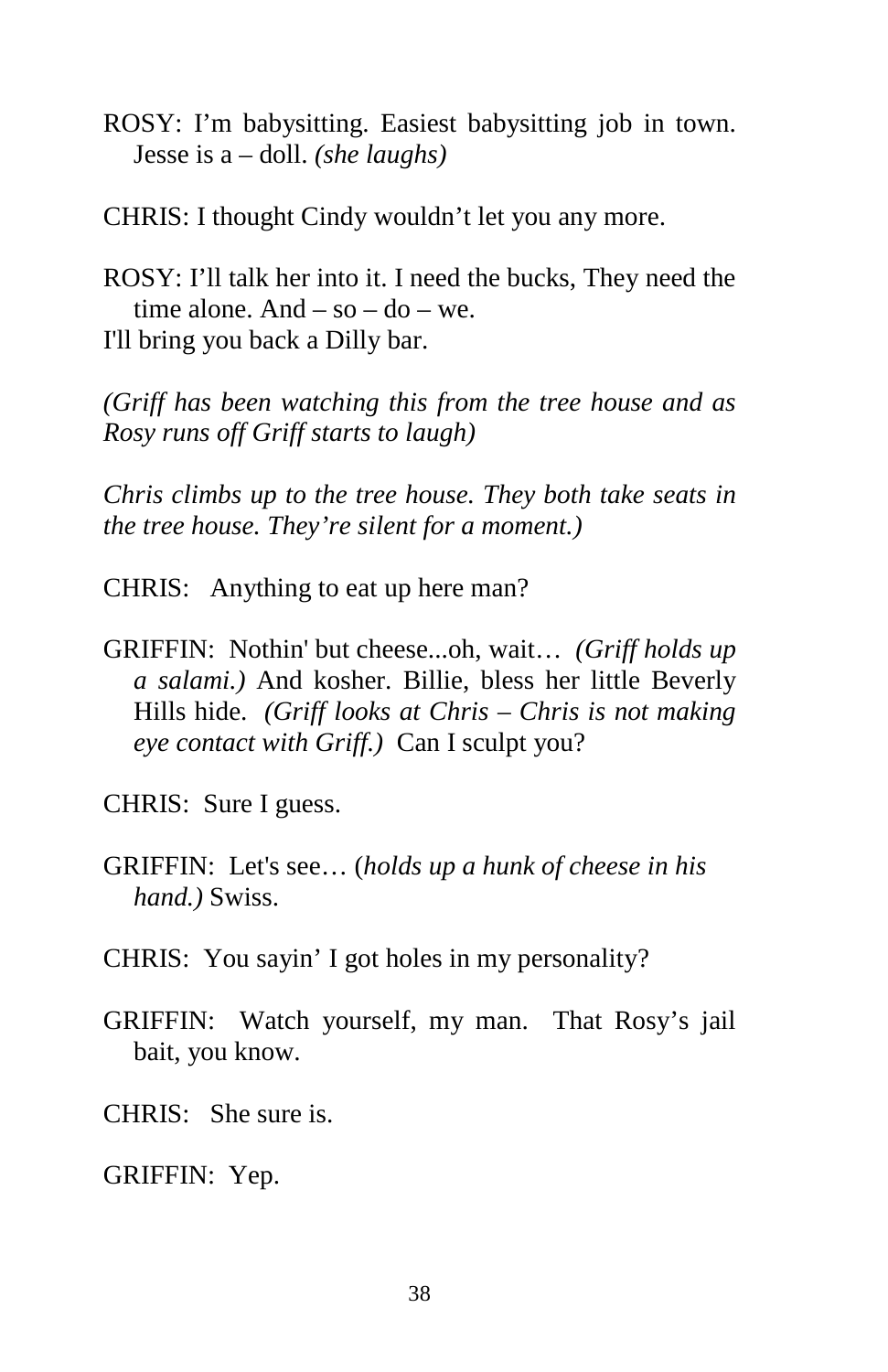CHRIS: Nothing's gonna happen, believe me.

- GRIFFIN: Sometimes it doesn't have to happen to make people think it happened. Looks are everything. Ya know?
- CHRIS: Oh, I know.
- *(Griff takes a bite of the salami.)*
- GRIFFIN: You and Billie looked cozy.
- CHRIS: I like her. I think I miss that LA crazy in spite of myself.
- *(Griff looks at the salami.)*
- GRIFFIN: I miss sex.
- CHRIS: It's still around I hear.
- GRIFFIN: Not in my bed.
- CHRIS: Have an affair.
- GRIFFIN: Shit. Affair? "Have an affair." What a word. Makes it sound like Cary Grant or something. All tuxedos and martinis. Which it isn't. It's cheating. It's lying to yourself and the person you love the most. It shouldn't be called an affair. Fuck.

CHRIS: It's called that too.

*(Griff suddenly smashes a piece of cheese on the table in a violent burst - Chris watches)*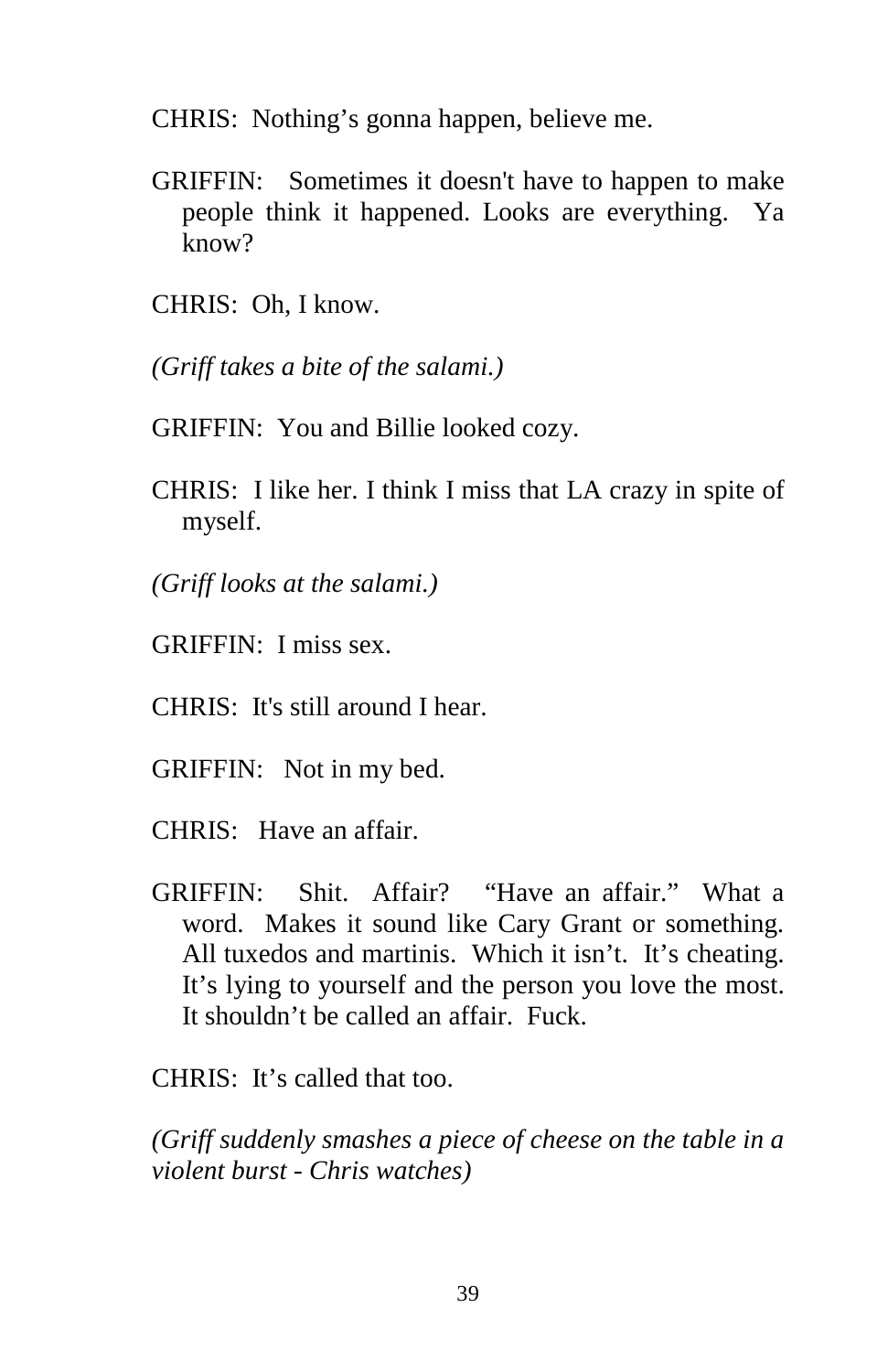GRIFF: Damn it!

CHRIS: What happened in L.A.?

GRIFFIN: My mother-in-law's funeral. Too many people are dying.

CHRIS: They keep doing that.

GRIFFIN: Ran into Billie, too.

CHRIS: Slept with her, didn't you?

- GRIFFIN: The only thing that's real is the cheese, sculpting it into something beautiful.
- CHRIS: You're a good artist, Griff. Why don't you use something more permanent?

GRIFFIN: Everything's temporary. Why pretend it isn't?

*(Griff takes the cloth off of the sculpture, revealing a beautiful cheese sculpture of Jesse. A bust of a baby age six months old. Griff and Chris look at it.)* 

GRIFFIN: You did a good job, man.

CHRIS: It was magic.

GRIFFIN: Right. I'm gonna show this to Cind. Maybe...we can have a conversation. Maybe she's ready to…

*(He doesn't finish the thought, instead he pulls out a joint from his pocket and starts to light it – he offers it to Chris)*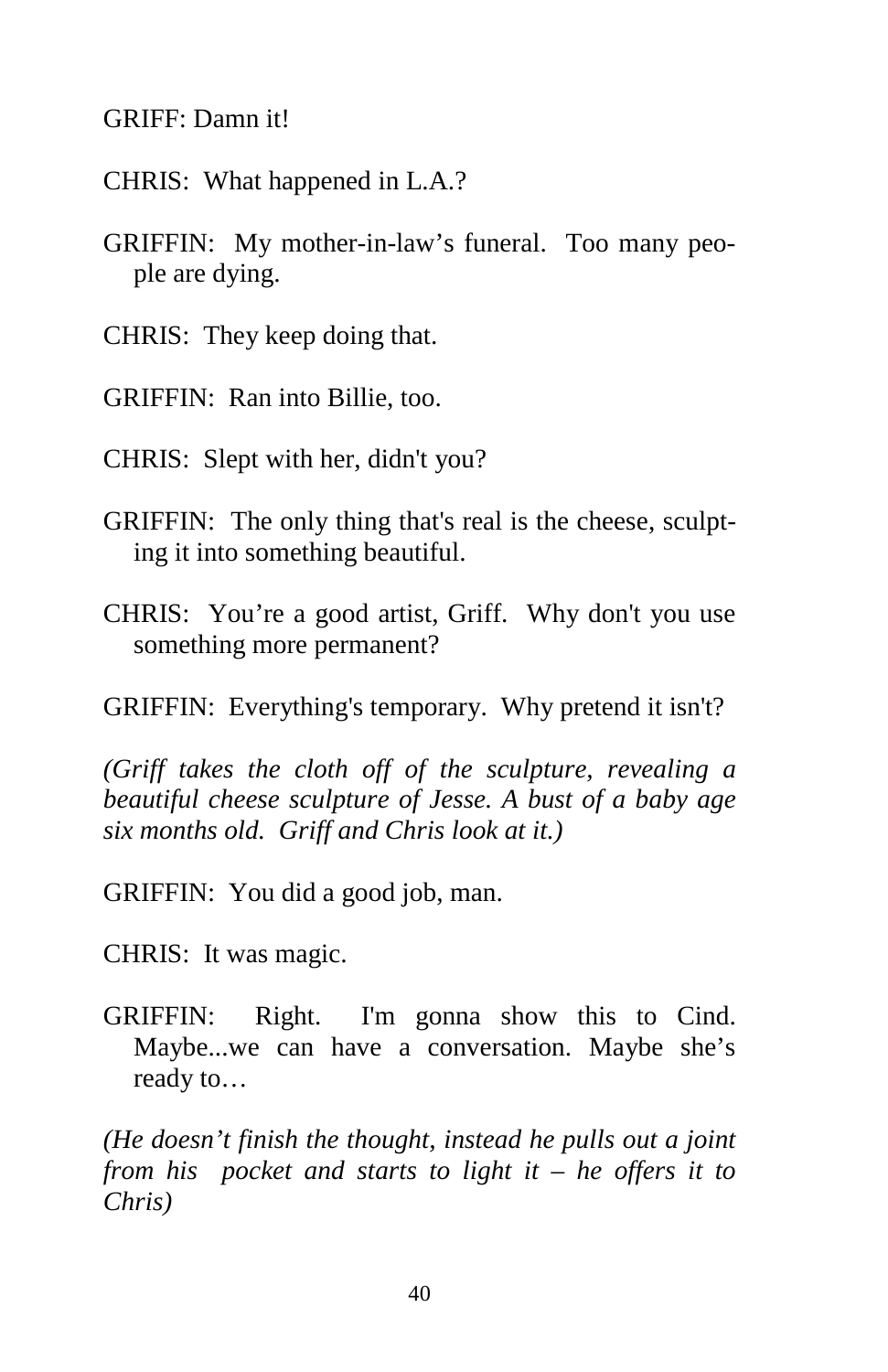CHRIS: I'm going to go get me a pop.

*(Chris walks over and hugs Griff, who hugs back. Chris kisses the top of Griff's head, sweetly. For a moment Griff melts into it. And then suddenly pulls back and looks at Chris. Pause. Chris exits. Lights fade.)*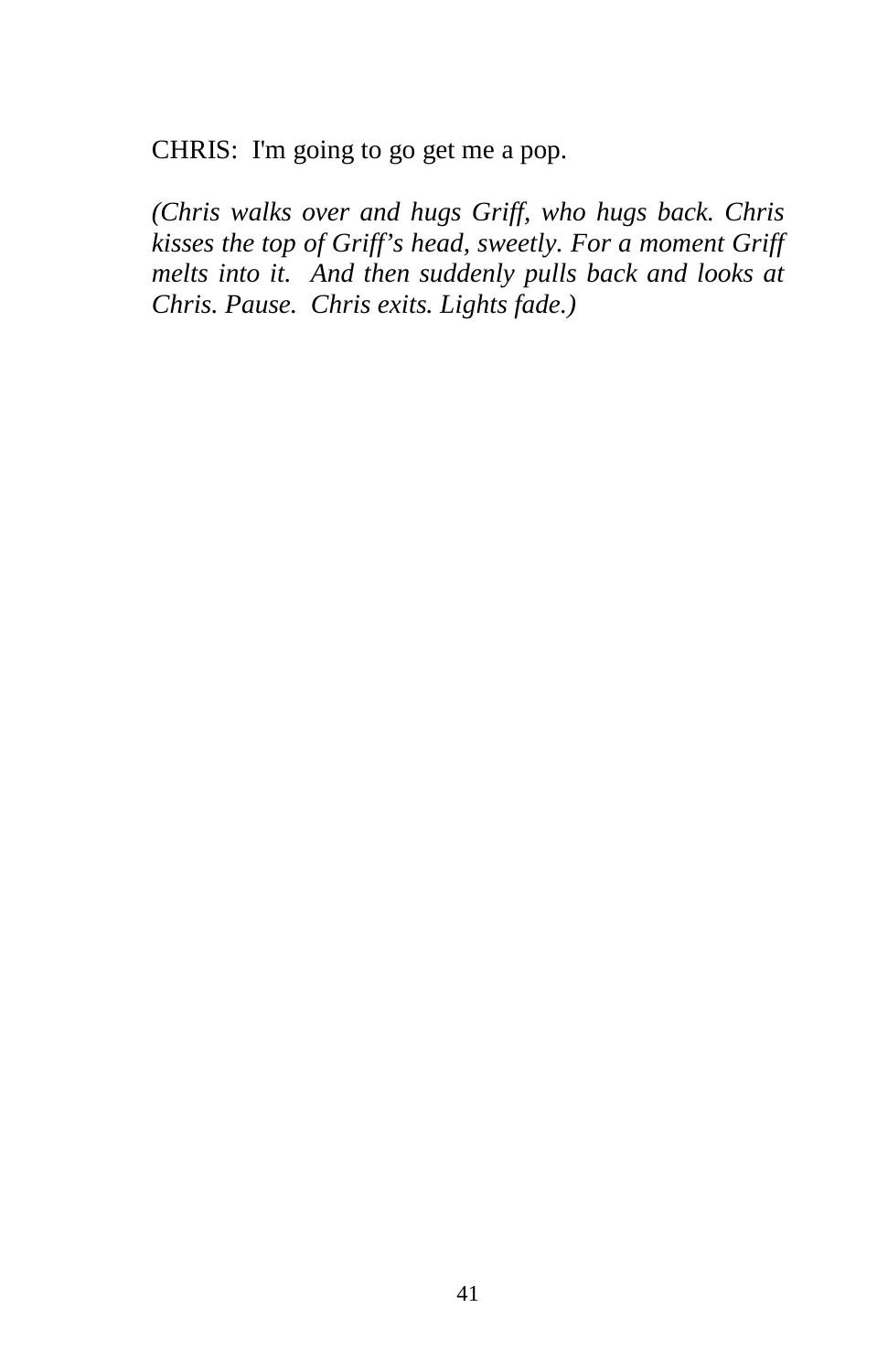#### **SCENE 3 The baby**

*(Lights up in the living room.* 

*Billie is still on the couch with the pillow covering her head. Suddenly she sits up.)* 

BILLIE: Ahhhhhhh!! I am so sick of it!!

*(She hits her stomach hard.* 

*Throws herself on the floor - gets up - and throws herself down again. She does violent sit-ups.* 

*Chris enters and grabs her from behind trying to stop the violent outburst.)* 

CHRIS: Hey.

BILLIE: What?! Where the hell did you come from?

CHRIS: Hellva time for exercise.

*(Billie doesn't stop – Chris holds her down.)* 

- BILLIE: You don't understand. There's been a terrible mistake.
- CHRIS: I know just how you feel.
- BILLIE: No you don't. You don't have any fucking idea how I feel. What a stupid thing to say. You know how I feel? You know how I feel? This wasn't supposed to happen.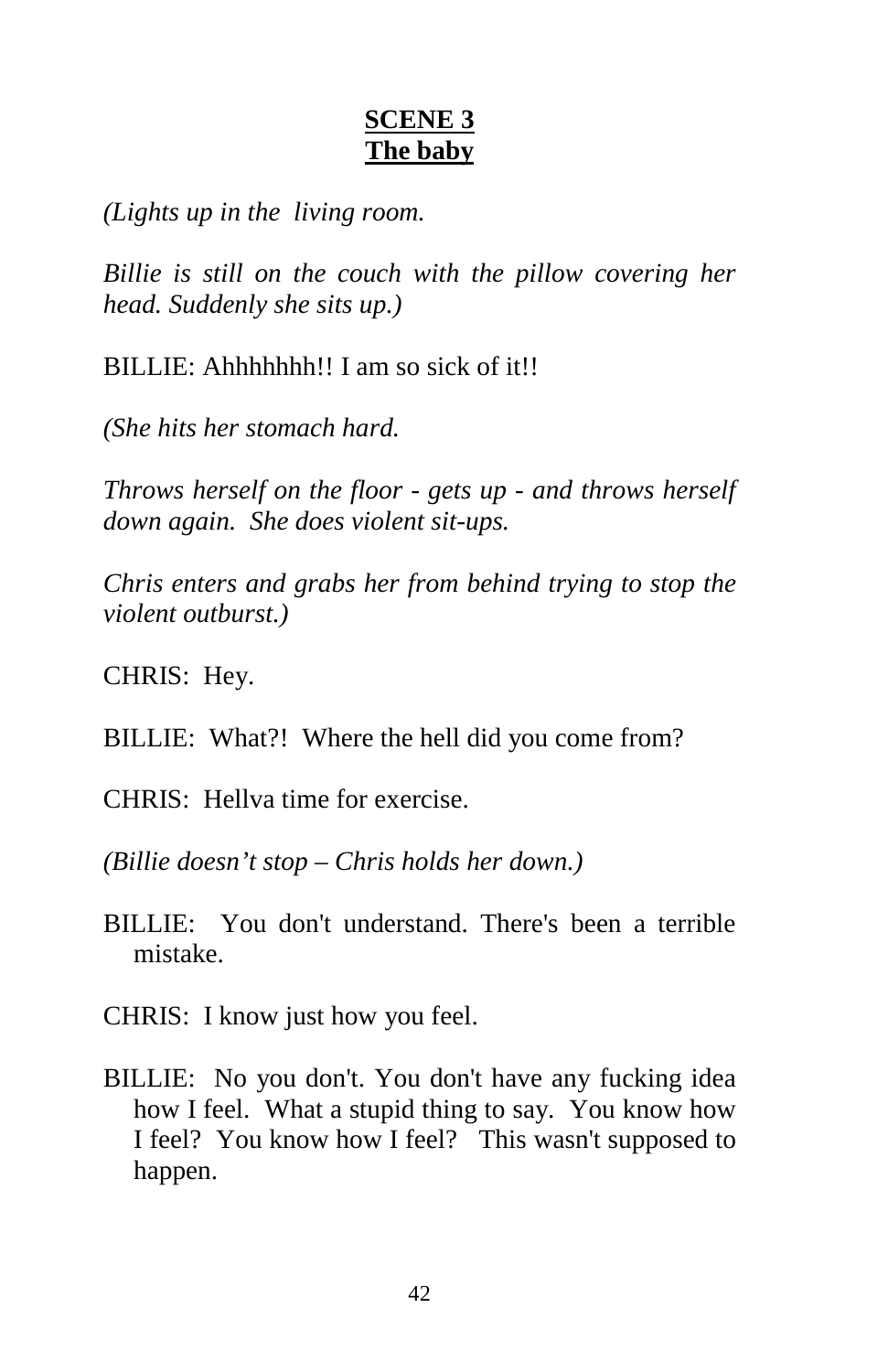*(Billie collapses on the floor.)* 

- CHRIS: I understand feeling like a mistake has been made.
- *(Billie stops she sits up.)*
- CHRIS: Change it.
- BILLIE: What is that suppose to mean?
- CHRIS: Change the truth. Make up a story and believe it. In time so will everyone else.
- BILLIE: Like Cindy?
- CHRIS: Well, yeah.
- BILLIE: She's crazy. I am sorry. I love her, but she's crazy. And eventually she is going to have to deal with it.
- CHRIS: When she's ready. Let me ask you something. How would you like things to be right now?
- *(Billie sits up and thinks.)*
- BILLIE: Well, Santa Claus, I guess I would rather that I wasn't pregnant.
- CHRIS: You could do something about that. What else?
- BILLIE: Oh, just a stocking stuffer? Let's see...

*(She closes her eyes.)*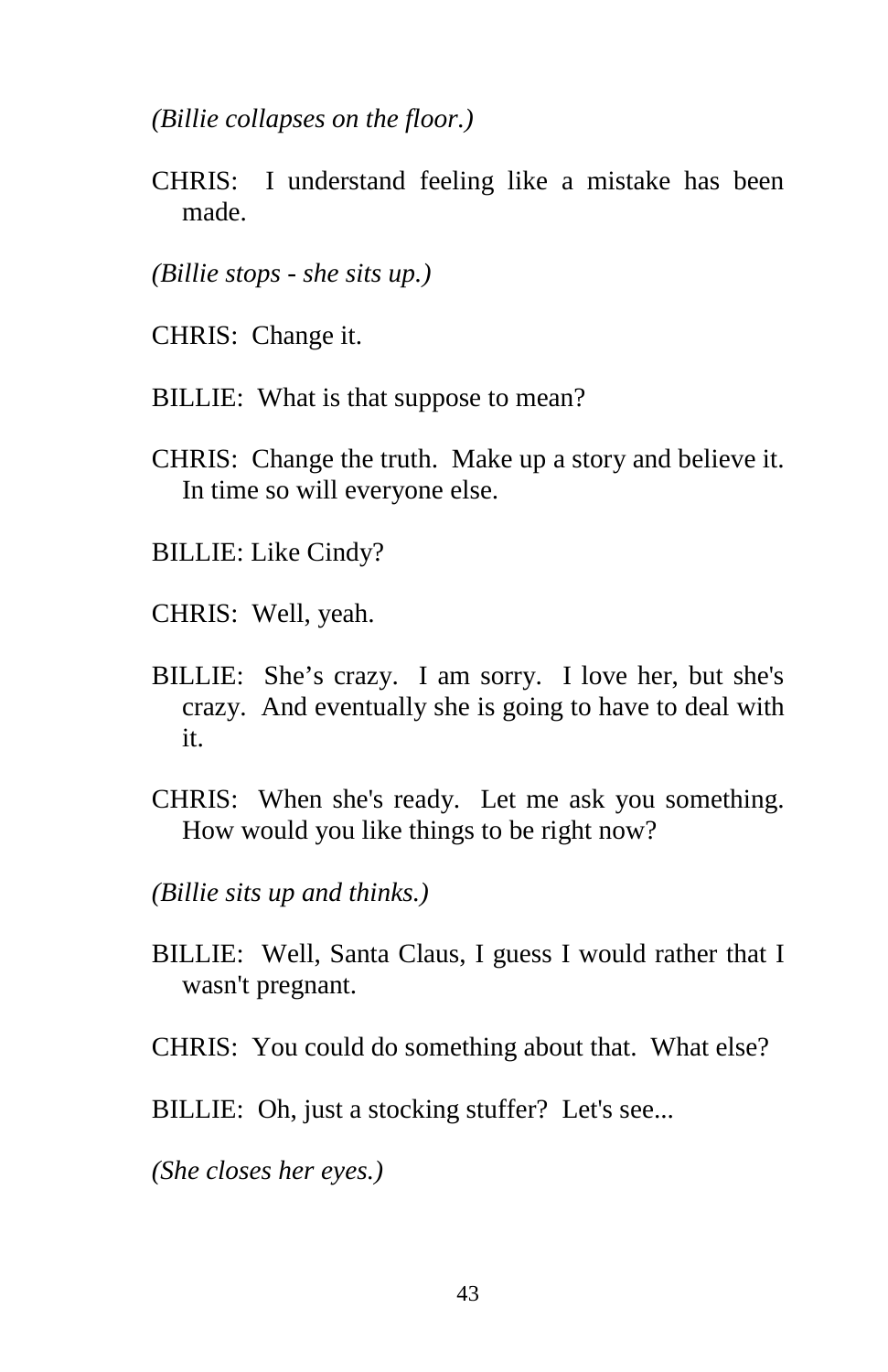- BILLIE: Be a different person. That's what I'd like to be a completely different person.
- CHRIS: What kinda person?
- BILLIE: This is stupid.
- CHRIS: Come on.
- BILLIE: The kind of person who could have a good relationship. The kinda person who could fall in love. And have it stay. To make a family with to…*(pause)* You know what's funny? I used to want to be Cindy. Even when she was a kid, she always seemed happy. I wanted that to rub off on me. Cindy always knew she wanted kids. To be a mom. That was enough for her. She's a better mother to that doll then most kids get. Me? I'd…forget it one day in a shopping cart.
- CHRIS: What about the father? Does he care what happens?
- BILLIE: There's one example of my high moral standards - the father. It could be one of several.
- CHRIS: Griff one of those?
- BILLIE: He would be my pick. Aren't I a piece a work?
- CHRIS: You both needed comfort, in my guess.
- BILLIE: And look what that led to? No good deed goes unpunished.
- CHRIS: It was a moment that happened. Can't reverse it - can't live for it. It's a moment. Like right now is a moment. (*He snaps his fingers.)* And now it's gone.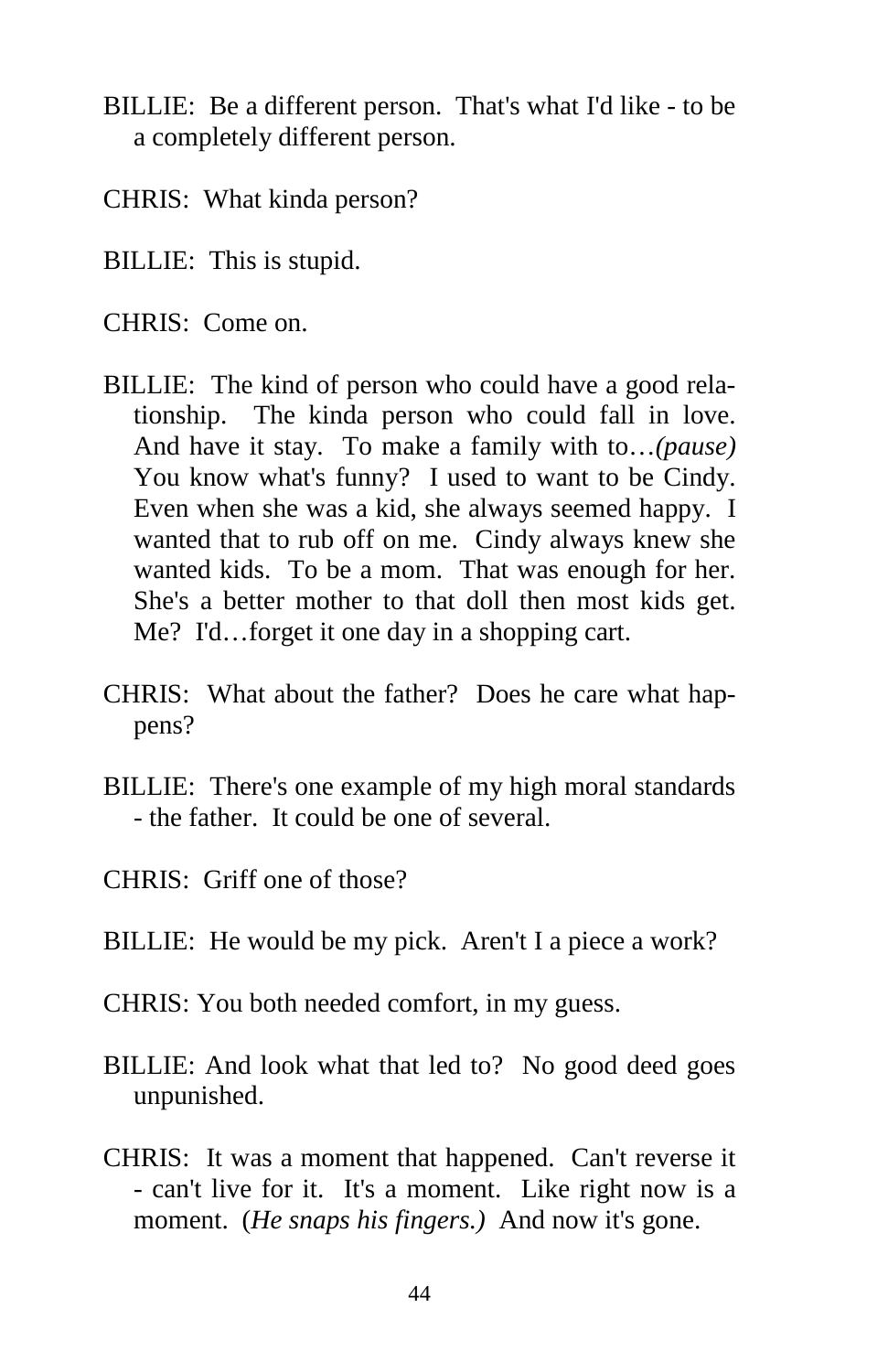*(Billie looks at Chris who looks very appealing to her in the moment. Billie kisses Chris and then pulls away and starts talking fast.)* 

- BILLIE: Mamie would love me to be pregnant under just about any circumstance. For her to gloat about with all the other Beverly Hills grandmothers at the Country club. Spoon feeding them from a chopped liver dolphin center piece. She just wouldn't mention the fact that the father is an ex-drug dealer married to my oldest best friend. And her daughter is lost and sometimes suicidal. No. She'd just make up some nice story about me being an actress between roles and my absent workaholic husbands' import export business keeps him out of town a lot. And she'd even end up believing it.
- CHRIS: That's right.

*(pause)* 

- BILLIE: I wish I could hand Cindy my insides.
- CHRIS: You could do that.
- BILLIE: What? Just replace the doll with a baby? She wouldn't notice?
- CHRIS: I don't know. Maybe. Why not? Who's to say that would be the wrong thing to do? Maybe it's what should happen.
- BILLIE: You have very kind eyes. Any one ever tell you that?
- CHRIS: Twice today, actually. An you have great everything. Anyone ever tell you that?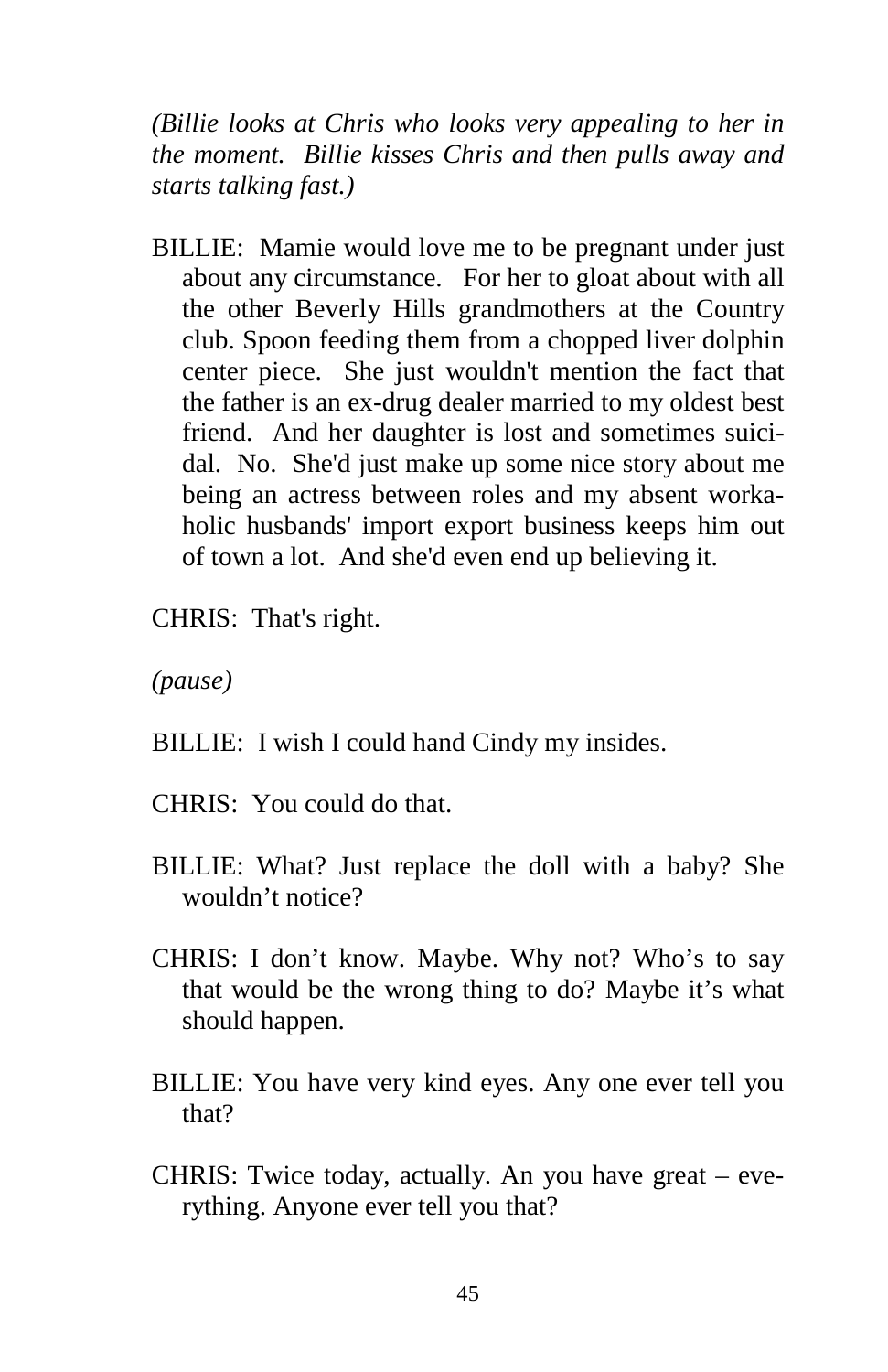*(Chris kisses her. They both pull away. They look at each other wanting more - both surprised. Cindy enters just as Chris and Billie are about to jump each other. The moment breaks.)* 

CINDY: I decided not to go to work. I had a bad feeling.

BILLIE: You feel sick?

CINDY: No. I had a feeling you wouldn't be here when I got back. And I couldn't handle that. This whole thing is giving me a bad feeling in my stomach…I…

*(Billie stands up moving away from Chris.)* 

BILLIE: Look - why don't you forget I was here at all. Okay. Both of you.

CHRIS: No.

- BILLIE: I am nothing but trouble. Believe me. Always was. Remember, Cindy? Everyone else tried shoplifting as a kid. Me? Arrested.
- CHRIS: *(laughs)* Me too.
- BILLIE: Really?
- *(Chris nods and smiles. Billie smiles.)*
- CINDY: You shouldn't leave. You two are just getting to know each other. And I want to know…your baby.

*(Billie looks at Cindy and then back at Chris.)*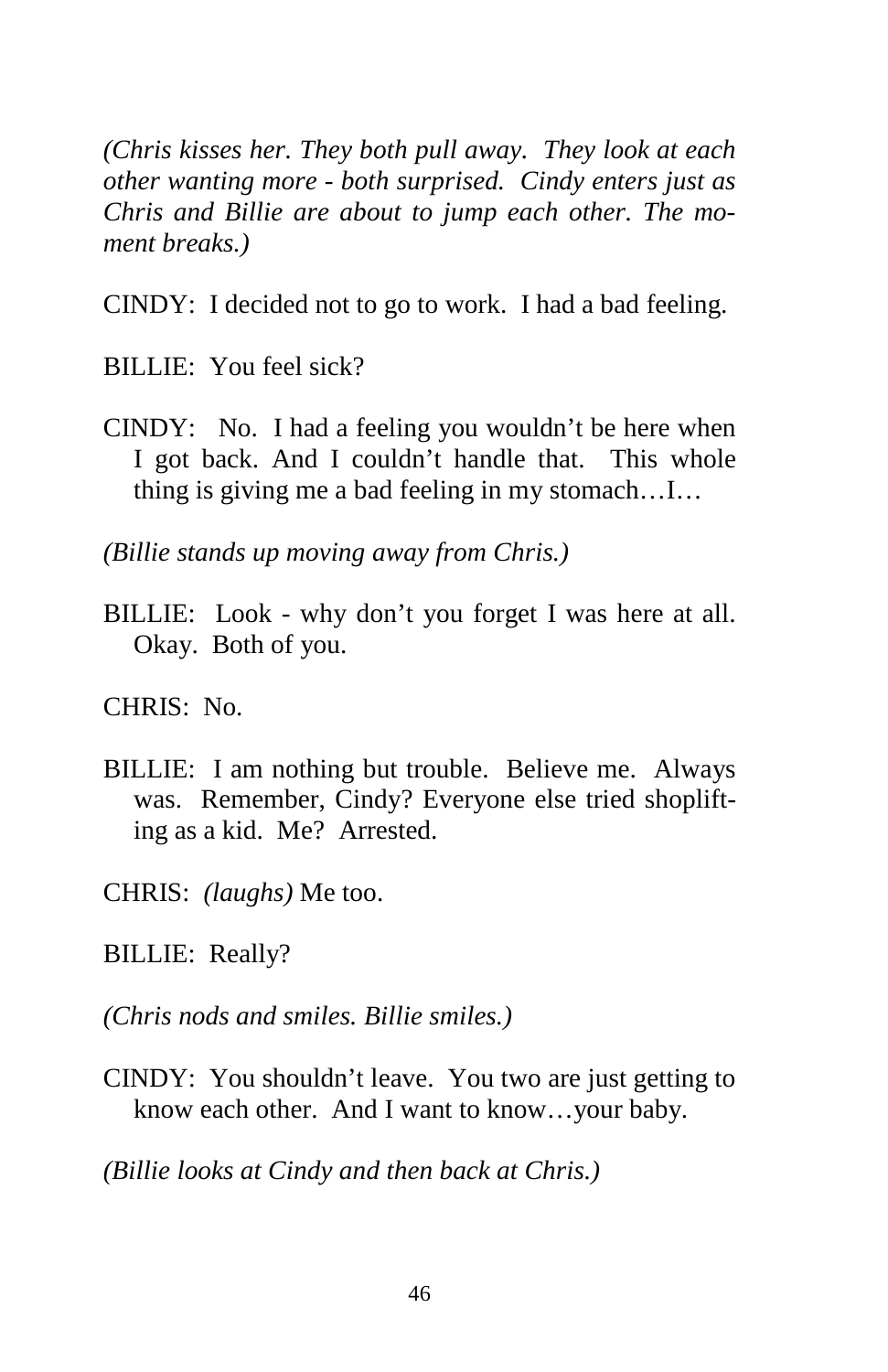BILLIE: I can't. I can't just merrily have this kid. I can't, Cindy. Even for you. I'm sorry. And I'm really sorry Chris...bad timing I guess. Yet another story of my life.

*(Cindy goes into the kitchen)* 

BILLIE: I have to go. I have to...

*(Cindy picks up the gun from the shelf and points it at Billie.)* 

CINDY: You are not getting an abortion. I won't allow it.

*(Billie steps back toward the door.)* 

- BILLIE: I shouldn't have come here.
- CINDY: But you did.
- BILLIE: I'm so sorry.
- CINDY: You will not kill that child.
- BILLIE: Well, gee, Cin, don't you think the kid might suffer, just a little, if you shoot me?
- CINDY: You're right. (*pause)* I'll shoot him.

*(Cindy points the gun at Chris.)* 

CINDY: I will sacrifice Chris for your baby…I will.

*(They all stay perfectly still.)* 

CHRIS: Shit. Do I have any say in this?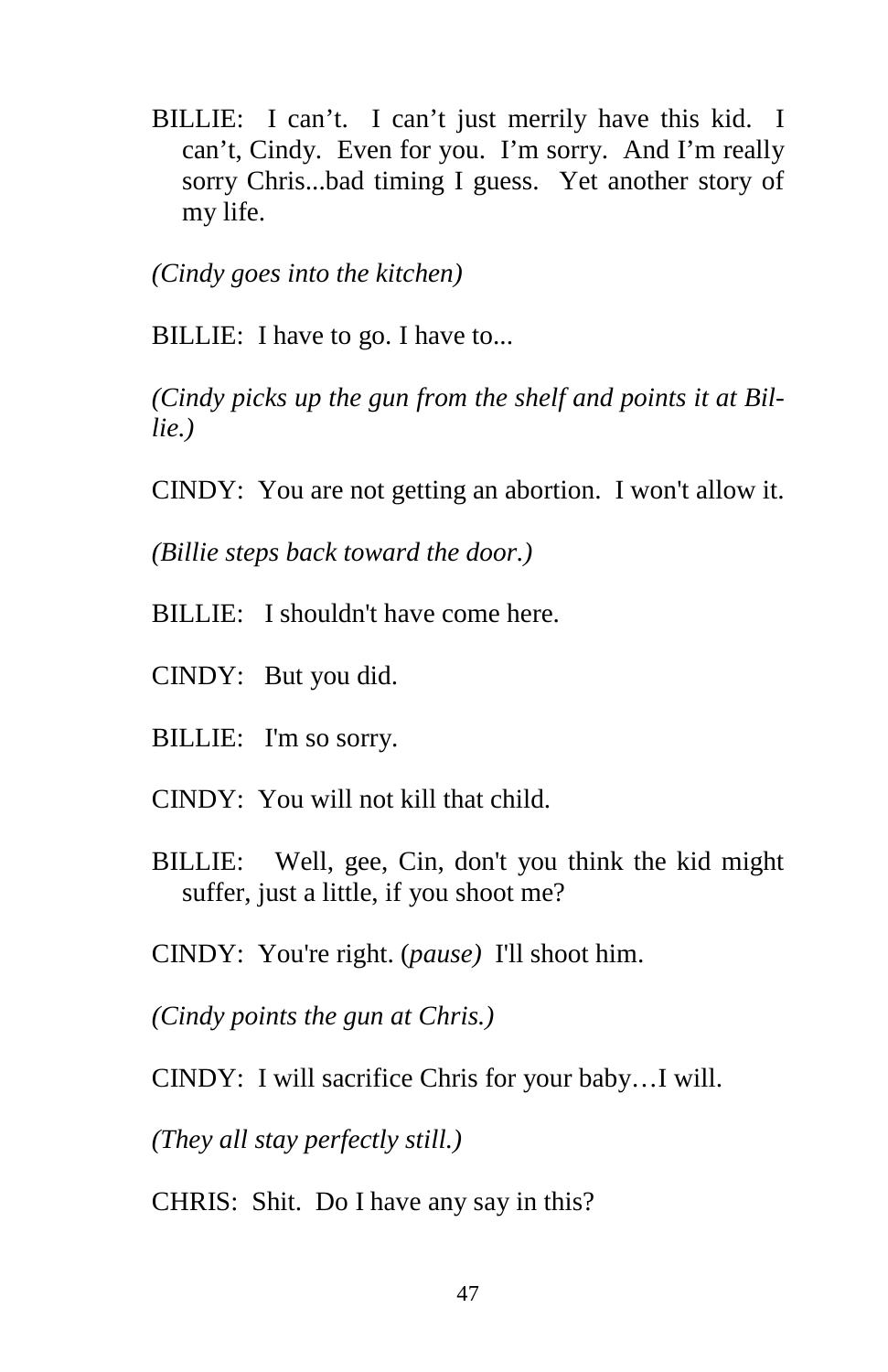BILLIE: Cindy, this is crazy. Come on.

CINDY: Stay away. You will have this baby. Or I will kill Chris.

*(Griff enters carrying the Jesse sculpture.)* 

- GRIFFIN: What's up...whoaaa. Cindy?
- CINDY: She was going to have an abortion, Griff.

GRIFFIN: Well...but...ah, give me the gun.

*(Cindy pulls away from Griff.)* 

CINDY: You're siding with them? Is that it now?

GRIFFIN: Let her go…

- CINDY: If you see someone about to commit murder don't you think you should stop them?
- GRIFFIN: That's what I'm trying to do, honey.

CHRIS: Can I say something?

CINDY & GRIFFIN: NO!

CHRIS: Okay.

- BILLIE: Do you want this baby. Is that it?
- CINDY: I want that baby to live.

*(Griffin walks over to her and quietly tries to hold her.)*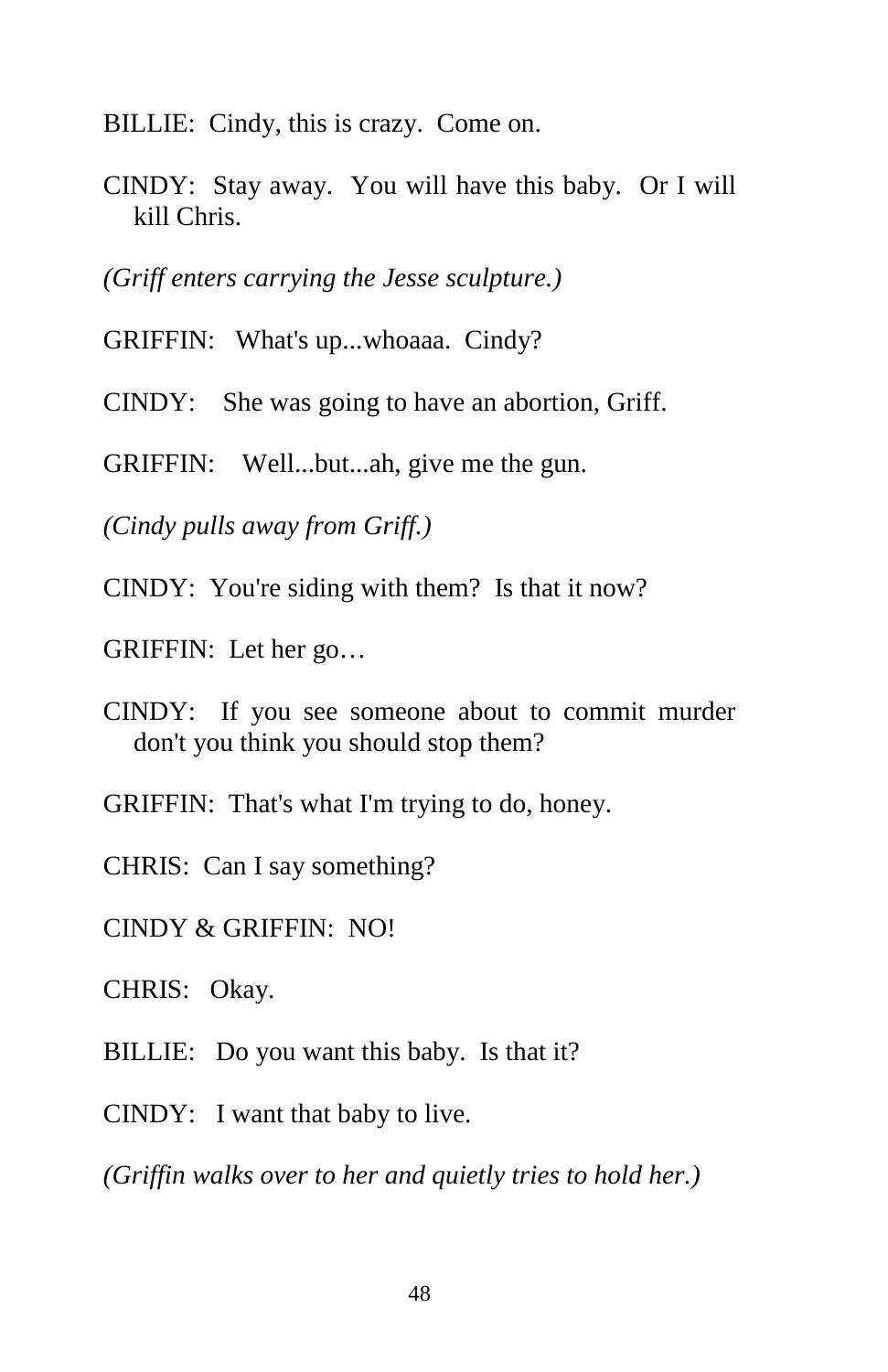CINDY: You get away from me. Sit over there...go on all of you.

*(They all sit on the couch, not taking their eyes off of Cindy. There is a long pause as Cindy holds the gun on them. They freeze – Jesse walks on from the audience)* 

JESSE: I really don't know what to do with this. I'm having a panic attack. I need a drink? (*he starts to leave the stage)* Take good notes. I uh…oh…

*(Jesse exits through the front door of the set – all on stage unfreeze)* 

- CHRIS: How far along are ya?
- BILLIE: Eight weeks.
- CHRIS: It's gonna be a long seven months.
- CINDY: Shut up!
- *(Griff gets up.)*
- CINDY: Sit down!
- *(Griff sits down.)*
- GRIFFIN: Chris' right. You can't just keep us here until Billie delivers.
- CINDY: Watch me.

*(Cindy holds the gun on them in silence.)* 

BILLIE: Cind, let's talk about this baby. Okay?